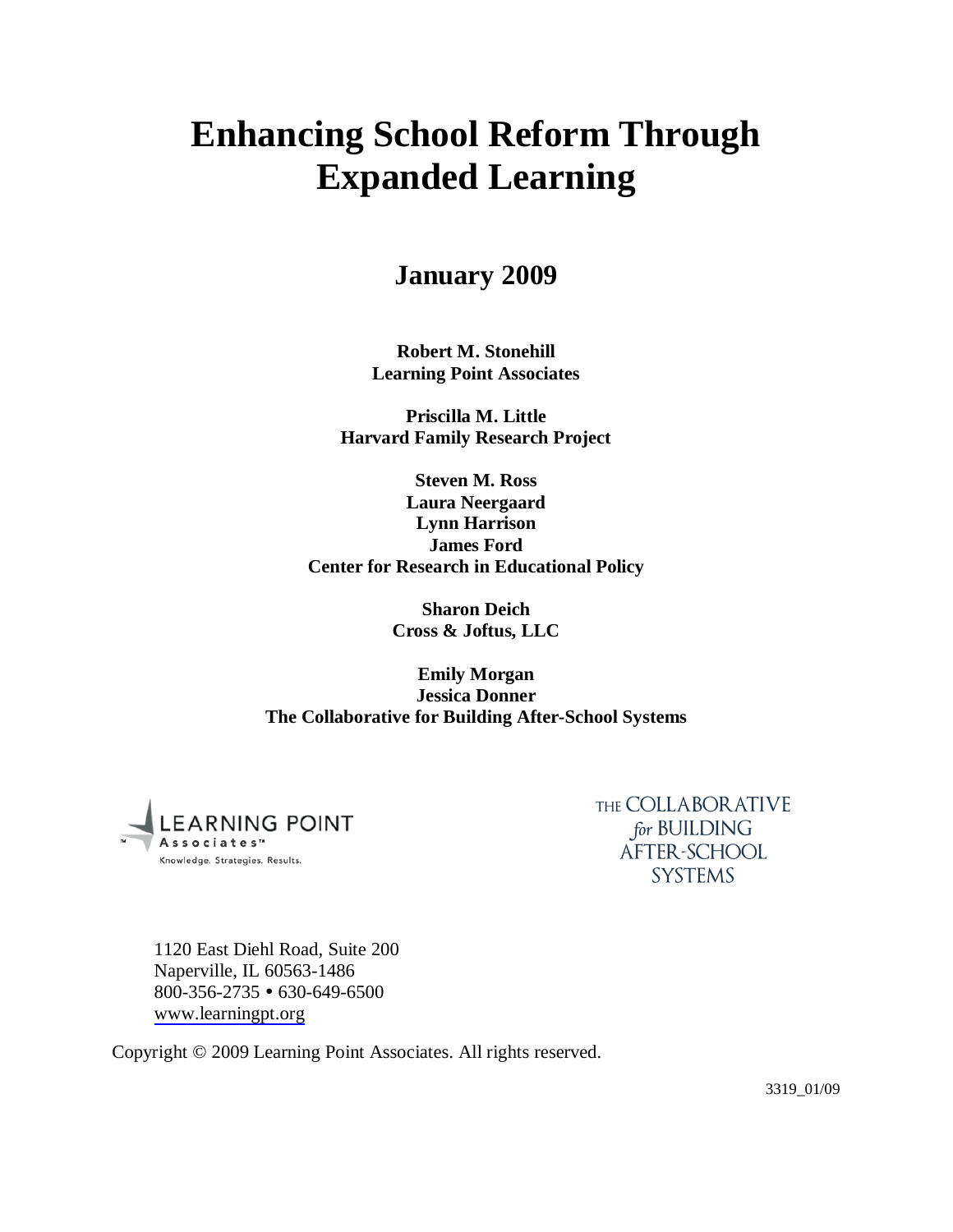# **Acknowledgments**

This work was made possible through the generous support of the Charles Stewart Mott Foundation, and we would like to thank An-Me Chung, the program officer responsible both for supporting this initiative and A New Day for Learning. We also thank The Atlantic Philanthropies for its generous support of the Collaborative for Building After-School Systems.

We would also like to thank the people who provided extensive guidance throughout the development of this report: Carol McElvain, Gina Burkhardt, Paula Corrigan-Halpern, and Carol Chelemer at Learning Point Associates; Lucy Friedman at The Collaborative for Building After-School Systems; Mary Bleiberg at The After-School Corporation; David Sinski at After School Matters; and Millicent Williams at the D.C. Children and Youth Investment Trust Corporation.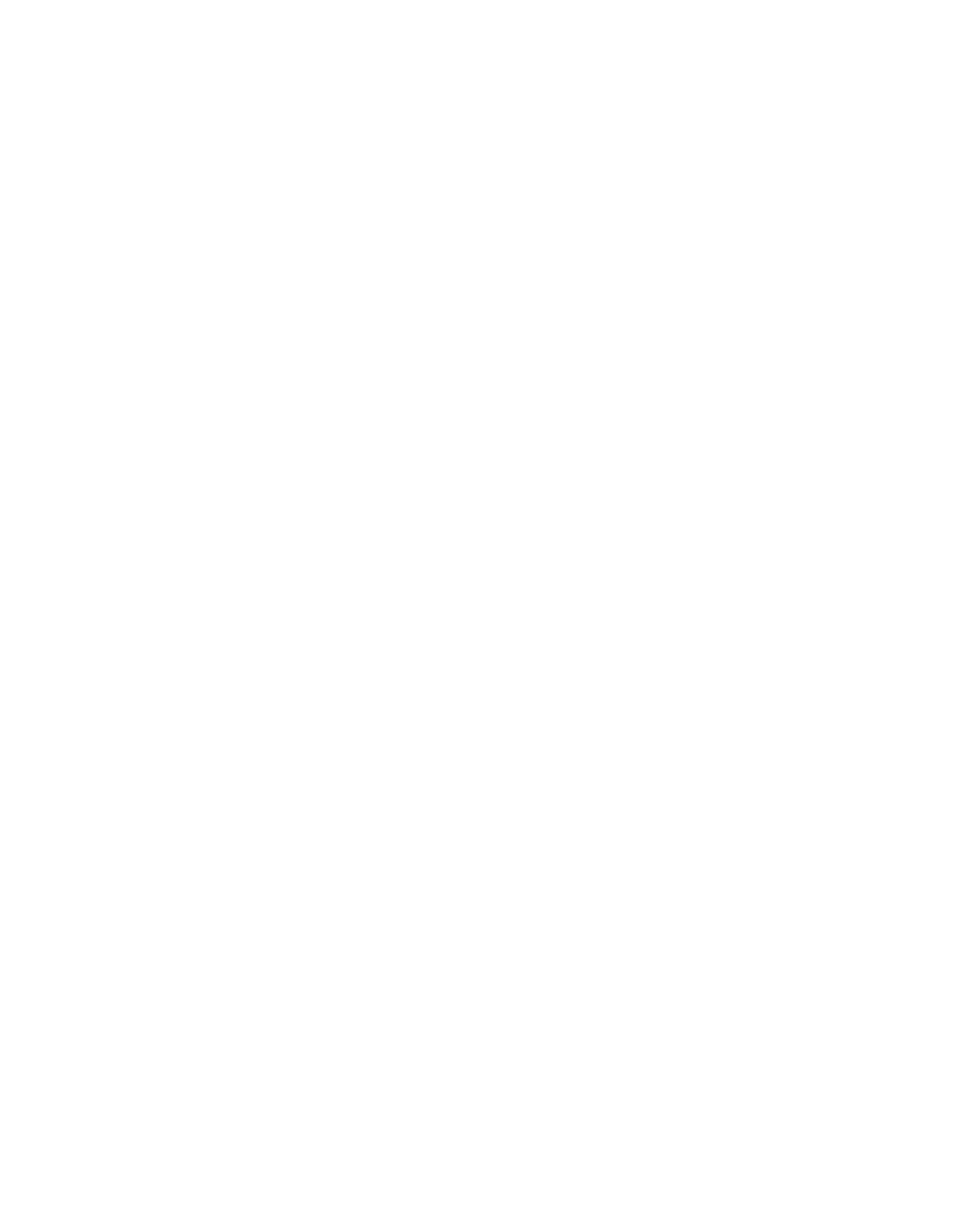Partnership is a two-way street, and afterschool and summer programs are also likely to benefit from partnerships with schools. Partnerships with schools *can help afterschool and summer programs to:*

- Gain access to and recruit groups of students most in need of support services.
- Improve program quality and staff engagement.
- Foster better alignment of programming to support a shared vision for learning.
- Maximize resource use such as facilities, staff, data, and curriculum.

Finally, strong school-afterschool/summer partnerships *benefit students in important ways* beyond academic support. They can:

- Provide continuity of services across the day and year.
- Facilitate access to a range of learning opportunities.
- Share information about specific students to best support individual learning.

Given that the evidence is clear on the benefits of participation in afterschool and summer learning programs, why don't more schools and districts engage in expanded learning efforts that include afterschool and summer programming? The answer is really very simple: Forging partnerships is hard work. It takes time, resources, and a commitment from both sides to make it work. The next part of this brief offers a set of principles to help schools and districts forge sustainable school-afterschool partnerships and then points to specific expanded learning program features that support positive learning outcomes in the out-of-school hours.

# **How Can Schools Partner With Afterschool and Summer Learning Programs to Support Expanded Learning? Five Principles for Sustainable Partnerships**

At the heart of successful expanded learning opportunities are sound, sustainable partnerships among afterschool and summer program providers and schools working together to support learning. Although partnership development does not happen overnight, over time, effective partnerships move from being transactional to transformative in nature (Enos & Morton, 2003). That is, partners move from operating as separate entities with separate goals and outcomes to working in conjunction with one another to create an expanded learning system with a shared vision, mission, and outcomes. Five principles support movement toward transformative, sustainable school-afterschool/summer partnerships:<sup>3</sup>

- A shared vision for learning and success, with explicit focus on supporting academics
- Blended staffing models that enable crossover among school, afterschool, and summer staff
- School-afterschool/summer partnerships at multiple levels within the school and district

 $^3$  These principles were derived through interviews conducted by the HFRP evaluation team with senior leadership of 11 of Atlantic Philanthropies' direct service grantees. Data were augmented by a literature review on partnerships and collaboration.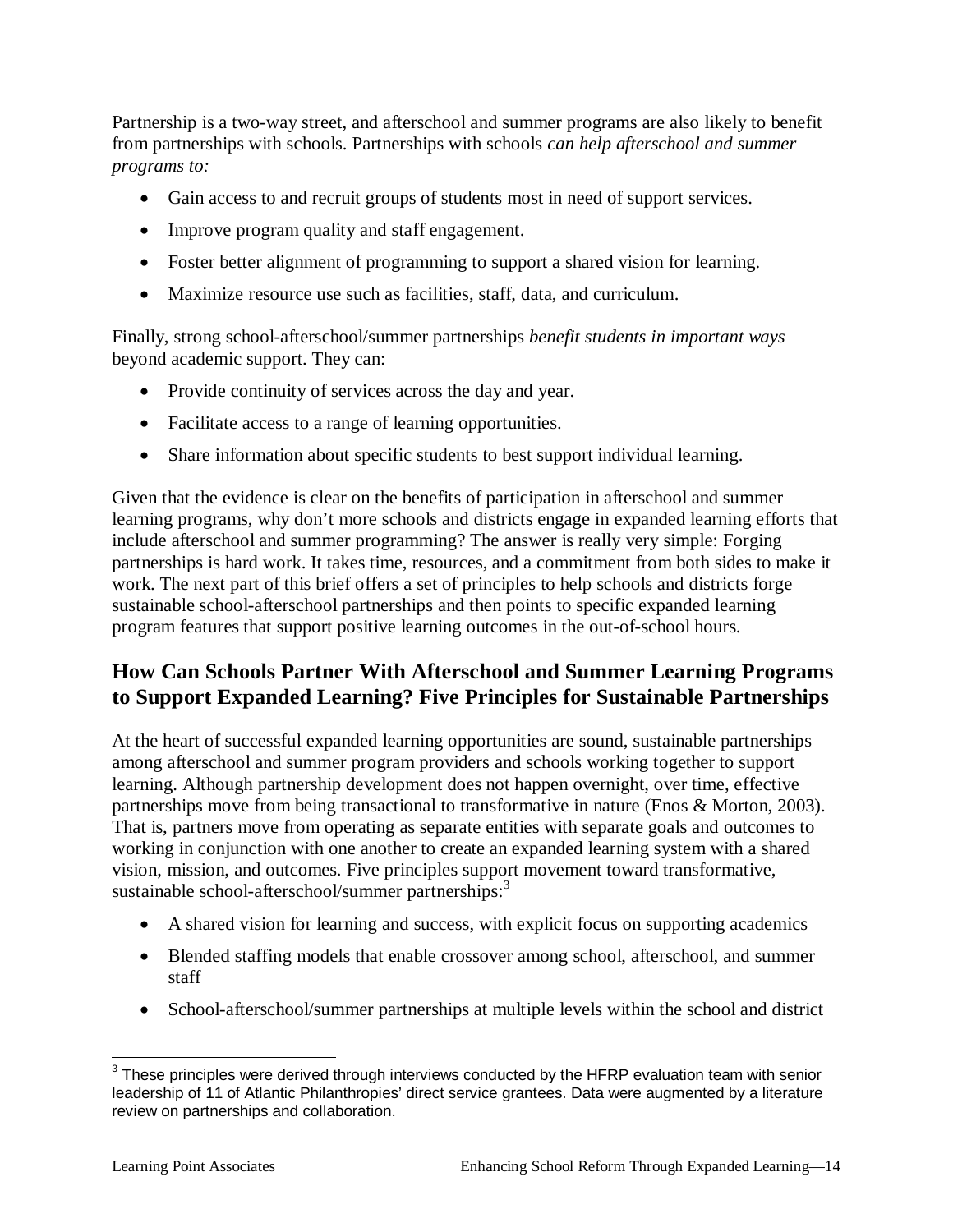- Regular and reciprocal collection and sharing of information about student progress
- Intentional and explicit contrast between school and afterschool environments

## **Shared Vision for Learning and Success, With Explicit Focus on Supporting Academics**

Successful expanded learning partnerships require a shared vision for learning, which acknowledges the roles of the school and the afterschool program in supporting and assessing student success. When school leaders share a vision for student success that considers students' physical, emotional, and social well-being in addition to academic outcomes, the partnership is more likely to be successful than when competing agendas operate during the extended day. A broader vision of learning helps schools to recognize nonschool supports as critical in redefining what students need to be successful; it also helps afterschool programs better understand what they need to provide to complement in-school classroom instruction.

Developing a shared vision needs to happen at the outset of a partnership effort. Partners need to establish shared expectations through such means as a Memorandum of Understanding or a purposeful, due-diligence meeting to determine the shared value proposition of the partnership. Other strategies include inviting key school and district partners to join afterschool program boards and having program staff participate in school leadership or governance teams.

### **Blended Staffing Models for Crossover Among School, Afterschool, and Summer Staff**

A critical component of the success of expanded learning opportunities is hiring the right staff. From an afterschool and summer perspective, this means hiring staff who have legitimacy in the school building and who are skilled at building relationships with school staff. One way to do this is to hire licensed teachers, who "speak the same language" as school-day teachers, can substitute and consult in classrooms, and can participate in professional development activities. Hiring licensed teachers who also teach at a host school facilitates information sharing and forges connections with other teachers who might not otherwise make time for "outside" programs or services. From a school perspective, it means encouraging school-day teachers to consider working as part of an afterschool or summer learning team, on which they bring their content expertise to bear to support and reinforce the development of critical learning skills.

Expanded learning opportunities benefit from having a staff member, either employed by the school or the afterschool program or shared across both, whose primary responsibilities are to coordinate resources among partners, create learning plans for students based on those resources, and facilitate communications and relationship building. In addition to a designated staff member, expanded learning opportunities should encourage school and program staff alike to participate in governance and leadership committees as well as grade-level and content-specific teams in order to be fully integrated partners.

### **School-Afterschool/Summer Partnerships at Multiple Levels in the School and District**

Relationships between schools and afterschool and summer programs are most effective when they occur at multiple levels and among multiple school personnel—with teachers, coaches, guidance counselors, secretaries, and janitors in addition to the principal. Multilevel partnerships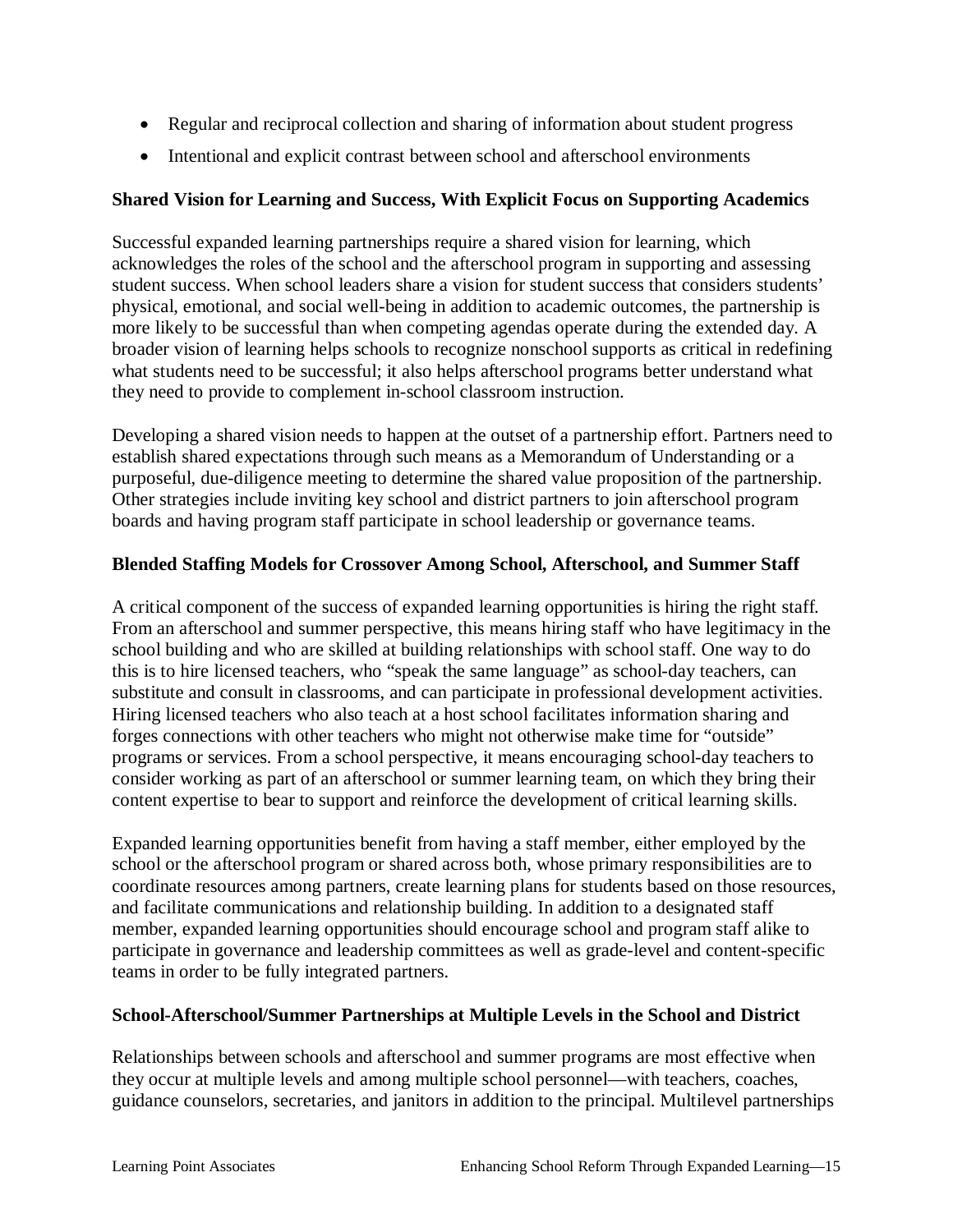foster shared ownership of the partnership, help to ensure that the partnership is strong and sustainable, increase the program's visibility in the school building during the school day, and allow programs to be involved in the life of the school. Given staff and leadership turnover at the school level, relationships at the district level can be particularly crucial in maintaining sustainability.

### **Regular and Reciprocal Collection and Sharing of Information About Student Progress**

A consistently reported feature of a strong collaboration is the ability of partners to access information and data from each other, including, if possible, student-level academic data (e.g., test scores and grades). Afterschool and summer programs can use these data both to track and strengthen student performance and to demonstrate the impact of their services. This data-driven approach to student learning is sometimes difficult because of privacy concerns about sharing student-level data; however, getting data from districts by student ID number, rather than by name, can help overcome this obstacle.

In addition to getting data from schools, some programs provide their own data to schools to promote reciprocal data sharing. Another way to support reciprocity of data sharing is to offer to analyze the data regularly provided by schools and districts and feed the results back to them, highlighting any improvements that might be attributable to the program.

District-level support and connections greatly facilitate data sharing, either through a formal letter or Memorandum of Understanding or through informal relationships with key district staff. District support often can trickle down to school buildings and principals to help program staff get report cards, attendance data, and teacher reports on student progress. But, even if sharing official school data is not possible because of privacy and other concerns, it is still important for school and afterschool and summer staff to have some mechanisms in place for sharing information about students and curriculum to ensure that what happens during the school day is complemented and reinforced by what occurs during expanded learning time.

### **Intentional and Explicit Contrast Between School and Afterschool Environments**

Evidence developed over the past 10 years makes it clear that effective out-of-school learning environments, such as those proposed in expanded learning opportunities, complement rather than replicate in-school learning and development. In fact, a common thread among recent studies demonstrating the academic impact of afterschool programs is that the programs not only intentionally tried to improve academic performance by offering academic support but also combined this support with other enrichment activities to achieve positive academic outcomes. Thus, extra time for academics by itself may be necessary but not sufficient to improve academic outcomes. However, balancing academic support with a variety of engaging, fun, and structured extracurricular or cocurricular activities that promote youth development in a variety of realworld contexts appears to support and improve academic performance.

Because afterschool and summer programs are not regulated by time blocks and class schedules, they are able go into greater depth on specific topics and skills, offering students options and choices to pursue individual interests, and thereby strike the balance that the research suggests is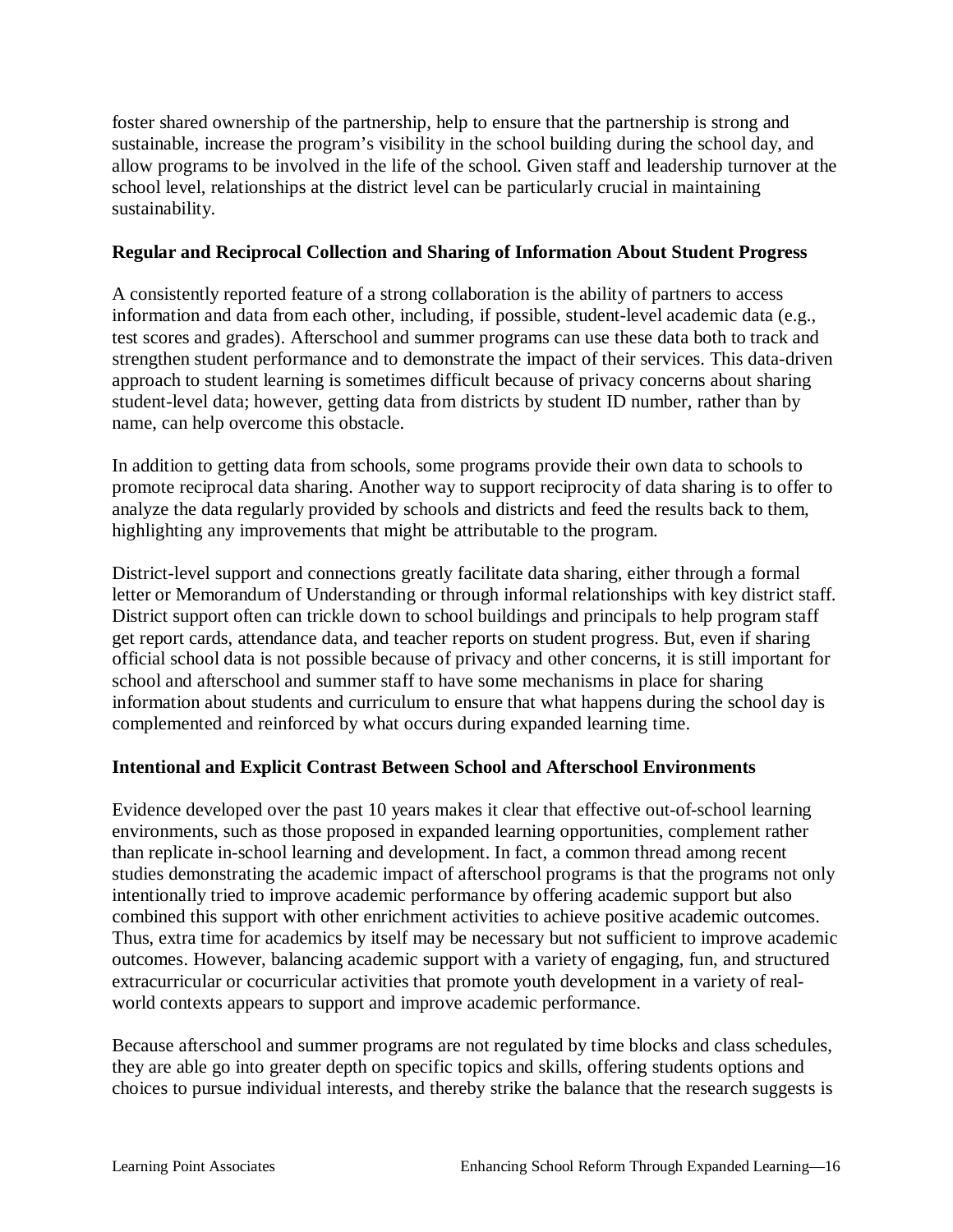necessary to achieve impact. But in addition to these structural differences, converging evidence suggests that afterschool and summer learning can and should "look and feel" fundamentally different from in-school learning environments and points to some specific aspects of effective out-of-school learning experiences. Accordingly, this paper concludes with evidence about three aspects that make a difference in getting to positive learning outcomes in afterschool and summer learning programs.

# **Features of Effective Expanded Learning Opportunity Programs at the Point**  of Service<sup>4</sup>

When schools are considering partnering with afterschool and summer learning programs, it is important to attend to critical program features at the "point of service" in order to maximize the likelihood of attaining positive outcomes. Emerging research on theses features and their relationship to outcomes indicates that, in addition to ensuring adequate physical and psychological safety and effective management practices, effective afterschool and summer programs also have appropriate supervision and structure, well-prepared staff, and intentional programming with opportunities for autonomy and choice.

### **Appropriate Supervision and Structure**

Without the structure and supervision of focused and intentional programming, participants in afterschool programs can, at best, fail to achieve positive outcomes and, at worst, begin to perform worse than their peers (Pearson, Russell, & Reisner, 2007; Vandell, et al., 2006). In fact, some research finds that when youth are concentrated together without appropriate structure and supervision, problematic behavior follows. This suggests that focused, intentional activities with appropriate structure and supervision are necessary to keep youth on an upward trajectory and out of trouble (Jacob & Lefgren, 2003). One of the primary conclusions of the *Study of Promising Afterschool Programs* was that, as compared to nonparticipants, children and youth benefit from an array of afterschool experiences that include quality afterschool programs *as well as* other structured school- and community-based activities supervised by adults. Specifically, researchers found that, in comparison to a less-supervised group, school-aged children who frequently attended high-quality afterschool programs, alone and in combination with other supervised activities, displayed better work habits, task persistence, social skills, prosocial behaviors, and academic performance, and less aggressive behavior at the end of the school year (Vandell et al., 2006). 5

<sup>4</sup> Adapted from Little, P., Wimer, C., & Weiss, H. (2007). *After school programs in the 21st century: Their potential and what it takes to achieve it.* Cambridge, MA: Harvard Family Research Project.

<sup>&</sup>lt;sup>5</sup> Programs were rated using the Promising Practices rating scale, which assesses eight processes: (1) supportive relations with adults, (2) supportive relations with peers, (3) student engagement in activities, (4) opportunities for cognitive growth, (5) mastery orientation, (6) appropriate program structure, (7) setting chaos, and (8) staff overcontrol.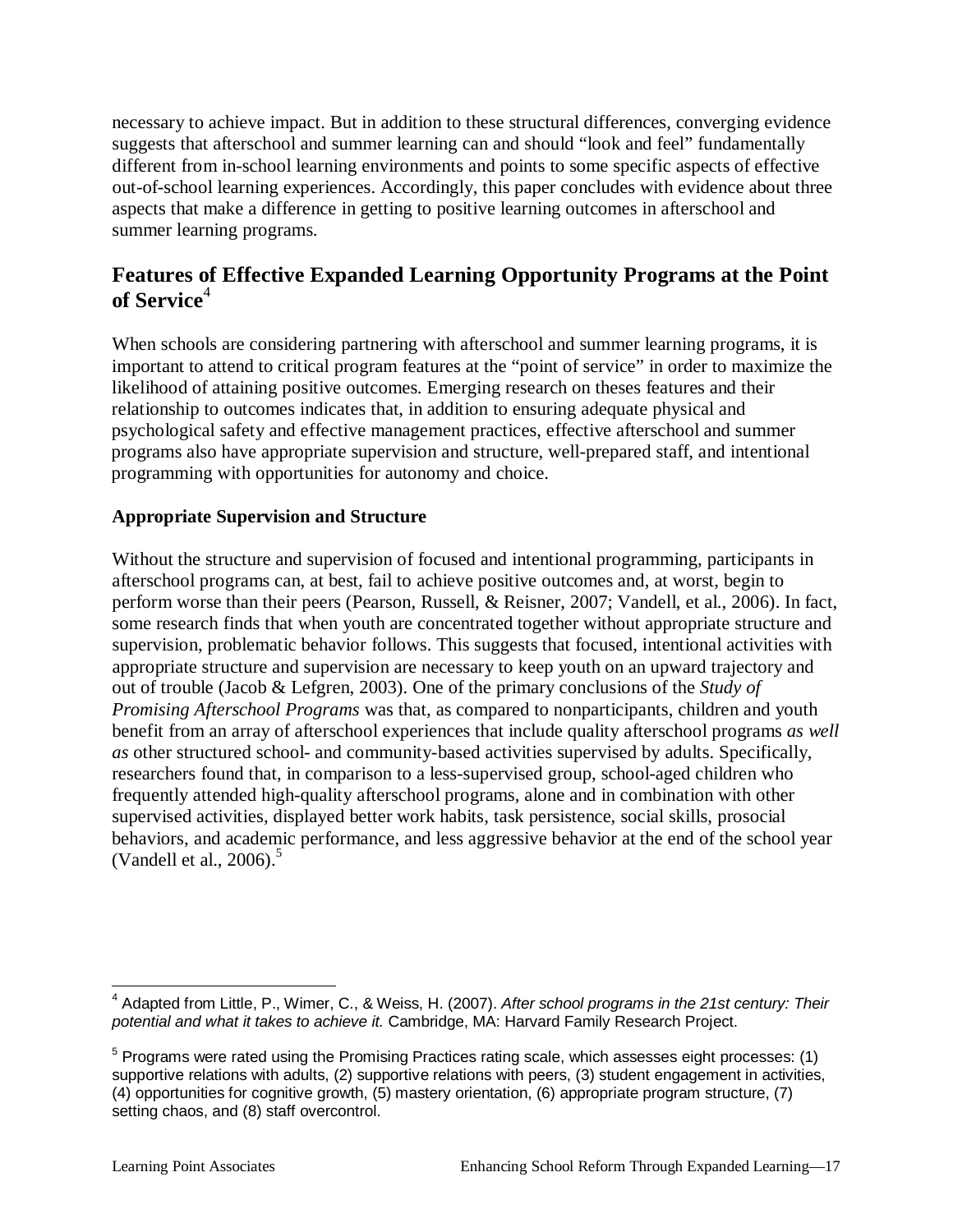#### **Well-Prepared Staff**

Time and again, the bottom line of many afterschool studies is that one of the most critical features of high-quality programs necessary for achieving positive outcomes is the quality of a program's staff. Youth are more likely to realize the benefits of programs if they develop positive relationships with the program's staff, and staff can only build these positive relationships through positive, quality interactions with youth. Research and evaluation efforts are beginning to identify how high-quality staffing and relationships can be achieved. A followup study of the TASC (The After-School Corporation) evaluation found that specific staff practices lent themselves to the development of positive relationships between staff and youth. Looking across program sites for middle schoolers, evaluators found that positive relationships were found in sites where staff (1) modeled positive behavior, (2) actively promoted student mastery of the skills or concepts presented in activities, (3) listened attentively to participants, (4) frequently provided individualized feedback and guidance during activities, and (5) established clear expectations for mature, respectful peer interactions (Birmingham, Pechman, Russell, & Mielke, 2005).

Staff and youth surveys and observations were recently conducted at five of Philadelphia's Beacon Centers (school-based community centers that include a range of afterschool opportunities) to understand three questions: (1) What conditions lead youth to want to attend an activity? (2) What aspects of an afterschool activity lead youth to be highly engaged? (3) What conditions lead youngsters to feel that they have learned in an activity? Based on the responses of 402 youth surveys, 45 staff surveys, and 50 activity observations, two staff practices emerge as critical to youth engagement: effective group management to ensure that youth feel respected by both the adults and the other youth, and positive support for youth and their learning processes (Grossman, Campbell, & Raley, 2007).

#### **Intentional Programming**

In their meta-analysis of 73 afterschool programs' impacts, Durlak and Weissberg (2007) found that positive impacts on academic, prevention, and developmental outcomes were concentrated in the programs that utilized strategies characterized as *sequenced* (using a sequenced set of activities designed to achieve skill development objectives), *active* (using active forms of learning to help youth develop skills), *focused* (program components devoted to developing personal or social skills), and *explicit* (targeting of specific personal or social skills). Moreover, the researchers found that, as a group, programs missing any of these four characteristics did not achieve positive results. This points to the importance of targeting specific goals and intentionally designing activities around those goals.

Programs can better implement intentional, focused programming by promoting high levels of organization within program activities. For instance, in the evaluation of the CORAL Initiative, researchers at Public/Private Ventures found that the highest quality activities took place when staff provided youth with clear instructions, delivered organized lessons, employed specific strategies designed to motivate and challenge youth, and had activities prepared for youth who finished activities before others. Having systems in place to manage youth behavior also was key (Arbreton, Goldsmith, & Shelton, 2005).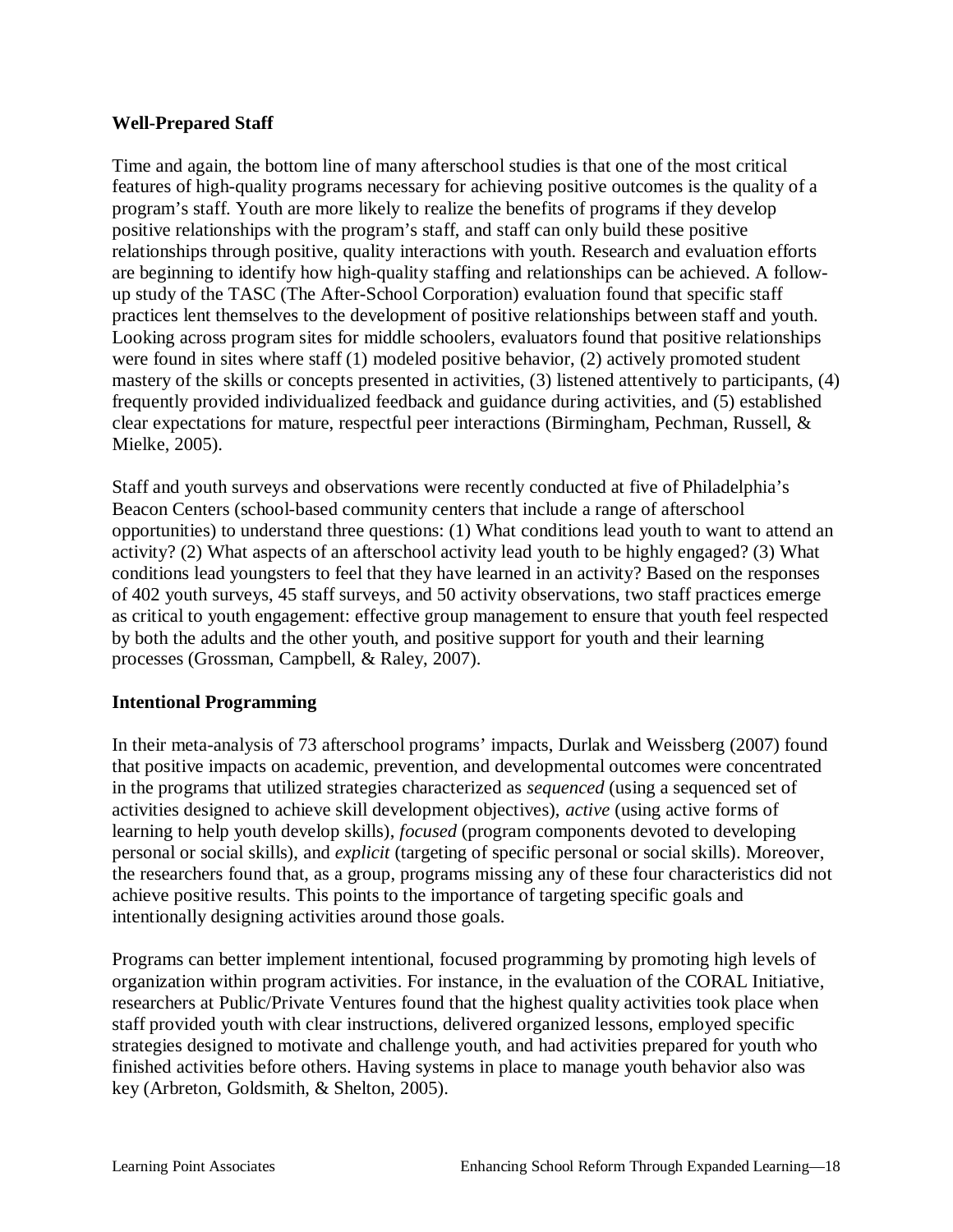Thus, when schools are looking to partner with afterschool and summer programs to expand learning opportunities, they should seek out programs that have these programmatic features and provide support to their expanded learning opportunity partners to develop and refine these critical point-of-service aspects.

# **The Promise of Expanded Learning Opportunities for Education Reform**

The research warrant for afterschool and summer learning programs is clear: Children and youth who participate in well-implemented programs and activities outside of school are poised to stay enrolled longer and perform better in school than their peers who do not attend such programs. Further, emerging research indicates that when schools and afterschool programs partner to support student success, all parties stand to benefit. Building on the 10-year tradition of 21st Century Community Learning Centers, the time is ripe to move afterschool and summer learning programs into the mainstream of education reform efforts, implementing and testing a variety of expanded learning opportunity models aimed at forging new and sustainable partnerships with schools in support of learning.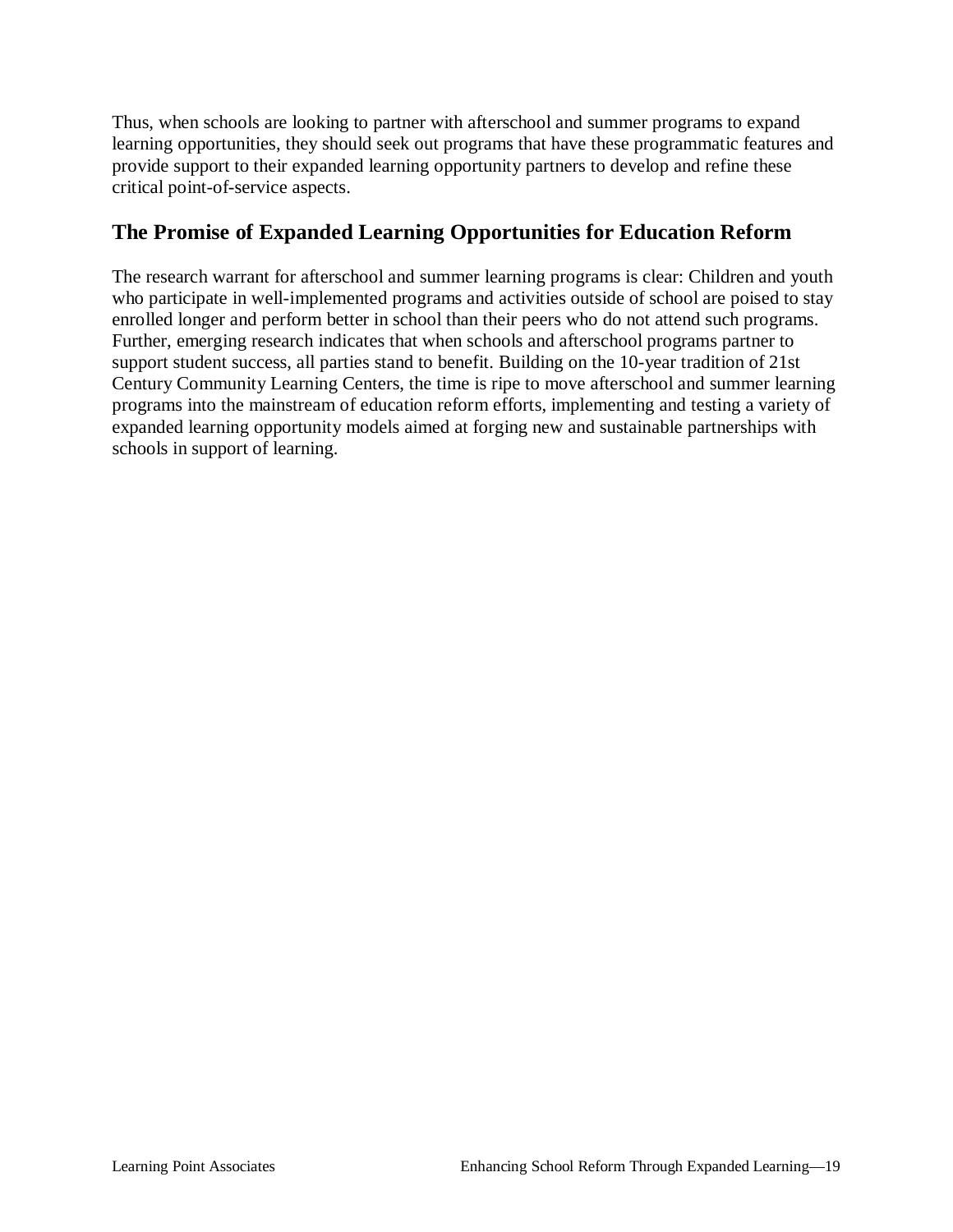# **References**

Afterschool Alliance. (2008). *Afterschool issues overview*. Washington, DC: Author.

- Arbreton, A. J. A., Goldsmith, J., & Sheldon, J. (2005). *Launching literacy in after-school programs: Early lessons from the CORAL Initiative*. Philadelphia: Public/Private Ventures.
- Birmingham, J., Pechman, E. M., Russell, C. A., & Mielke, M. (2005). S*hared features of highperforming after-school programs: A follow-up to the TASC evaluation*. Washington, DC: Policy Studies Associates. Retrieved January 7, 2009, from <http://www.sedl.org/pubs/fam107/fam107.pdf>
- Black, A. R., Doolittle, F., Zhu, P., Unterman, R., & Grossman, J. B. (2008). *The evaluation of enhanced academic instruction in after-school programs: Findings after the first year of implementation* (NCEE 2008-4021). Washington, DC: National Center for Education Evaluation and Regional Assistance, Institute of Education Sciences, U.S. Department of Education.
- Cooper, H., Nye, B., Charlton, K., Lindsay, J., & Greathouse, S. (1996). The effects of summer vacation on achievement test scores: A narrative and meta-analytic review. *Review of Educational Research, 66*(3), 227–268.
- Denton, D. R. (2002). *Summer school: Unfulfilled promise*. Atlanta, GA: Southern Regional Education Board. Retrieved January 7, 2009, from [http://www.sreb.org/programs/srr/pubs/Summer\\_School.pdf](http://www.sreb.org/programs/srr/pubs/Summer_School.pdf)
- Duffett, A., Johnson, J., Farkas, S., Kung, S., & Ott, A. (2004). *All work and no play? Listening to what kids and parents really want from out-of-school time*. New York: Public Agenda.
- Durlak, J. A., & Weissberg, R. P. (2007). *The impact of after-school programs that promote personal and social skills*. Chicago: Collaborative for Academic, Social, and Emotional Learning.
- Enos, S., & Morton, K. (2003). Developing a theory and practice of campus-community partnerships. In B. Jacoby (Ed.). *Building partnerships for service learning* (pp. 20–41). San Francisco: Jossey Bass.
- Granger, R. T. (2008). After-school programs and academics: Implications for policy, practice, and research. *Social Policy Report, 22*(2). Retrieved January 7, 2009, from <http://www.srcd.org/documents/publications/spr/spr22-2.pdf>
- Grossman, J., Campbell, M., & Raley, B. (2007). *Quality time afterschool: What instructors can do to enhance learning*. Philadelphia: Public/Private Ventures.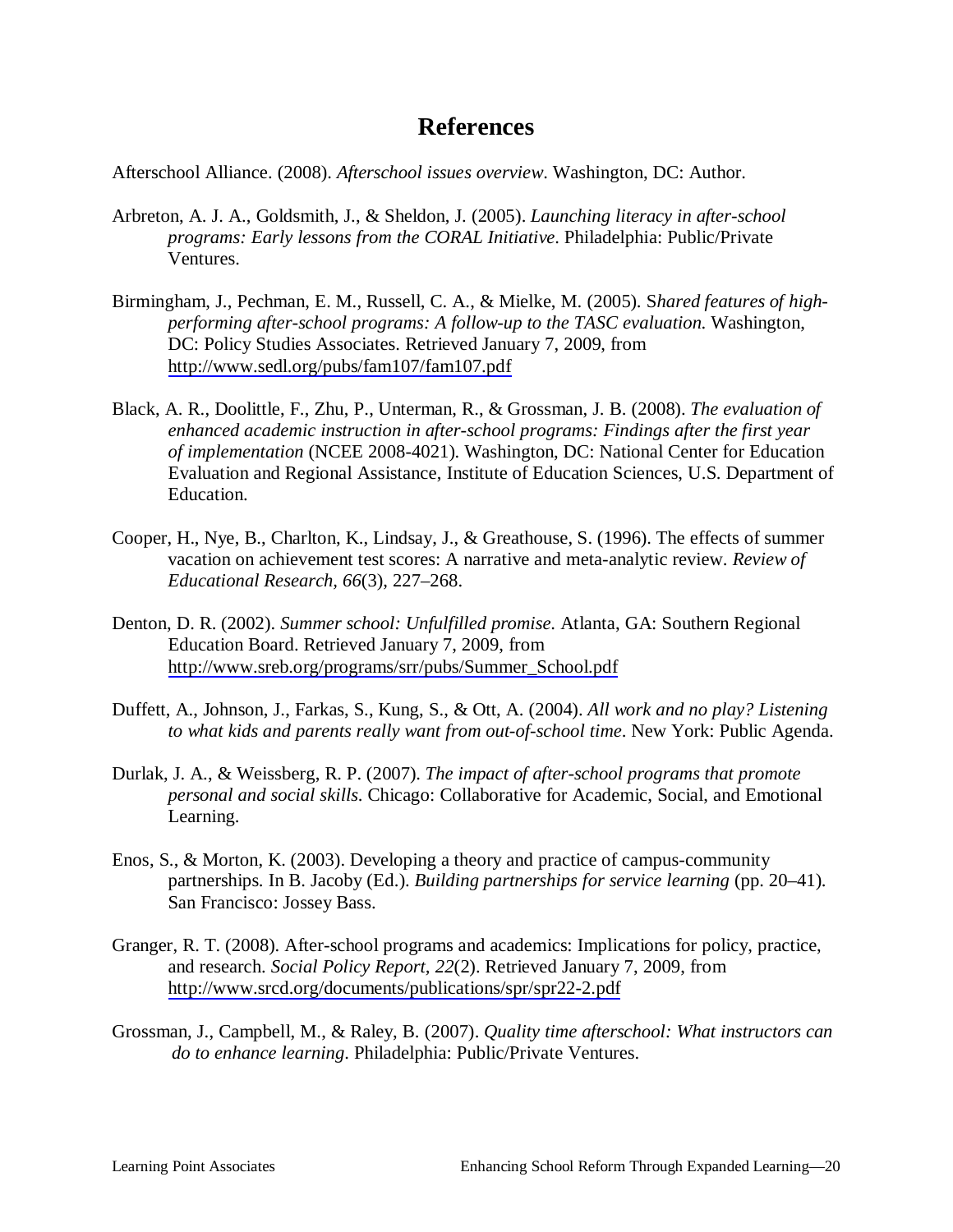- Intercultural Center for Research in Education, & National Institute on Out-of-School Time (2005). *Pathways to success for youth: What works in afterschool: A report of the Massachusetts Afterschool Research Study (MARS)*. Boston: United Way of Massachusetts Bay.
- Jacob, B. A., & Lefgren, L. (2003). Are idle hands the devil's workshop? Incapacitation, concentration, and juvenile crime. *American Economic Review*, *93*, 1560–1577.
- Larson, R. W., & Verma, S. (1999). How children and adolescents spend time across the world: Work, play, and developmental opportunities. *Psychological Bulletin, 125*(6), 701–736.
- Lauer, P. A., Akiba, M., Wilkerson, S. B., Apthorp, H. S., Snow, D., & Martin-Glenn, M. L. (2006). Out-of-school-time programs: A meta-analysis of effects for at-risk students. *Review of Educational Research, 76*(2), 275–313.
- Learning Point Associates. (2005). *Ten years of research on adolescent literacy, 1994–2004: A review*. Naperville, IL: Author.
- Little, P., Wimer, C., & Weiss, H. B. (2008). *After school programs in the 21st century: Their potential and what it takes to achieve it.* Cambridge, MA: Harvard Family Research Project.
- National Research Council, & Institute of Medicine. (2004). *Community programs to promote youth development* (Report Brief). Washington, DC: National Academy Press. Retrieved January 7, 2009, from [http://www.bocyf.org/youth\\_development\\_brief.pdf](http://www.bocyf.org/youth_development_brief.pdf)
- Pearson, L. M., Russell, C. A., & Reisner, E. R. (2007*). Evaluation of OST programs for youth: Patterns of youth retention in OST programs, 2005–06 to 2006–07*. Washington, DC: Policy Studies Associates.
- Seligson, M. (1999). The policy climate for school-age child-care. *Future of Children*, *9*(2), 135– 139.
- U.S. Department of Education. (2003). *When schools stay open late: The national evaluation of the 21st-Century Community Learning Centers program, first year findings*. Washington, DC: Author. Retrieved January 7, 2009, from<http://www.ed.gov/pubs/21cent/firstyear>
- U.S. Department of Education. (2004). *Early implementation of supplemental educational services under the No Child Left Behind Act: Year one report*. Washington, DC: Office of the Under Secretary, Policy and Program Studies Service.
- Vandell, D., Pierce, K., Brown, B., Lee, D., Bolt, D., Dadisman, K., et al. (2006, March). *Developmental outcomes associated with the after-school contexts of low-income children and youth*. A paper presented at the annual meeting of the Society for Research on Adolescence, San Francisco, CA.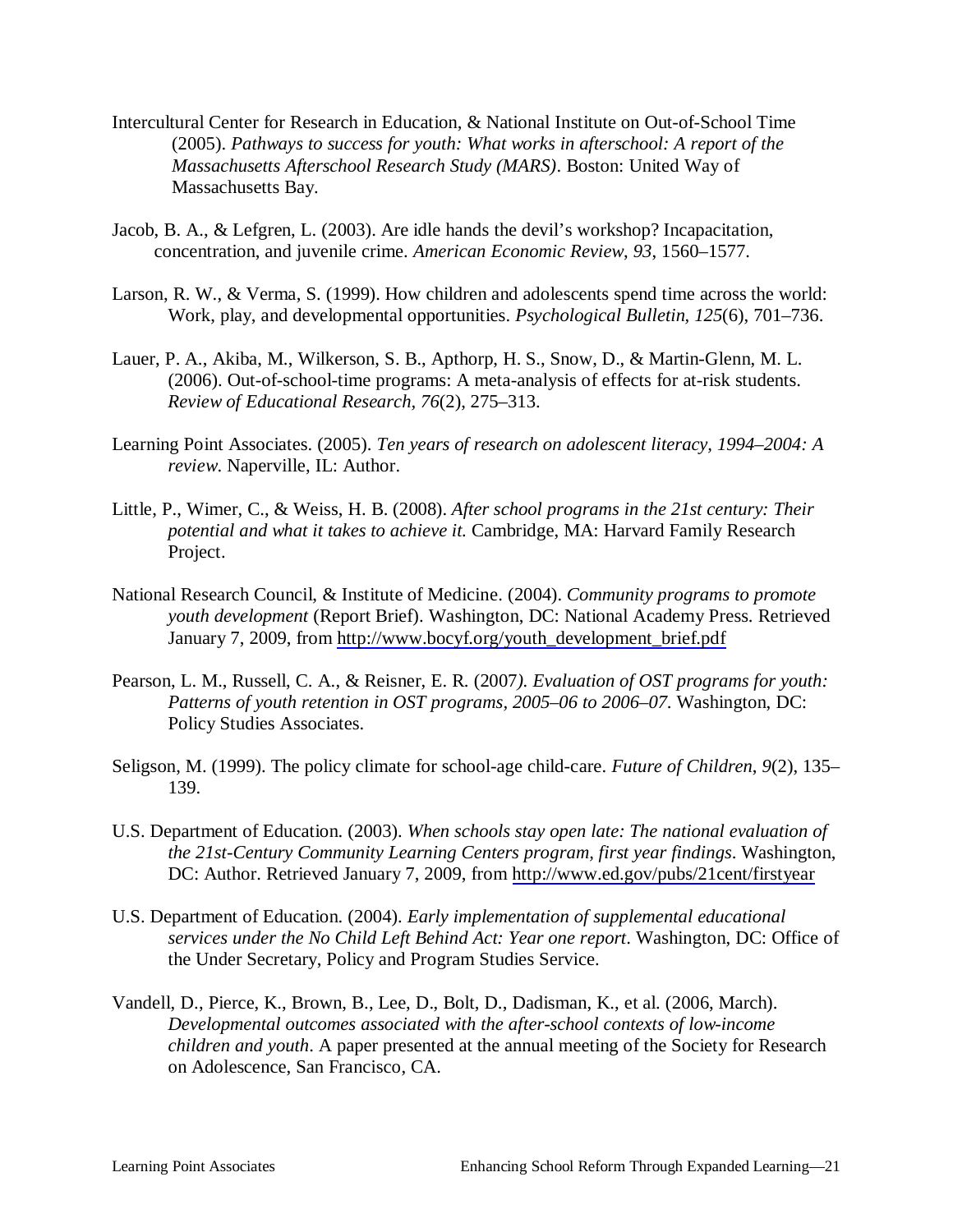- Vandell, D. L., Reisner, E., & Pierce, K. (2007). *Outcomes linked to high-quality afterschool programs: Longitudinal findings from the study of promising afterschool programs*. Irvine, CA: University of California & Washington, DC: Policy Studies Associates. Retrieved January 7, 2009, from <http://www.gse.uci.edu/docs/PASP%20Final%20Report.pdf>
- Vandell, D. L., & Shumow, L. (1999). After-school child care programs. *Future of Children, 9*(2), 64–80.
- Weiss, H., Little, P., Bouffard, S., Deschenes, S., & Malone, H. (2008). *The federal role in out of-school learning: After-school, summer learning, and family involvement as critical learning supports*. Cambridge, MA: Harvard Family Research Project.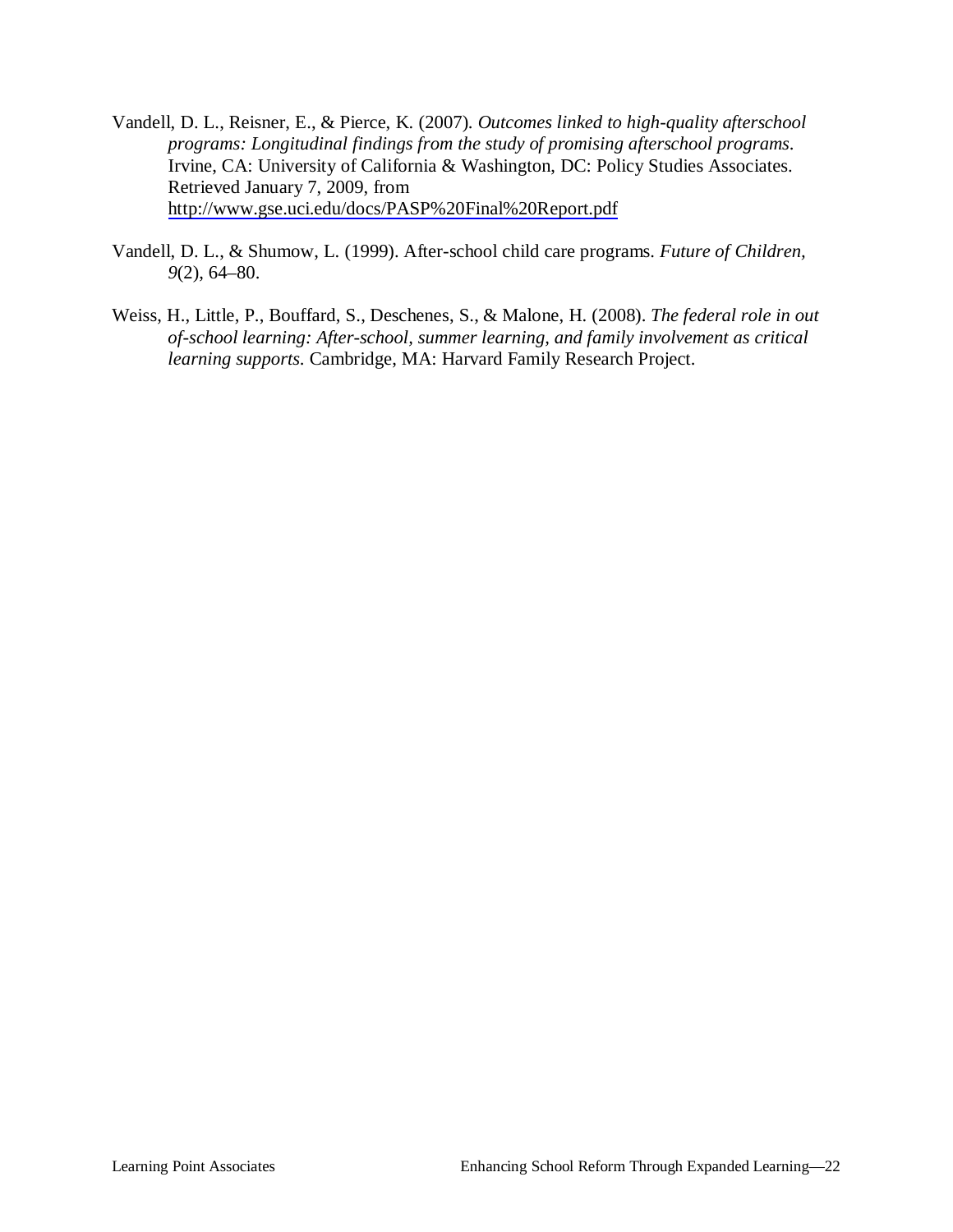#### **Acknowledgements**

This brief was compiled by Priscilla Little, associate director of Harvard Family Research Project (HFRP), based on a number of prior HFRP publications and ongoing research and evaluation studies. As such, the author wishes to acknowledge the HFRP Out-of-School Time (OST) Research and Evaluation team, as well as the support of HFRP's OST project funders during the past decade: C.S. Mott Foundation, The Atlantic Philanthropies, Nellie Mae Education Foundation, W.T. Grant Foundation, The Wallace Foundation, and the W.K. Kellogg Foundation.

#### **About HFRP**

Harvard Family Research Project researches, develops, and evaluates strategies to promote the well being of children, youth, families, and their communities. We work primarily within three areas that support children's learning and development: early childhood education, out-ofschool-time programming, and family and community support in education. Underpinning all of our work is a commitment to evaluation for strategic decision making, learning, and accountability. Building on our knowledge that schools cannot do it alone, we also focus national attention on complementary learning. Complementary learning is the idea that a systemic approach, which integrates school and nonschool supports, can better ensure that all children have the skills they need to succeed. To learn more about how HFRP can support your work with children and families, visit our website ([www.hfrp.org\).](http://www.hfrp.org)./)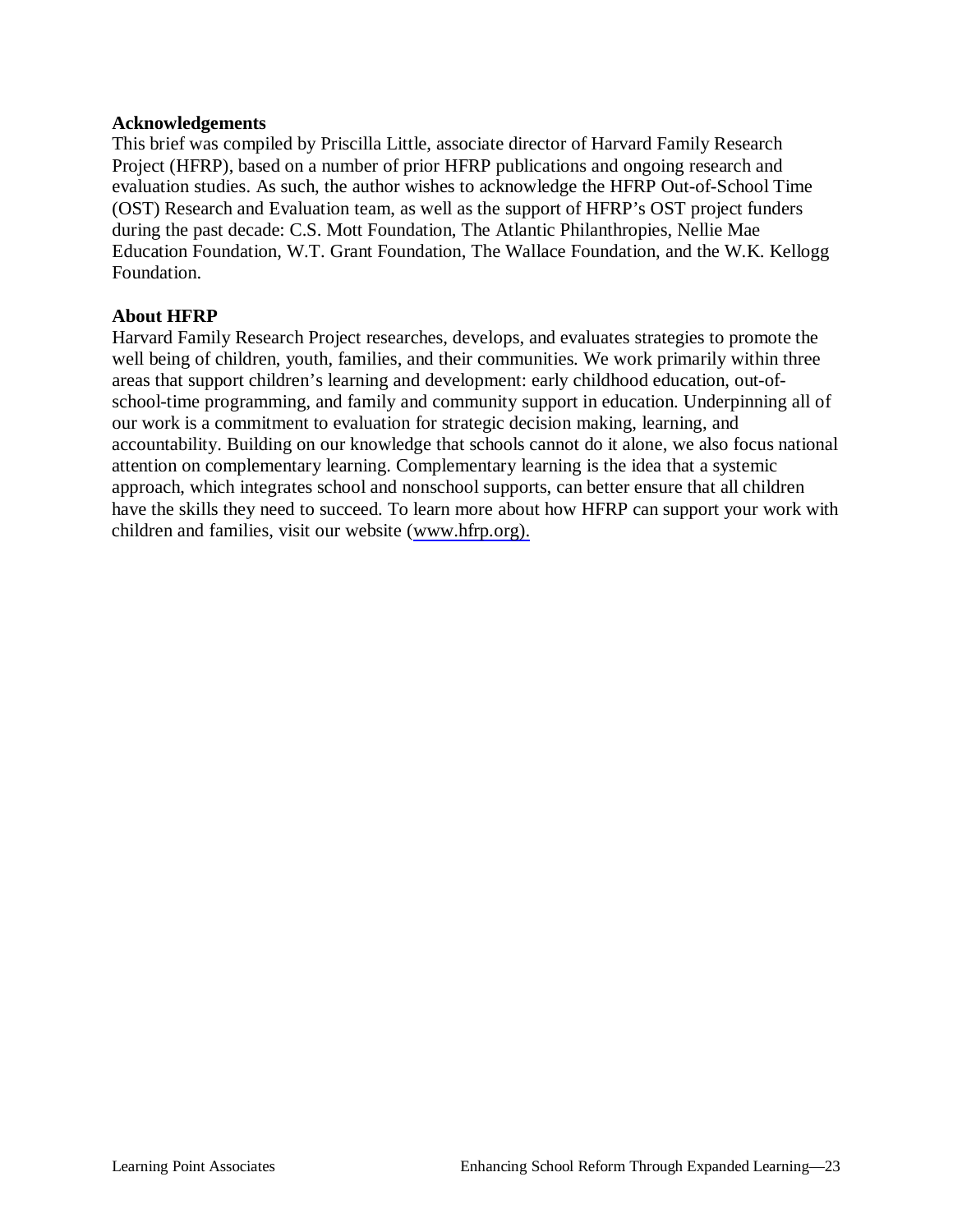# **Do Intervention Models Include Expanded Learning Time?**

**Steven M. Ross Laura Neergaard Lynn Harrison James Ford**

### **Center for Research in Educational Policy University of Memphis**

Almost 50 years ago, in a highly influential article, John Carroll (1963) proposed that differences in students' academic achievement were less attributable to innate differences in ability or aptitude than to the amount of time needed by individuals to master material. This concept, later extended by Benjamin Bloom (1968; 1976) in his "mastery learning" model, emphasized usage of adaptive instructional strategies to increase the amount of learning time allocated for lower achieving students. Today, during an era when increasing numbers of Title I schools are being placed in corrective action (Dillon, 2008), there is extensive renewed interest in expanded learning time (ELT) as an educational intervention.

Although there is much descriptive and anecdotal information about particular schools or districts increasing learning opportunities via afterschool tutoring, weekend classes, or extended school days (e.g., Nesselrodt & Alger, 2005), the degree to which ELT is used as a formal design component of developed intervention strategies is much less clear (Black, Doolittle, Zhu, Unterman, & Grossman, 2008; Zief, Lauver, & Maynard, 2006). In using the term *developed intervention strategies* here, we generically refer to formal educational reform programs or models that target the whole school as the locus of change. To increase knowledge of existing practices and provide a foundation for suggesting improved practices, we will examine in this paper the prevalence and nature of ELT applications in three major categories of interventions: comprehensive school reform (CSR) models, charter and education management organizations, and trademarked school improvement processes and turnaround models.

We present our findings in four sections. In the first section, we further define the present treatment of ELT and describe the research strategies used to address the objectives of this paper. Specifically, those objectives are represented in the following questions:

- 1. To what degree is ELT incorporated as a formal design component in each major category of developed instructional strategies?
- 2. What are specific applications within each category, and how do they compare with regard to rationale, design features, and implementation processes?
- 3. For selected exemplary applications, what do the model or program developers view as the most successful components, barriers to effective implementation, and implications for refinement and scale-up?

In a second section, we present and discuss data related to the first two research questions concerning the incidence and nature of ELT integrated within developed intervention strategies. In the third section, the results of six "case studies" of exemplary ELT applications are presented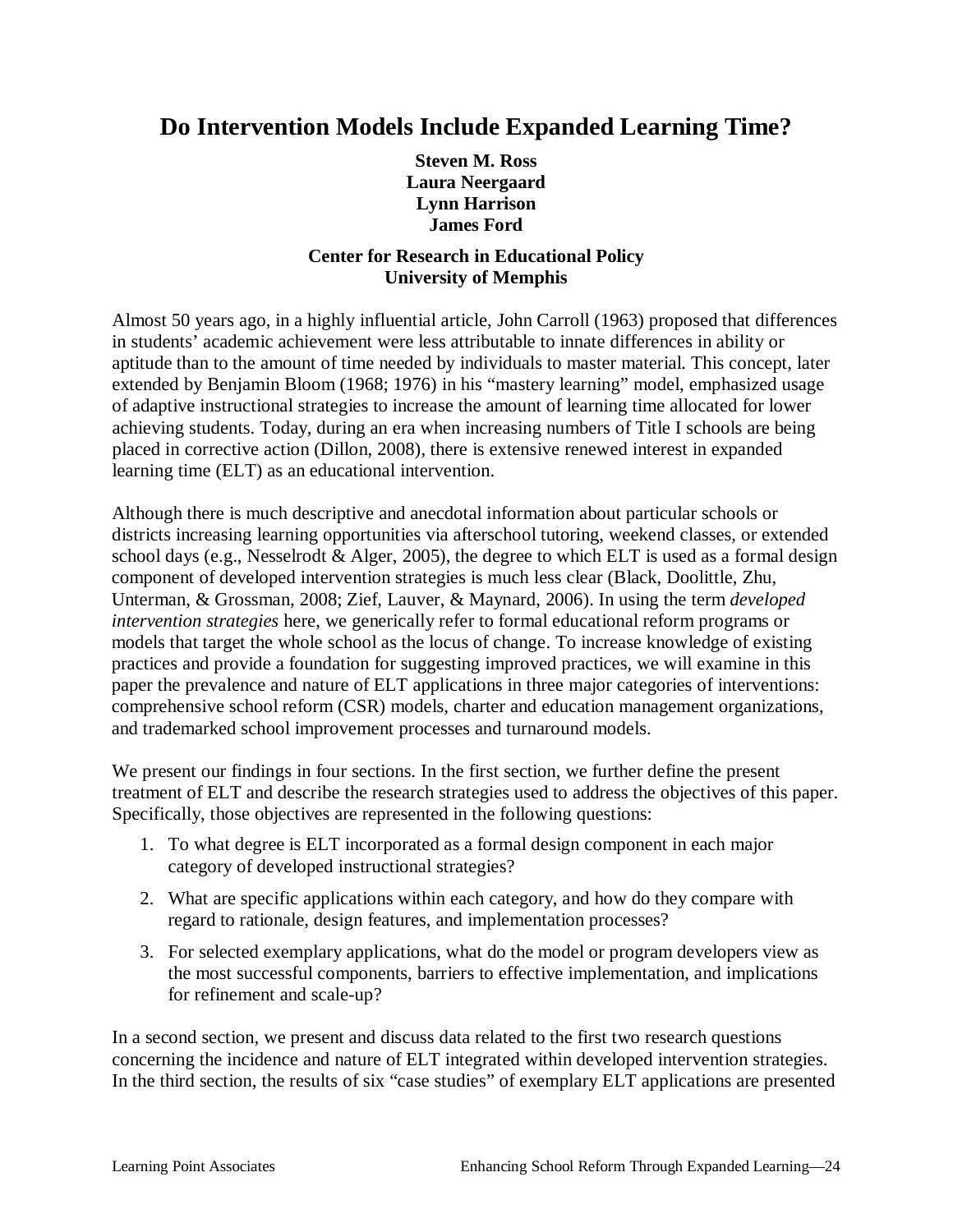to address the final research question. In the fourth section, we present conclusions about ELT usage based on our findings.

# **Conceptual Framework and Study Design**

Although the basic meaning of ELT is straightforward, further operationalization is required to identify meaningful exemplars for our study. The Center for American Progress defines ELT as the "lengthening of the school day, school week, or school year in a given school by at least 30 percent—the equivalent of roughly two hours per day or 360 hours per year" (Rocha, 2008). However, our position is that a 360-hour dosage criterion would eliminate many formal uses of ELT in developed intervention strategies that serve targeted students on an as-needed basis. The most common form is afterschool tutoring offered to at-risk students for several hours a week until appropriate academic progress has been demonstrated. In identifying ELT in the present study, we looked for programs that expand the traditional school schedule for all students in a participating school or program as a primary feature of their design. When information was provided regarding other forms of expanded learning, such as tutoring for at-risk students, it was noted.

### **Research Study Design**

Our ELT study consisted of two primary components: (1) a descriptive survey of ELT usage as a primary design component of developed instructional strategies and (2) case studies of exemplary strategies. In examining the first component, it may be recalled that the three categories of programs examined included CSR models, charter and education management organizations, and traditional school improvement processes and turnaround models.

**CSR models** are typically research-based designs aimed at improving student academic achievement (Desimone, 2002; Ross & Gil, 2004). Schools purchasing CSR models are often provided with implementation assistance. The CSR models reviewed for this paper include those listed in the *Catalog of School Reform Models: Second Edition* (Northwest Regional Educational Laboratory, 2004) and in the 1998 Obey-Porter List (Clearinghouse on Educational Policy and Management, n.d.). **Charter and education management organizations** are nonprofit and forprofit organizations contracted by schools, school districts, or other authorizers to operate and manage public schools. Knowledge and resources are often shared among the member schools. The charter and education management organizations researched for this paper were listed in *Profiles of For-Profit Educational Management Organizations* (Molnar, Miron, & Urschel, 2008) and in *Expanded Learning Time in Action: Initiatives in High-Poverty and High-Minority Schools and Districts* (Rocha, 2008). **Trademarked school improvement processes and turnaround models** were defined as established intervention strategies for improving achievement that do not directly assume operational and management roles. For example, the National Academy Foundation (NAF) falls into this category because NAF provides its partner schools with structure and support but does not take over their everyday school processes. As we could not identify a specific list of improvement processes and turnaround models, we conducted a general Web search.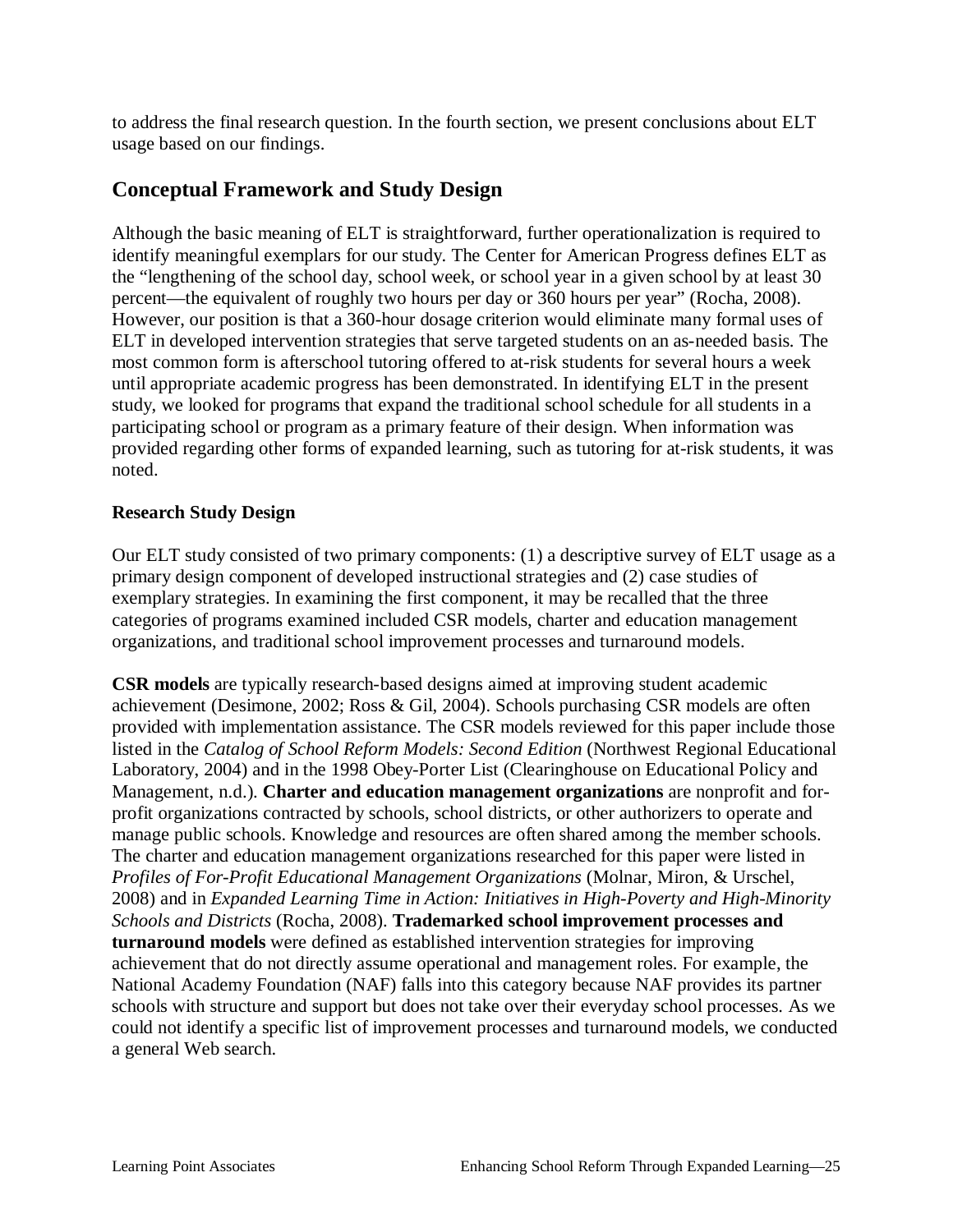Once appropriate programs were identified in each category, we conducted online research to determine whether the identified intervention strategies included ELT as part of their model. This research is summarized in Appendix A (see Tables A-1, A-2, and A-3). If the program description on the website was unclear or incomplete, we conducted follow-up phone calls to obtain more information. Because ELT usage still remained uncertain in some of the overall program descriptions (e.g., some models are no longer operating), the results should be viewed as suggestive rather than conclusive.

In general, most of the websites for the intervention strategies noted central features of the models. If ELT was listed as a core component, the strategy was classified as including it. Some websites mentioned ELT as an optional element, and this feature was noted as well. For models including ELT, the following information, when available, was noted in Tables A-1 to A-3: ELT as an initial feature, the amount of ELT provided, and how the ELT is utilized.

At least three representative strategies from each of the three intervention categories were selected for further study as preliminary "cases" based on the initial online research. Those that agreed to participate  $(n = 6)$  are included in this paper. Interviews were conducted with representatives from the organizations in order to obtain more detailed information regarding the implementation of ELT. The interviewees were asked about their strategies' design features, implementation structure, and achievement results. For a complete listing of the interview questions, see Appendix B.

# **Results**

Two sets of results are reported in this section. The first addresses the prevalence of ELT usage in developed intervention strategies. The second describes the case studies of representative ELTs.

### **Prevalence of ELTs in Developed Intervention Strategies**

A summary of our survey findings of ELT usage in the three categories of interventions is provided in Tables A-1 to A-3. As can be seen, the overall finding is that formal incorporation of ELT in CSR models is minimal. Specifically, of 26 CSR models examined, none included ELT as a core component. In contrast, highly prevalent model components include data-driven decision making, innovative curricula, capacity building, increased professional development, leadership development, technology use, collaborative learning and planning, and small learning communities. Just one out of the 26 (4 percent) websites referred to ELT as an optional component. In these cases, the school may choose to incorporate ELT in its CSR model, but the cost of offering these services is added to the contract. Some of the CSR companies explicitly suggest that schools seek additional funding if they choose to add ELT. Rather than expand learning time, several models place an emphasis on raising the efficiency of the time within in the standard school day via strategies that increase time on task or restructure the traditional school schedule. One form of the latter is ensuring that teachers of the same subjects or grade levels have similar planning periods; another is using block periods in middle schools and high schools.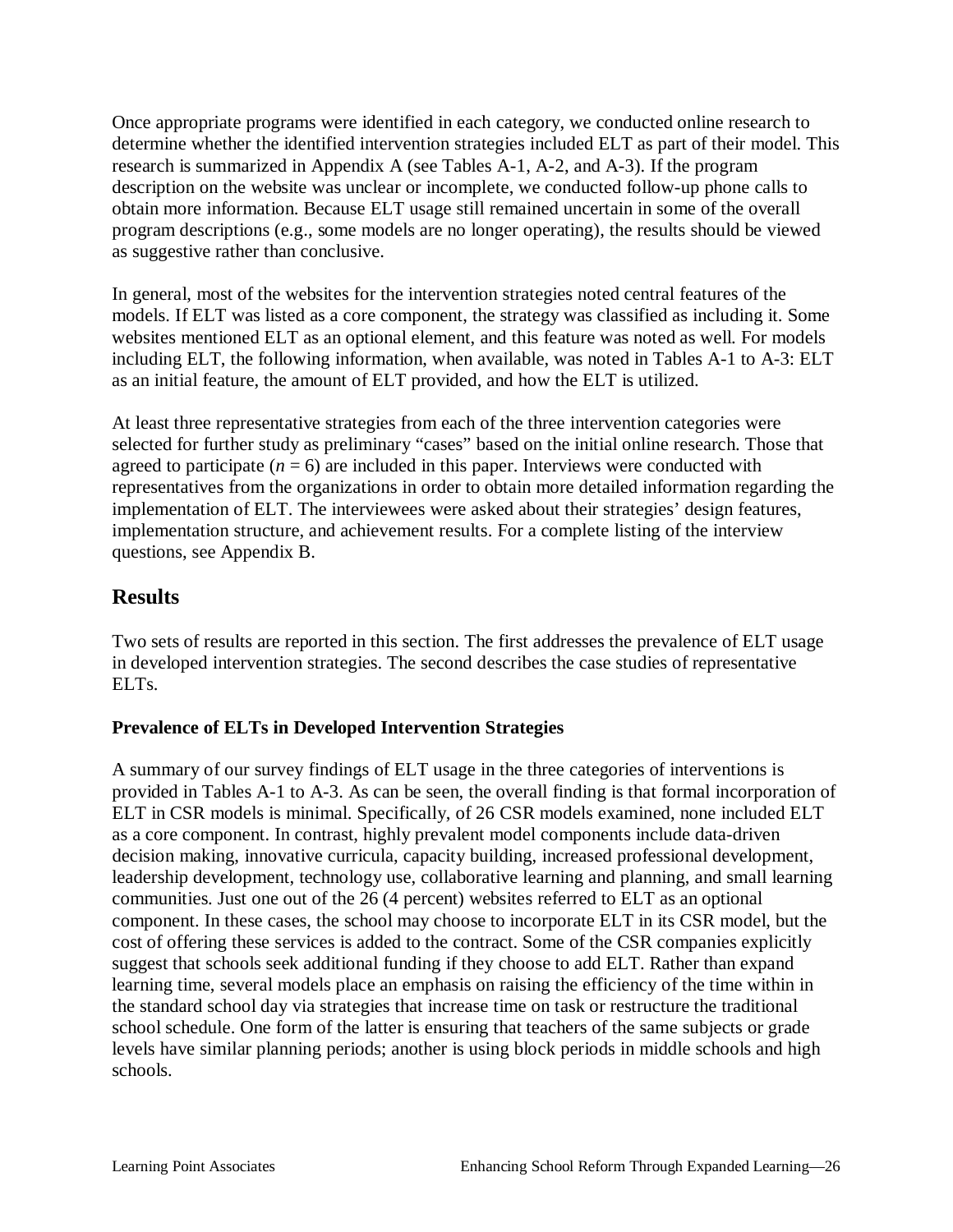A much higher inclusion of ELT as a core intervention component is by education and charter management organizations. Of the 24 organizations reviewed in this study, 12 (50 percent) indicated inclusion of ELT as a core feature. As summarized in Table A-2, the types of ELT offered encompass afterschool hours, summer programs, and additional school days. Learning activities that take place during ELT include teaching core and supplemental subjects, character development, tutoring, extracurricular activities, and college visitation trips.

Of the six trademarked school improvement processes and turnaround models identified, four (67 percent) included ELT as a core feature. As summarized in Table A-3, use of the ELT time is directed to work study as preparation for work experience, earning credit toward college, completing paid internships, and conventional afterschool tutoring.

# **Case Studies**

## **Comprehensive School Reform Models**

**Success for All.** Success for All (SFA) is a nationally recognized, research-based, CSR model managed by the Success for All Foundation (SFAF). Due to widespread use of SFA programs both in the United States and abroad, program information, including model descriptions, evaluation results, and utilization patterns, is readily available through online sources.

Access to SFA program information, as well as the availability of program founder, Nancy Madden, to address SFA and how the model has adopted ELT components created the opportunity to include SFA as an illustration of how one CSR model is approaching the concept of increasing the learning time for students. Information gleaned through Internet sources, SFA literature, and responses from Dr. Madden to interview questions (personal communication, October 24, 2008) are summarized below.

SFA began in 1987 in Baltimore, Maryland, and has grown substantially over the years. As of 2005, the Success for All Foundation (SFAF) was serving approximately 1,300 schools in 46 states and also had projects in five other countries (SFAF, n.d.). Initially, SFA did not utilize an expanded day or other forms of ELT as a core model component. Tutoring has always been a central feature, but was generally offered during the regular school day. Over the past several years, SFAF has been providing assistance to program schools that are able and committed to extending their school day. Assistance from program developers and regional managers to expand learning time is provided to schools that wish to explore their options through programs that take place either before school begins or after the traditional school day. According to Dr. Madden, schools that choose to utilize the SFA model are not required to expand their days. No comparisons of these two types of schools have been conducted thus far, but anecdotal evidence suggests that offering ELT is beneficial to students.

There are two different SFA afterschool tutoring programs, Alphie's Alley and Team Alphie. Both programs incorporate computer technology. Alphie's Alley is one-to-one tutoring in which a student works with a paraprofessional on computer-based reading and comprehension activities. SFA also offers Team Alphie, in which a group of eight students work in pairs on the computer for 45 minutes after school.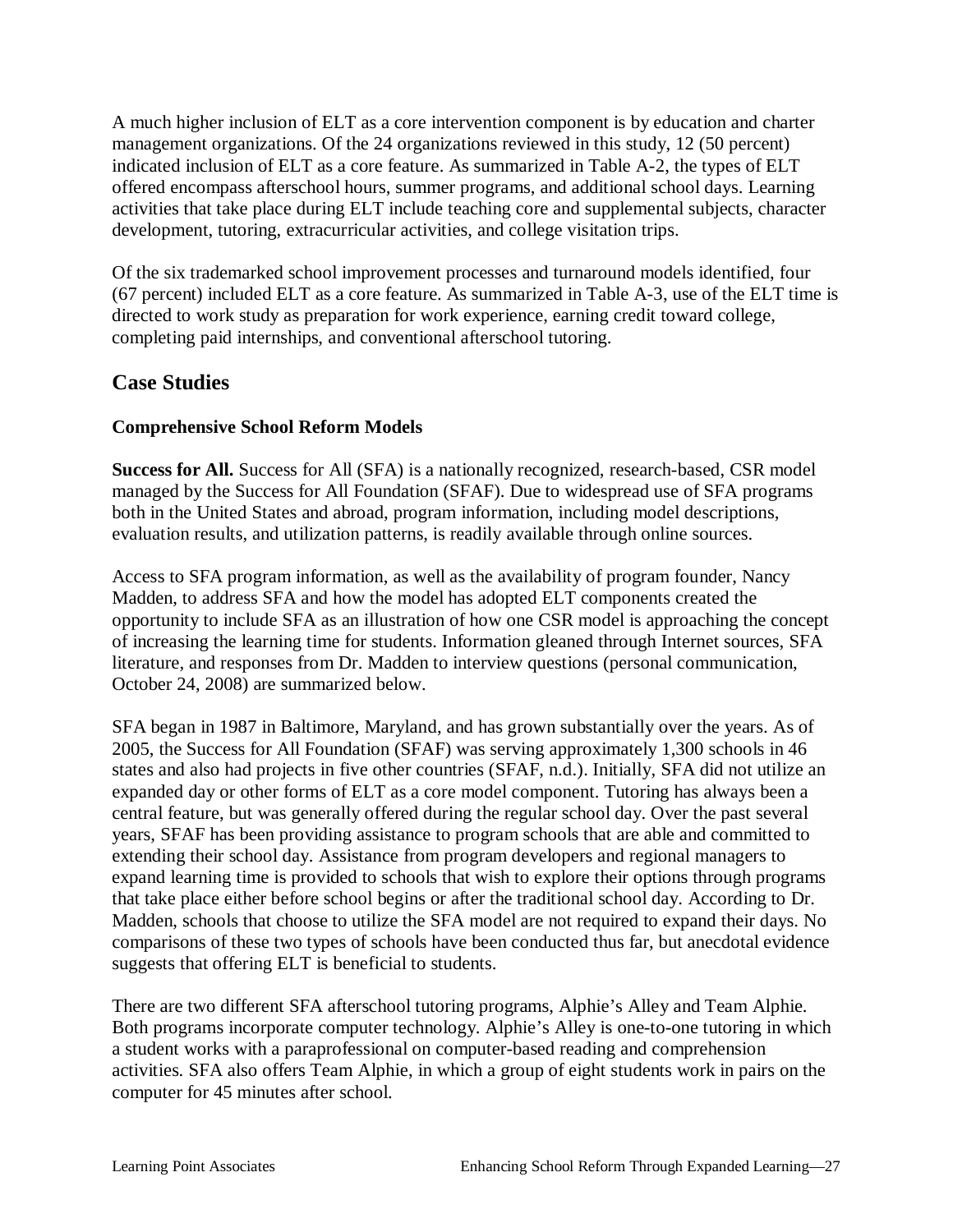SFA also has the Adventure Island program, which may be adopted by schools that have not elected to participate in the SFA reform model. Adventure Island is geared toward small groups of students who participate in a 45-minute reading block three times a week for six months. The Adventure Island program takes place after school, and the curriculum is based on principles of SFA reading instruction, although it is adaptable to the school's reading curriculum. Currently, MDRC is conducting a two-year evaluation that includes 25 Adventure Island centers. Preliminary results were mixed regarding implementation and the impact on achievement; a final report is due in 2009 (Black et al., 2008).

In general, Dr. Madden noted an increased interest in ELT among districts and schools served through SFA programs. However, there are barriers that must be overcome to make this extra time effective. Expanded days work best when certified teachers are providing the instruction finding a qualified staff is often problematic. In addition, "getting the day right" in terms of scheduling, balancing, and scaffolding learning is crucial in leveraging the benefits of the extra time. Afterschool activities are most effective linked with those that have occurred during the traditional school day. Therefore, because of increased instructional coherency, Dr. Madden noted that SFA schools that incorporate ELT consistent with instructional strategies employed through the SFA model would most likely be more successful than schools opting to add a generic tutoring curriculum to their own program.

### **Education and Charter Management Organizations**

**Green Dot.** An interview was conducted with the chief academic officer from Green Dot to obtain further information about its offering of ELT (personal communication, November 4, 2008). Green Dot Public Schools is a private organization based in Los Angeles that both creates and operates public high schools as well as takes over failing high schools and transforms them into schools in which students receive an education focused on college preparation. Green Dot schools operate under the Six Tenets of High-Performing Schools model. These six tenets are (1) small, safe, personalized schools; (2) high expectations for all students; (3) locally managed schools; (4) increased parent participation; (5) maximum funding to the classroom; and (6) keep schools open later.

Although keeping schools open later is a core component of the model, ELT was not prioritized until the 2008–09 school year. Green Dot schools' days and hours of operation are similar to other public schools in Los Angeles. However, all schools are open from 3:30 p.m. to 6 p.m., Monday through Friday, to provide afterschool programs for students. These programs include clubs, SAT preparation, tutorials on how to access student loans, tutorials on learning successful study skills, and college preparation information. Green Dot's ELT programs are often led by mentors, staff, volunteers, and community members, rather than by the schools' teachers. Green Dot sees this approach as preferable because it prevents "teacher burnout."

A lack of community resources has been noted by Green Dot as a challenge to implementing ELT. Green Dot has been working with the community to create resources that can be utilized in the afterschool programs. The chief academic officer reported that another challenge is ensuring that quality programs are employed during the afterschool hours because many of the afterschool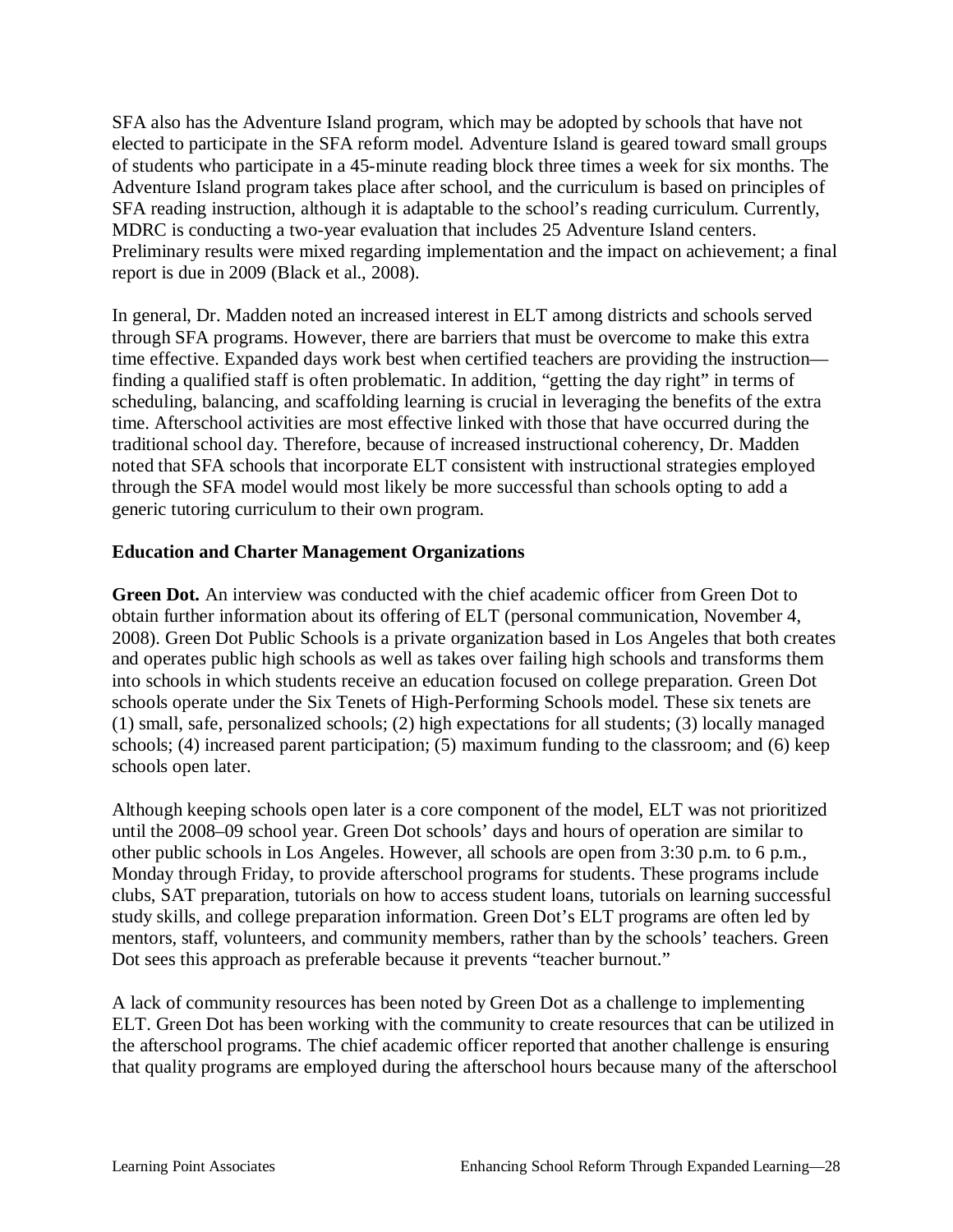programs are outsourced to community organizations. Such quality control is viewed as highly challenging.

Green Dot has three schools that currently have graduating classes. According to the Green Dot website, these schools had 66 percent of their graduating seniors admitted to four-year universities, 25 percent to 30 percent went on to two-year colleges, and graduation rates exceeded other Los Angeles Unified School District (LAUSD) high schools (81 percent versus 47 percent). Green Dot high schools also outperformed LAUSD high schools on the California Department of Education Academic Performance Indicator scores (Green Dot Public Schools, 2007).

**Knowledge Is Power Program (KIPP).** The assistant principal at KIPP Diamond Academy (KDA) in Memphis, Tennessee, was interviewed regarding the ELT component of KIPP (personal communication, November 7, 2008). This interview was conducted to gain information about how ELT is implemented at the school level.

KIPP is a national network of free, open-enrollment, college-preparatory public schools that aim to prepare students from underserved communities for success in college and in life. Currently, 66 KIPP schools in 19 states and the District of Columbia serve over 16,000 students. KIPP began in 1994 when two teachers, Mike Feinberg and Dave Levin, launched a fifth-grade public school program in inner-city Houston. KIPP schools share a core set of five operating principles: (1) high expectations, (2) choice and commitment, (3) more time, (4) power to lead, and (5) focus on results.

KIPP has utilized ELT since its inception. KIPP schools operate Monday through Thursday from 7:30 a.m. to 5 p.m. and Friday from 7:30 a.m. to 4 p.m. KIPP students attend school every other Saturday from 8:30 a.m. to 12:30 p.m. In addition, the KIPP school year lasts two weeks longer than a traditional school year. According to the KIPP (2008) website, the goal of the ELT is to give students more time "to acquire the academic knowledge and skills that will prepare them for competitive high schools and colleges, as well as more opportunities to engage in diverse extracurricular experiences."

KIPP Diamond Academy in Memphis opened in 2002 and serves students in Grades 5–8. According KDA's assistant principal, the schedule adopted is based on the national KIPP model, and the national organization provides resources to assist with implementation. The assistant principal was very positive concerning the expanded day, indicating that the extra time allowed students the opportunity to "catch up and exceed expectations." The schedule also provides students with the ability to participate in extracurricular activities including orchestra, performing arts, vocal and dance instruction, and athletics. She further reported that the expanded day encouraged students' enthusiasm for learning (personal communication, November 7, 2008). In Memphis, KIPP students are often offered scholarships to private high schools due to their academic achievement. An achievement analyses conducted by the Center for Research in Educational Policy revealed positive outcomes, especially in math, for KIPP Diamond students relative to matched control students in 2006–07 (Qian, Zoblotsky, & McDonald, 2008).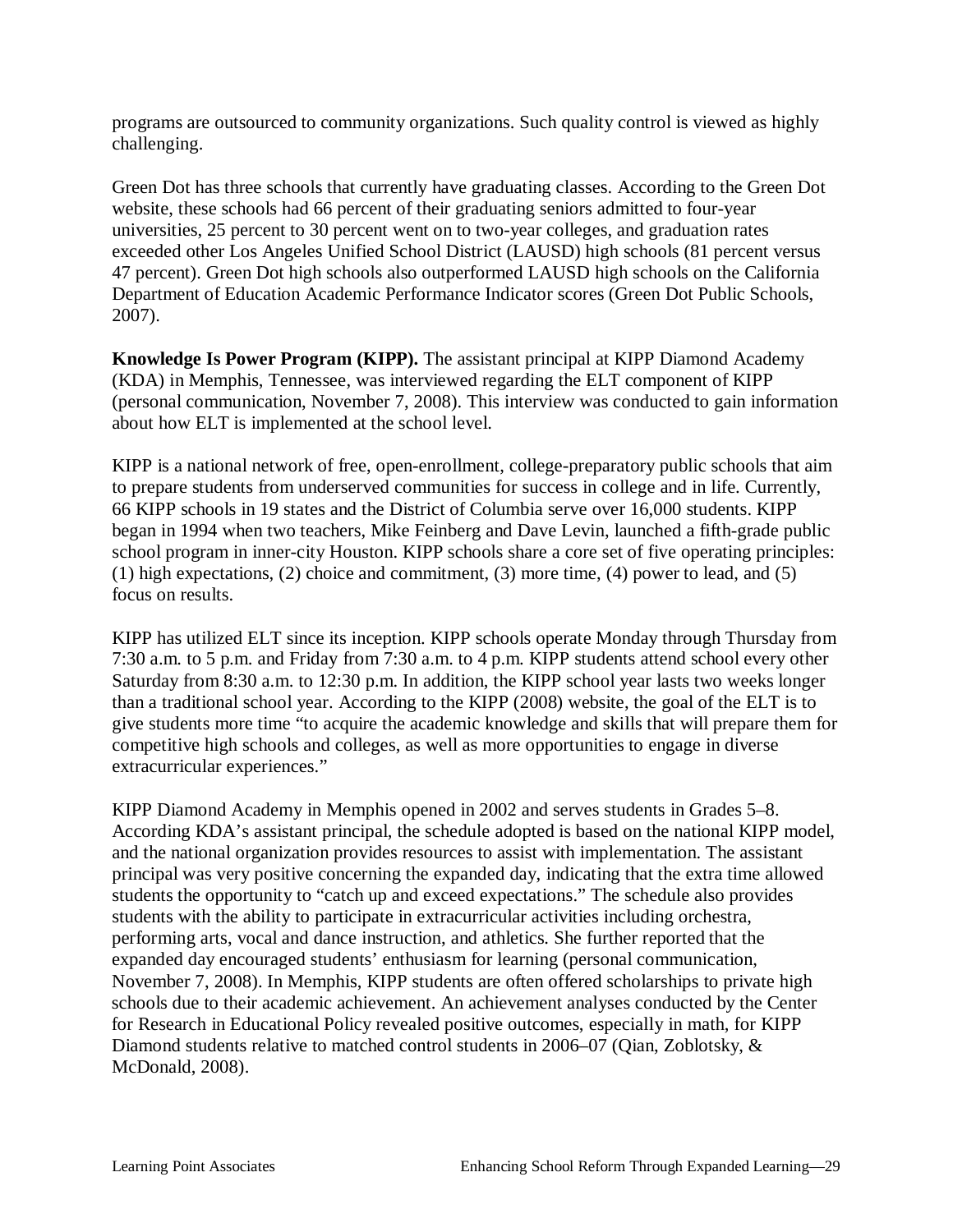The assistant principal did not note any barriers to implementing ELT at the school level, stating that KIPP staff members, students, and parents are committed to the extended day. The assistant principal compared her experiences at a high-performing school in the Memphis City Schools district without ELT to KIPP. She noted that although the city school dismissed students at 2:15 p.m., many stayed at school in aftercare until 6 p.m. even though the time was not used for organized instruction or activities. In contrast, she described the ELT at KIPP as productive and meaningful.

Although ELT is only one component of the KIPP program, it is noteworthy that while fewer than one in five low-income students attend college nationally, KIPP's national college matriculation rate is greater than 80 percent for students who complete the eighth grade at KIPP (KIPP, 2008). In 2007, nearly 95 percent of KIPP alumni went on to college-preparatory high schools (KIPP, 2008).

**Youth Engaged in Service Preparatory Public Schools.** Youth Engaged in Service (YES) Prep Public Schools is a free, open-enrollment public school system in Houston that serves 2,800 students in Grades 6–12 across five campuses. YES Prep's mission is to help students from lowincome families graduate from a four-year college. YES founder Chris Barbic provided the information for this case study (personal communication, November 3, 2008).

ELT was an initial component of the YES Prep model when the first school opened 10 years ago. YES operates a longer school day (7:30 a.m. to 4:30 p.m.) and mandates that rising sixththrough ninth-grade students attend a three-week summer school. In addition, all YES students dedicate one Saturday each month to community service projects.

According to Barbic, ELT in the middle grades is necessary for remediation. Most YES Prep students enter at least one grade level behind in math and English, and YES Prep expects all of its students to be on grade level by the time they enter high school. Barbic said the extra time at the high school level is used for acceleration and enrichment. YES Prep schools also use the additional time to prepare students for applying to and entering a four-year college, as most YES students will be the first in their families to attend college.

The longer school hours are set, but the manner in which they are utilized is left up to each campus. Barbic said some schools choose to offer an activity block at the end of the day, whereas others implement a mid-day study hall or tutoring period. Barbic further reported teacher burnout and access to facilities and resources as barriers for implementing ELT. YES works to ensure teachers have adequate planning time (around 1½ hours per day) and to financially compensate its teachers for their extra hours. Some YES schools also bring in community members to teach enrichment blocks to reduce the teacher workload. YES uses fundraising efforts and Title I funds to finance the costs of the expanded learning time.

YES Prep schools have been ranked as "exemplary" and "recognized" by the Texas Education Agency for eight consecutive years. The schools have also been listed among top public schools in *Newsweek, U.S. News & World Report,* and the *Houston Chronicle*. In 2008, for the eighth consecutive year, 100 percent of graduating seniors were accepted into four-year colleges, including Harvard, Yale, Columbia, Rice, and Stanford (YES Prep Public Schools, 2006).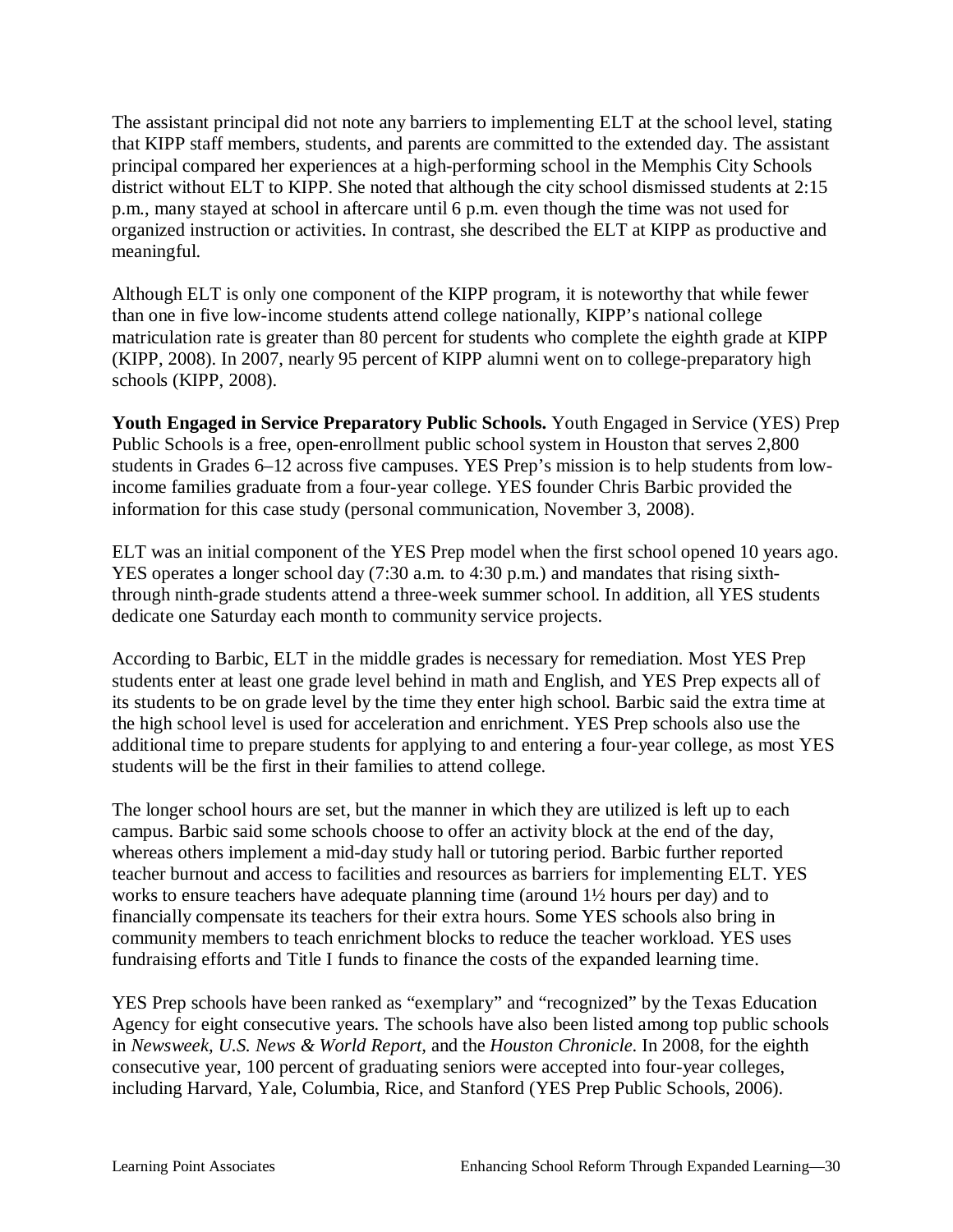### **Trademarked School Improvement Processes and Turnaround Models**

**National Academy Foundation.** The National Academy Foundation (NAF) operates as a network of high school career academies based primarily in urban districts. The senior director of curriculum and academics was interviewed about NAF's use of ELT (personal communication, October 27, 2008). NAF serves more than 50,000 students in over 500 academies in 40 states and the District of Columbia through four career-themed academies: finance, engineering, hospitality and tourism, and information technology. Most NAF partnerships are with small learning communities within large high schools.

The ELT component of the NAF model is a paid internship that serves as an extension of the academy's curriculum. The schools partner with local businesses who hire academy students as interns. The internship typically takes place after school during the student's junior or senior year and lasts 6 to 10 weeks. The goals of the internship are for students to use the skills and information learned at the academy, obtain real-world work experience, and make connections with those in the business community who may serve as references or as future job contacts.

The NAF representative reported that the internship is the most challenging part of the model to implement because of the difficulty identifying viable opportunities. The foundation supports its partner schools by identifying internship opportunities and coaching the internship providers. NAF's record of success includes 90 percent graduation rates with more than 80 percent of these graduates going on to college (National Academy Foundation, n.d.).

**Say Yes to Education, Inc.** Say Yes to Education is a national, nonprofit education foundation that provides additional support to help disadvantaged, inner-city students succeed. Currently, Say Yes operates chapters in Philadelphia, Hartford, Cambridge, and Harlem. The Philadelphia chapter director provided the information for this case study (personal communication, October 20, 2008).

Say Yes begins when students enter kindergarten and continues through high school and beyond. Students are guaranteed college scholarships for completing high school, provided they and their families complete program participation requirements. Services include afterschool and summer programming, mentoring, tutoring, school-day academic support, family outreach, and social work/psychological services.

The use of ELT has always been a core component of the Say Yes model, although it has changed over time and varies by implementation site. In Philadelphia, Say Yes provides an afterschool program, a full-day summer program for six weeks, and Saturday school. The expanded time is used to provide social and academic support through tutoring in problem areas or by challenging students in areas in which they excel. Say Yes is staffed by part-time certified teachers. The summer program also employs college interns.

The Philadelphia chapter director explained that the traditional school day has become dominated by testing pressures, and that ELT is necessary to provide students with opportunities for creative expression through music and art and to expose them to new and different experiences. The Philadelphia chapter often brings in guest speakers and takes students on field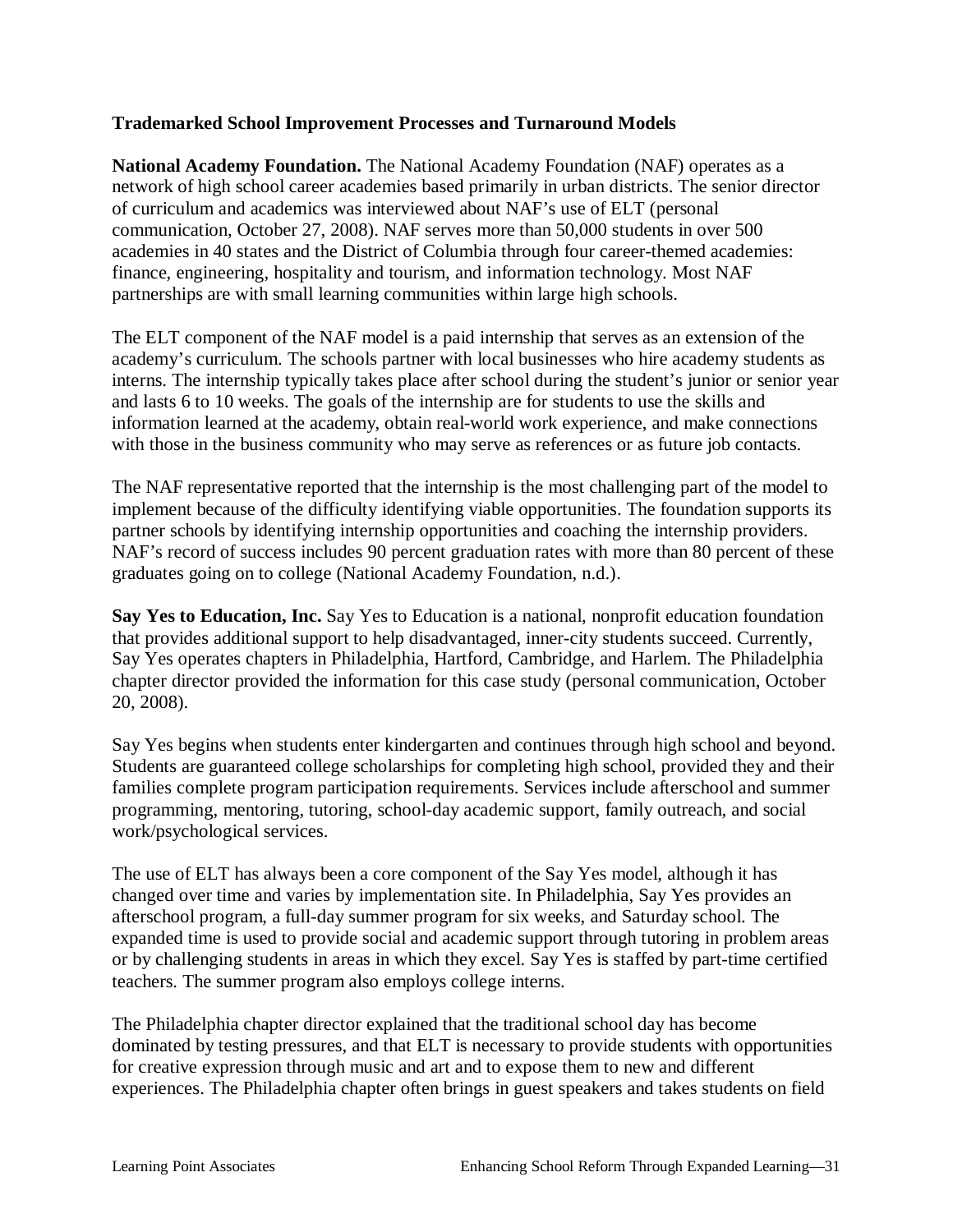trips during the expanded time. The chapter director asserted that the students are so invested in the program that they are the ones who complain if time is cut back.

Access to facilities and student mobility are viewed as the primary challenges to implementing ELT as a program component. Because Say Yes partners with the school district for use of facilities, there are always concerns about being dislocated if the district reduces its open hours. Accordingly, Say Yes often partners with community- and faith-based organizations for facility access. As Say Yes is a long-term program, it faces the challenge of serving students who move to new schools in and out of the city during the course of their schooling.

The chapter director identified the most successful aspect of the program as student confidence in having the support needed to achieve. On average, students in Say Yes chapters have recorded much higher school graduation rates than the national average for students of a similar demographic. Say Yes 2000 high school seniors in Philadelphia demonstrated a graduation rate of 81.8 percent in comparison to an average of 54 percent for national graduation rates during the same year (Say Yes to Education, n.d.).

# **Conclusions**

Expanded learning time (ELT) provides a means of increasing opportunities for low-achieving students to master material that they were unable to learn successfully during regular school hours. It also provides a means of offering enrichment and socioemotional support to students at all achievement levels while reducing the hours that students spend in often-risky unsupervised afterschool activities. The purpose of this paper has been to examine the degree to which and how ELT is employed as a component of developed intervention strategies consisting of broader programs and models that target the whole school as the locus of change. Specifically, we examined three categories of developed interventions consisting of comprehensive school reform (CSR) models, educational management organizations, and trademarked school improvement processes.

Our findings indicated that ELT was much more likely to be represented as a core component of the latter two categories, but to be omitted entirely by virtually all CSR models. The likely explanation relates to the derivation of many CSR models from the Comprehensive School Reform Demonstration (CRSD) program enacted by Congress in 1997. The legislation outlined nine criteria that each CSR program should meet, such as using research-based innovative strategies, providing high-quality professional development, establishing measurable student goals and benchmarks, and nurturing meaningful parent and community involvement. Although ELT certainly would be supportive of the underlying goal of raising student achievement, it was not explicitly identified or required. Given the extensive resources needed to address the nine criteria, CSR providers and schools likely would have been less open than the two other types of developed intervention strategies examined.

Not surprisingly, charter and educational management organizations exhibit fairly pervasive usage of ELT, as do trademarked school improvement processes. Several reasons for this trend as compared to CSR are suggested. First, in the case of charter schools and programs such as KIPP, there is usually much greater autonomy than in regular schools (the primary adopters of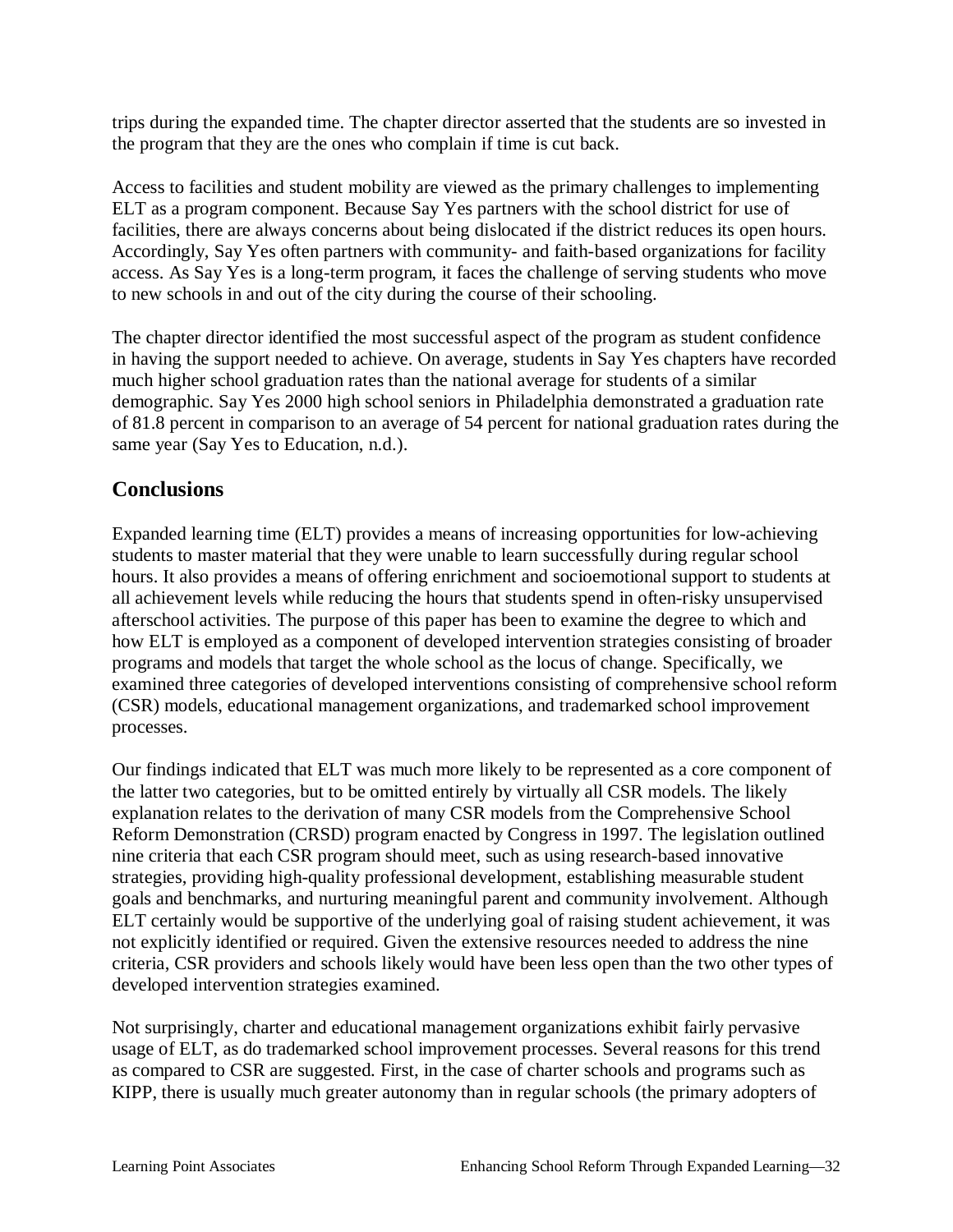CSR models) in recruiting school leaders and teachers, enrolling students, and implementing nontraditional schedules for learning, remediation, and enrichment (McDonald, Ross, Bol, & McSparrin-Gallagher, 2007; Ross, McDonald, Alberg, & Gallagher, 2007). That is, in selecting the school, teachers, students, and parents know at the front end that ELT is a core part of the program.

Similarly, the trademarked school processes that we examined are programs explicitly oriented to supporting at-risk or special student populations through supplementary tutoring, enrichment, or work-study activities that take place beyond school hours. A second factor concerns the era of program design and adoption. CSR originated prior to the high accountability imposed on schools by the No Child Left Behind Act for raising student achievement. Accordingly, many of the CSR models tended to focus primarily on developing engaging, higher-order learning activities via cooperative learning, projects, and experiential activities. In contrast, the more recently developed intervention strategies are much more likely to focus on bridging the gap for low performers and raising test scores in general. And, as Carroll (1963) and Bloom (1968) argued over 40 years ago, there is no purer intervention for ensuring mastery than providing lowachieving students additional time for learning.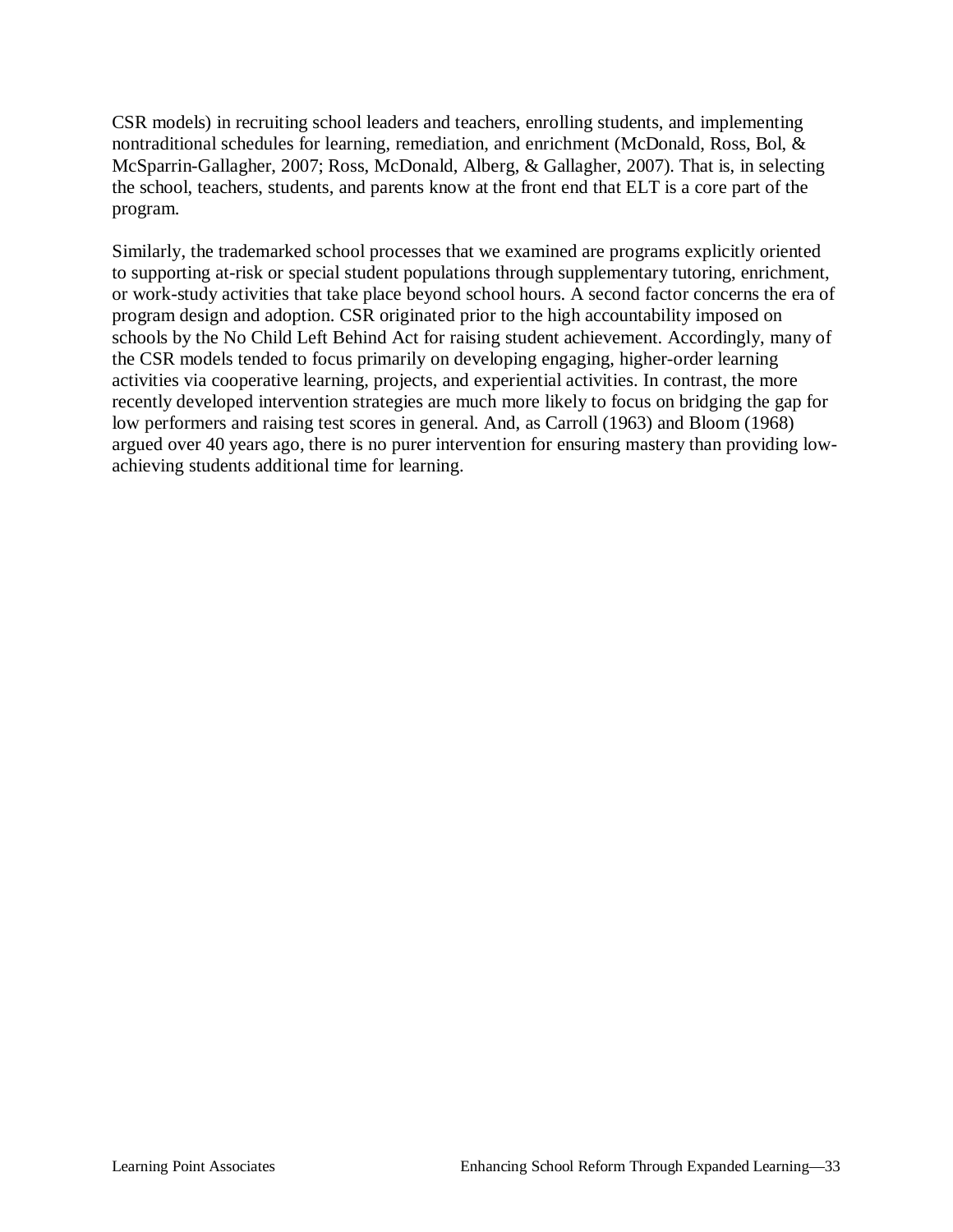# **References**

- Black, A. R., Doolittle, F., Zhu, P., Unterman, R., & Grossman, J. B. (2008). *The evaluation of enhanced academic instruction in after-school programs: Findings after the first year of implementation.* (NCEE 2008-4021). Washington, DC: National Center for Education Evaluation and Regional Assistance, Institute of Education Sciences, U.S. Department of Education.
- Bloom, B. (1968). Learning for mastery. *Evaluation Comment*, *1*(2), 1–12.
- Bloom, B. (1976). *Human characteristics and school learning*. New York: McGraw-Hill.
- Carroll, J. (1963). A model of school learning. *Teachers College Record*, *64*, 722–733.
- Clearinghouse on Educational Policy and Management. (n.d.) *Comprehensive school reform demonstration program legislation: 1998 Obey-Porter list.* Retrieved January 8, 2009, from [http://eric.uoregon.edu/trends\\_issues/reform/programs.html](http://eric.uoregon.edu/trends_issues/reform/programs.html)
- Desimone, L. (2002). How can comprehensive school reform models be successfully implemented? *Review of Educational Research*, *72*, 433–480.
- Dillon, S. (2008, October 13). Under "No Child" law, even solid schools falter. *New York Times*.
- Green Dot Public Schools. (2007). *School results.* Retrieved January 7, 2009, from <http://www.greendot.org/results>
- Knowledge Is Power Program. (2008). *About KIPP: Results of KIPP schools.* Retrieved January 8, 2009, from<http://www.kipp.org/01/resultsofkippsch.cfm>
- McDonald, A. J., Ross, S. M., Bol, L., & McSparrin-Gallagher, B. (2007). Charter school as a vehicle for education reform: Implementation and outcomes at three inner-city sites. *Journal of Education for Students Placed at Risk, 12*(3), 271–300.
- Molnar, A., Miron, G., & Urschel, J. (2008). *Profiles of for-profit educational management organizations: Tenth annual report.* Boulder, CO: University of Colorado, Education and the Public Interest Center & Tempe, AZ: Arizona State University, Commercialism in Education Research Unit.
- National Academy Foundation. (n.d.). *About the National Academy Foundation.* Retrieved January 8, 2009, from <http://www.naf.org/cps/rde/xchg>
- Nesselrodt, P. S., & Alger, C. L. (2005). Extending opportunity to learn for students placed at risk*. Journal of Education for Students Placed At Risk, 2,* 207–224.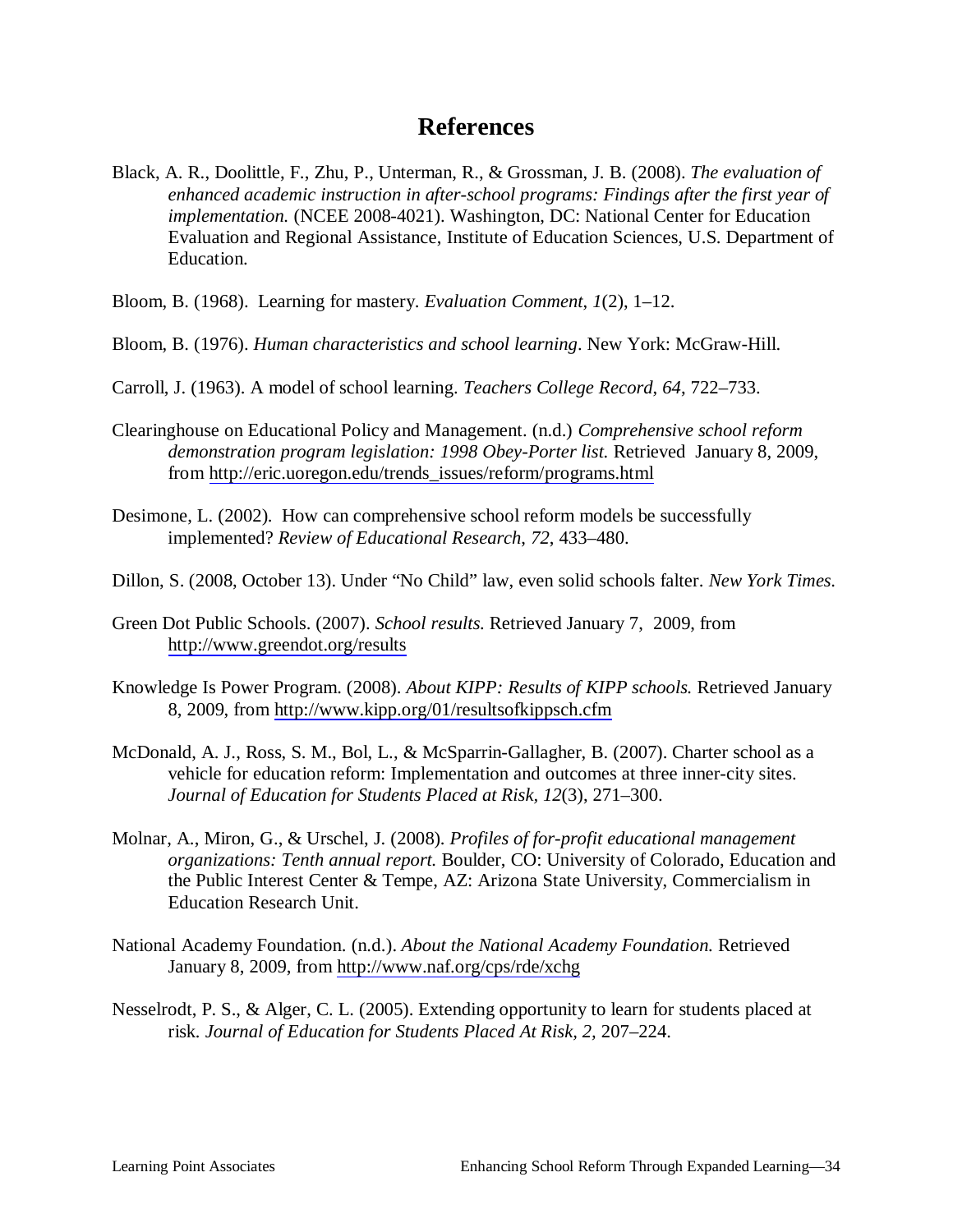- Northwest Regional Educational Laboratory. (2004). *Catalog of school reform models: Whole school models.* (2004). Portland, OR: Author. Retrieved January 7, 2009, from <http://www.nwrel.org/scpd/catalog/ModelDetails.asp?ModelID=49>
- Qian, H., Zoblotsky, T., & McDonald, T. (2008). *Analysis of year five (2006–2007) student achievement outcomes for the Memphis KIPP Diamond Academy.* Memphis, TN: Center for Research in Educational Policy, University of Memphis.
- Rocha, E. (2008). *Expanded learning time in action: Initiatives in high-poverty and highminority schools and districts.* Washington, DC: Center for American Progress.
- Ross, S. M., & Gil, L. (2004). The past and future of comprehensive school reform: Perspectives from a researcher and practitioner. In C.T. Cross (Ed.), *Putting the pieces together: Lessons from comprehensive school reform research (pp. 151–174).* Washington, DC: National Clearinghouse for Comprehensive School Reform.
- Ross, S. M., McDonald, A. J., Alberg, M., & Gallagher, B. (2007). Achievement and climate outcomes for the Knowledge is Power Program in an inner-city middle school. *Journal of Education for Students Placed At Risk*, *12*(2), 137–165.
- Say Yes to Education. (n.d.). *H.S. graduation rates statistics.* Retrieved January 8, 2009, from <http://sayyestoeducation.org/syte/content/blogcategory/19/33/>
- Success for All Foundation. *About SFAF—history.* (n.d.). Retrieved January 7, 2009, from [http://www.successforall.net/about/about\\_history.htm](http://www.successforall.net/about/about_history.htm)
- Yes Prep Public Schools. (2006). *About YES: Results.* Retrieved January 8, 2009, from <http://www.yesprep.org/about/results.htm>
- Zief, S. G., Lauver, S., & Maynard, R. A. (2006). *Impacts of after-school programs on student outcomes: A systematic review for the Campbell Collaboration.* Oslo, Norway: Campbell Collaboration. Retrieved January 7, 2009, from [http://db.c2admin.org/doc](http://db.c2admin.org/doc-)pdf/zief\_afterschool\_review.pdf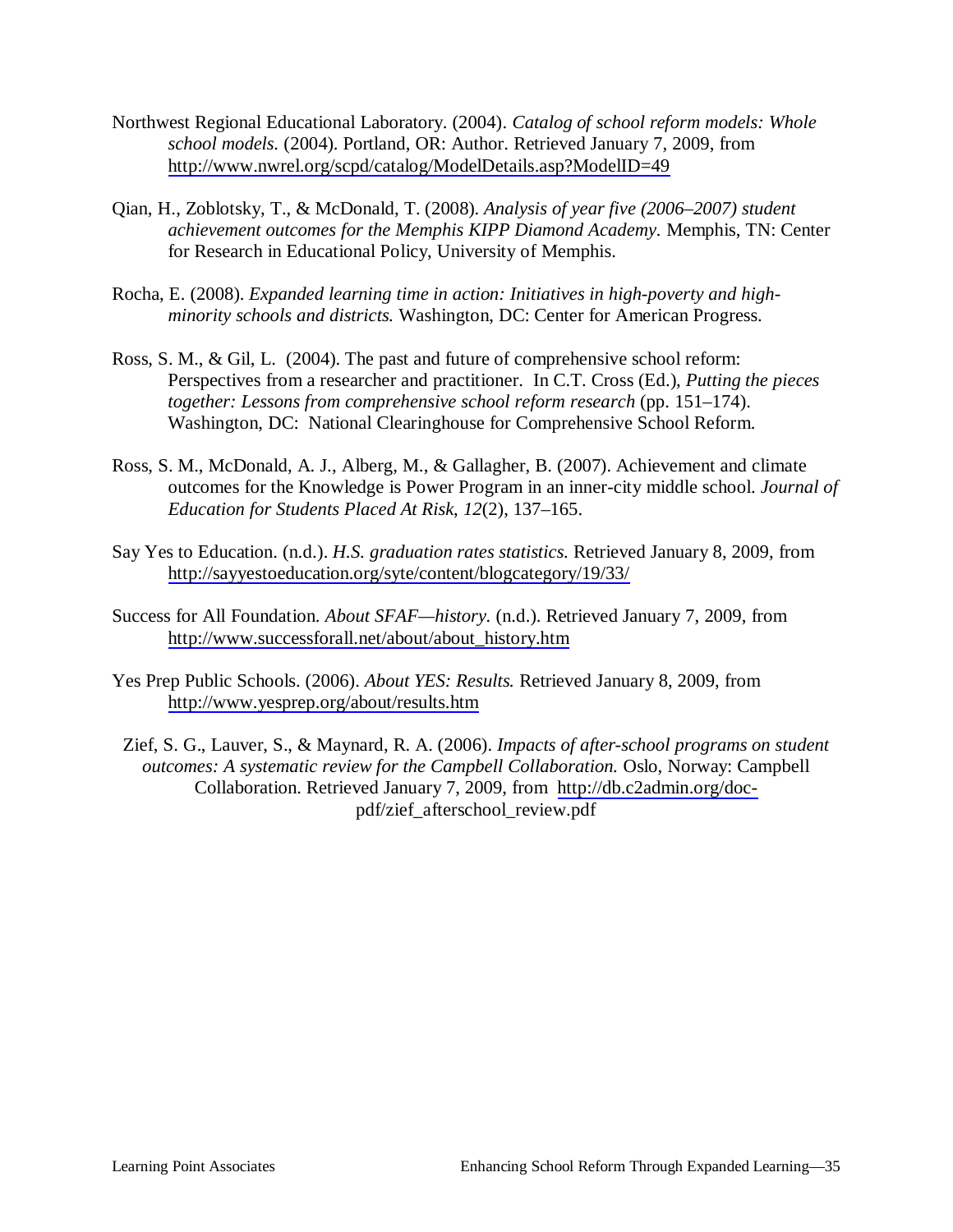# **Appendix A. Expanded Learning in Developed Intervention Strategies**

#### **Table A-1. Comprehensive School Reform Models**

*Information reviewed did not list expanded learning as a core feature, but mentioned expanded learning as an optional element:* 

Success for All

*Information reviewed did not list expanded learning as a core feature:* 

| America's Choice*                                 |                                                    |                                                                    |  |
|---------------------------------------------------|----------------------------------------------------|--------------------------------------------------------------------|--|
| Atlas Communities**                               | <b>First Things First</b>                          | <b>Quantum Learning</b>                                            |  |
| Coalition of Essential Schools                    | <b>High Schools That Work</b>                      | QuESt $(K-12)$                                                     |  |
| Co-NECT Schools                                   | High/Scope Primary Grades<br>Approach to Education | School Development Program                                         |  |
| Community for Learning                            | Middle Start                                       | School Renaissance                                                 |  |
| Core Knowledge (K-8)                              | Modern Red Schoolhouse                             | <b>Talent Development Middle</b><br>School***                      |  |
| Different Ways of Knowing                         | More Effective Schools                             | <b>Talent Development High School</b><br>with Career Academies**** |  |
| Direct Instruction                                | Onward to Excellence                               | <b>Turning Points</b>                                              |  |
| <b>Expeditionary Learning Outward</b><br>Bound*** | Paideia                                            | <b>Urban Learning Centers</b>                                      |  |

\**Catalog of School Reform Models* mentions that this model may include after-hours programs.

\*\*Website mentions expanded professional development time for teachers.

\*\*\*Website mentions "double-dose" classes for students struggling with mathematics and/or reading.

\*\*\*\*Website mentions summer school, Saturday school, and after-hours credit school offered for students to recover course failures and missed credits.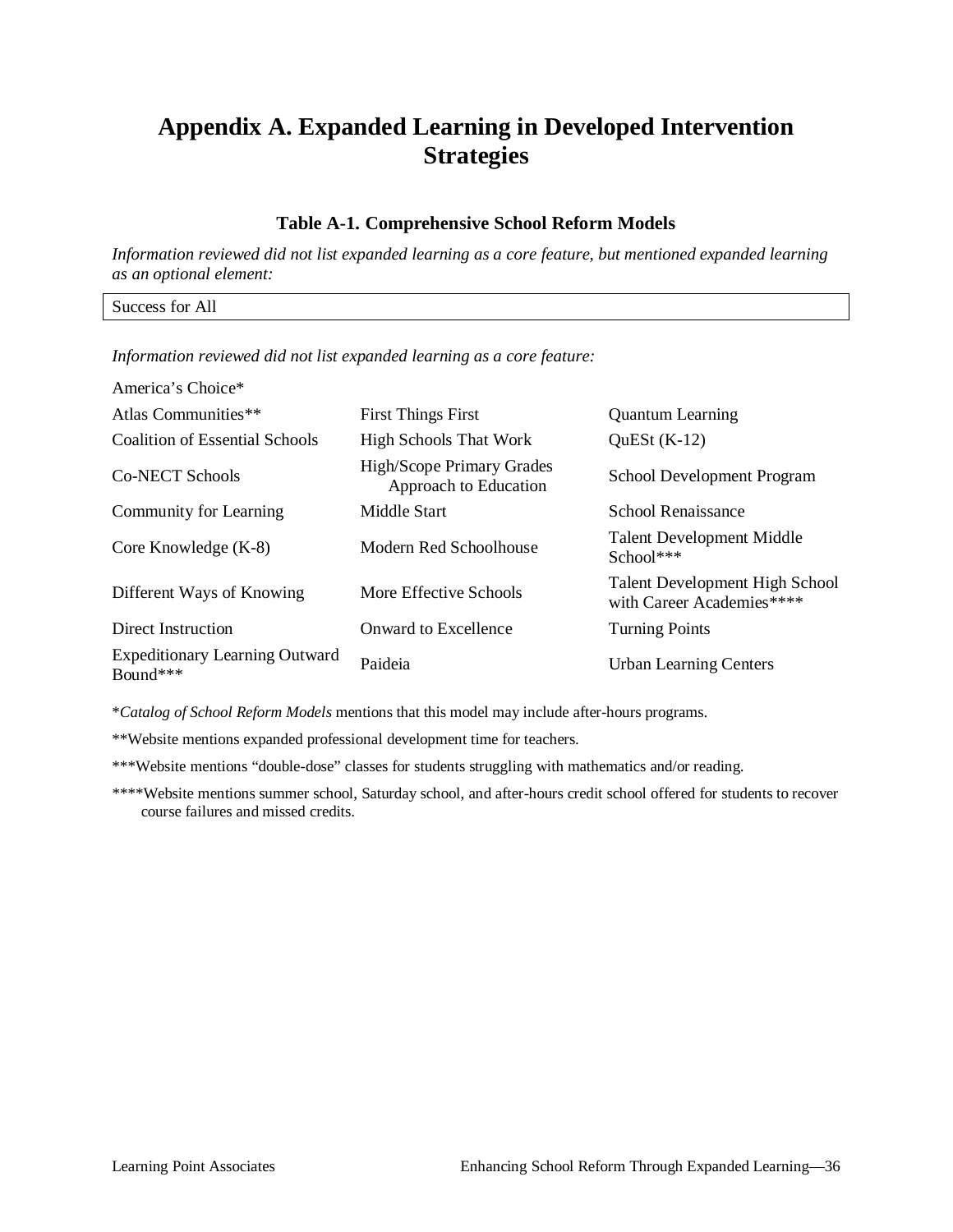### **Table A-2. Education and Charter Management Organizations**

| Organization                                 | <b>Initial</b><br><b>Feature</b> | <b>Amount of Time</b>                                                                                                                                                                   | <b>How Time Is Used</b>                                                                                                     |
|----------------------------------------------|----------------------------------|-----------------------------------------------------------------------------------------------------------------------------------------------------------------------------------------|-----------------------------------------------------------------------------------------------------------------------------|
| <b>Achievement First</b>                     | Yes                              | 1.5 hours added to the school<br>day                                                                                                                                                    | Core academic skills; programs in<br>history, science, art, music, and<br>physical education                                |
| Aspire                                       | Yes                              | 15% more time than the<br>average California public<br>school; 190 days in school year                                                                                                  | Maximize in-depth learning                                                                                                  |
| Edison Schools*                              | N <sub>o</sub>                   | Varies; 25 schools have<br>calendars that exceed average<br>180-day school year; majority<br>also have a longer school day<br>ranging from 7.5 hours to 9<br>hours a day (Rocha, 2008). | Afterschool program reinforces core<br>curriculum. Summer program focuses<br>on character development.                      |
| Green Dot                                    | Yes                              | Schools stay open until 5:00<br>p.m.                                                                                                                                                    | After-school programs; allows<br>community groups offering quality<br>services to the neighborhood to use the<br>facilities |
| Knowledge is<br>Power Program<br>(KIPP)      | Yes                              | Extended school day (7:30<br>a.m. to 5 p.m.); Saturday and<br>summer school                                                                                                             | Extended class periods; extracurricular<br>experiences                                                                      |
| Leona Group,<br>$LLC***$                     | <b>NA</b>                        | Some schools are open Mon-<br>Fri from 8 a.m. to 7 p.m.                                                                                                                                 | Instruction, tutoring, conferences and<br>assessments                                                                       |
| Lighthouse<br>Academies**                    | Yes                              | 8-hour school day; 190-day<br>school year                                                                                                                                               | Academic instruction                                                                                                        |
| Mosaica Education,<br>Inc.                   | Yes                              | One hour added to school day;<br>20 days added to school year                                                                                                                           | Academic skills and knowledge                                                                                               |
| Perspectives<br>Charter Schools**            | <b>NA</b>                        | 7.5 hour long school day                                                                                                                                                                | Additional math and literacy<br>instruction; enrichment and<br>remediation                                                  |
| Pinnacle<br>Education****                    | <b>NA</b>                        | Online instruction & campuses<br>with varied times/courses                                                                                                                              | Accelerated graduation; credit<br>recovery                                                                                  |
| Victory Schools,<br>Inc.                     | NA                               | Varies                                                                                                                                                                                  | Increased time daily on the core<br>subjects of reading and mathematics                                                     |
| <b>YES College</b><br>Preparatory<br>Schools | Yes                              | Extended school day (7:30<br>a.m. to $4:30$ p.m.); Saturday<br>service work; summer school                                                                                              | Service projects, college research trips,<br>tutoring                                                                       |

*Information reviewed listed expanded learning as a core feature:* 

\*Edison also started Newton Learning, a supplemental educational services (SES) provider.

\*\*Some of the schools managed by these organizations are part of Chicago's Renaissance 2010 initiative (Rocha, 2008).

\*\*\*Web site shows that schools are open extended hours, but it is unclear whether all students are receiving additional learning time.

\*\*\*\*Started as an alternative learning environment built on computer-assisted learning, personal and social skill development and workplace readiness.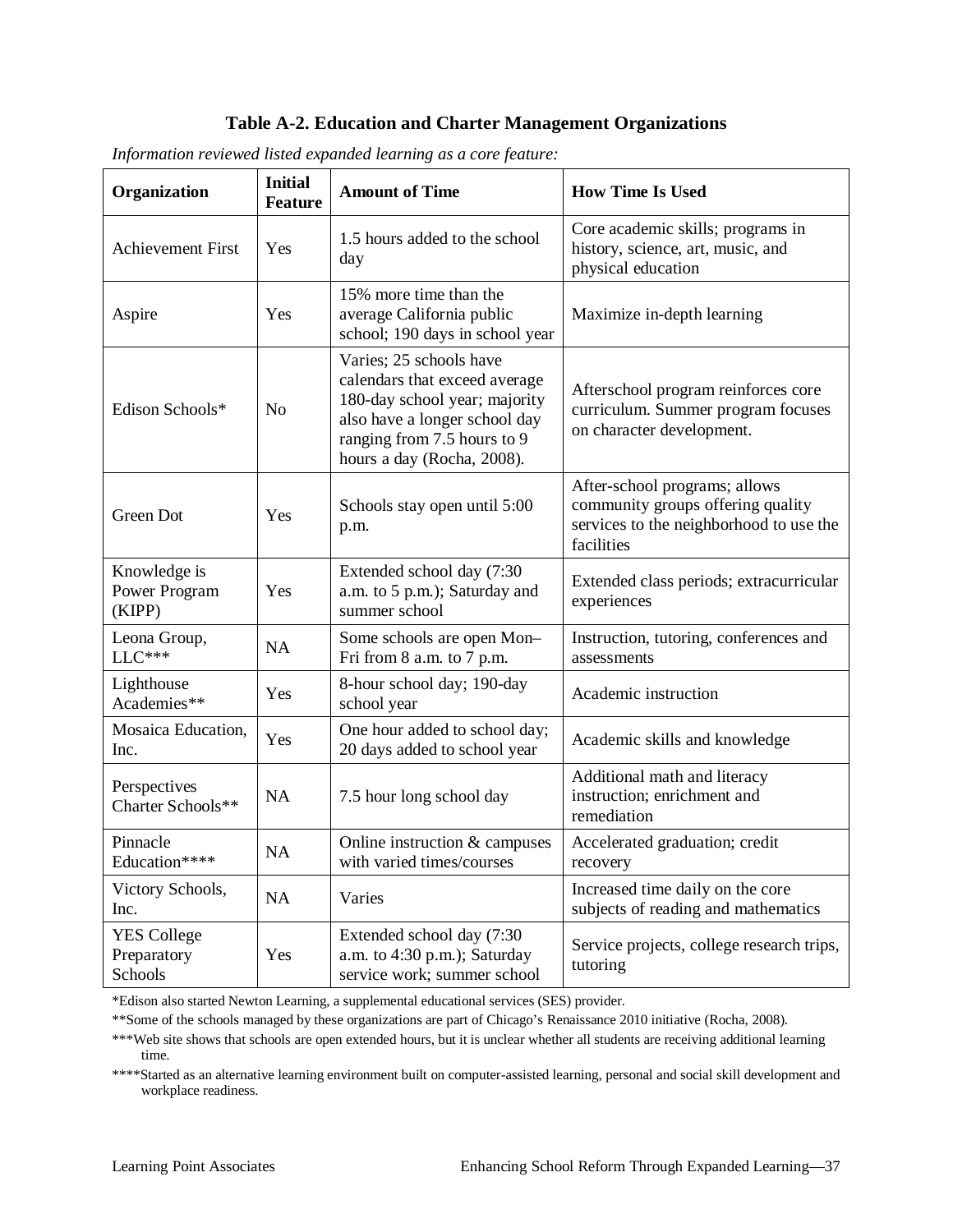| Benjamin Franklin Charter<br>School                     | Educational Services of America,<br>Inc. | Non-Public Educational<br>Services, Inc.* |
|---------------------------------------------------------|------------------------------------------|-------------------------------------------|
| <b>Charter School Administrative</b><br><b>Services</b> | Imagine Schools, Inc.                    | Romine Group, LLC                         |
| <b>Charter Schools USA</b>                              | K12, Inc. (online curriculum)            | <b>SABIS</b> Educational Systems          |
| Choice Schools Associates, LLC                          | <b>National Heritage Academies</b>       | White Hat Management                      |

*Information reviewed did not list expanded learning as a core feature:* 

\*Provides remedial tutoring program in some states.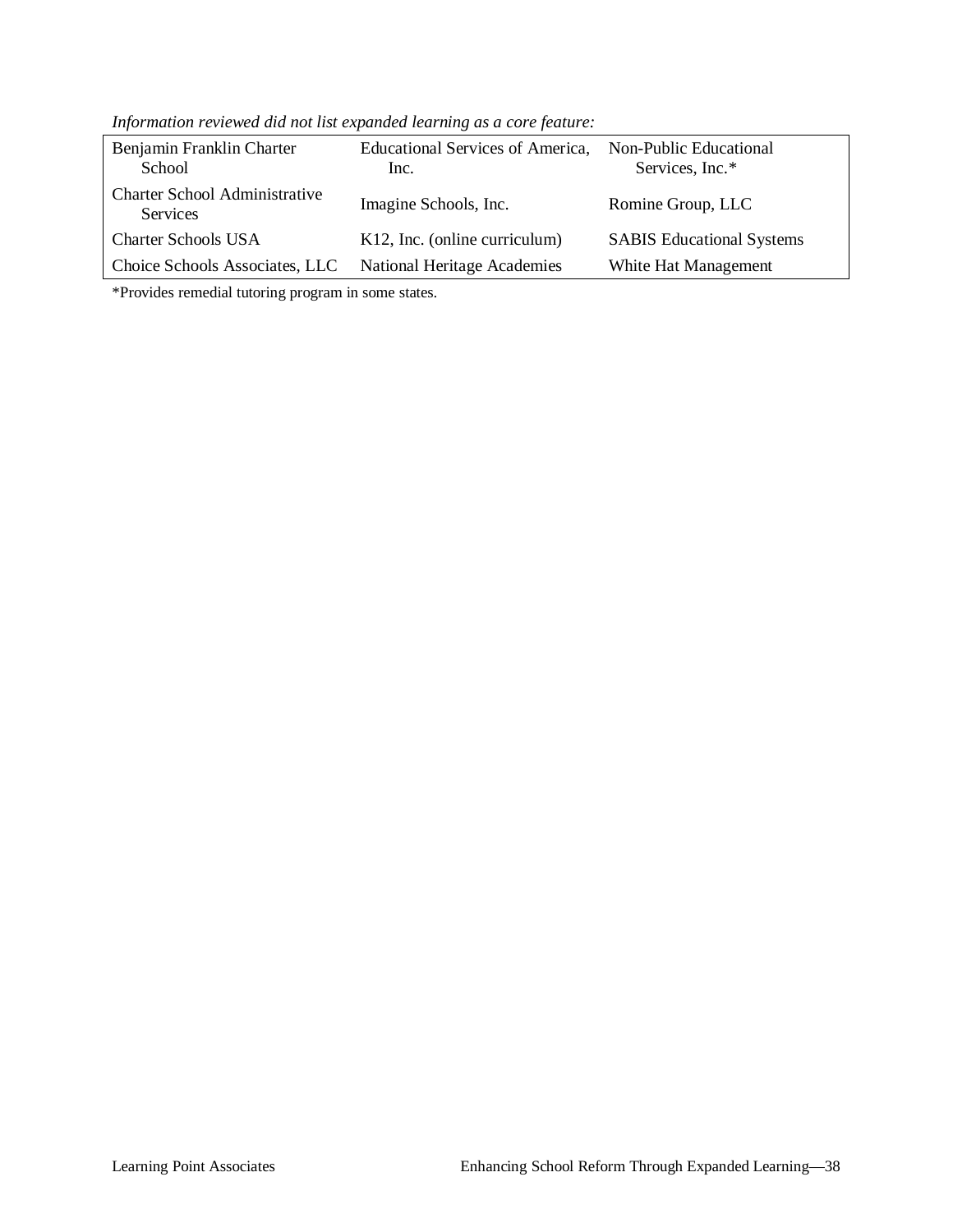### **Table A-3. Trademarked School Improvement Processes and Turnaround Models**

| Organization                     | <b>Initial</b><br>Feature | Amount of<br><b>Time</b>                                                           | <b>How Time Is Used</b>                                                                                                                                                   |
|----------------------------------|---------------------------|------------------------------------------------------------------------------------|---------------------------------------------------------------------------------------------------------------------------------------------------------------------------|
| <b>Cristo Rey Network</b>        | <b>Yes</b>                | $NA*$                                                                              | Work study program to finance the cost of their<br>education, help them gain confidence and real<br>world job experience, and realize the relevance of<br>their education |
| National Academy<br>Foundation   | Yes                       | $6-10$ weeks<br>after school                                                       | Paid internship                                                                                                                                                           |
| Early College High<br>Initiative | <b>Yes</b>                | Summers for<br>bridge<br>courses and<br>programming<br><b>between</b><br>semesters | To provide additional academic and enrichment<br>support to students to order to accelerate their<br>progress towards taking college-level courses in<br>high school      |
| Say Yes to Education,<br>Inc.    | Yes                       | Varies                                                                             | After-school programs in reading and math;<br>"Power Hour" tutoring for students most at risk of<br>not advancing to the next grade level                                 |

*Information reviewed listed expanded learning as a core feature:* 

\*Information was not available on the website, and the company did not return correspondence.

*Information reviewed did not list expanded learning as a core feature:* 

McRel's Success in Sight WestEd's Schools Moving Up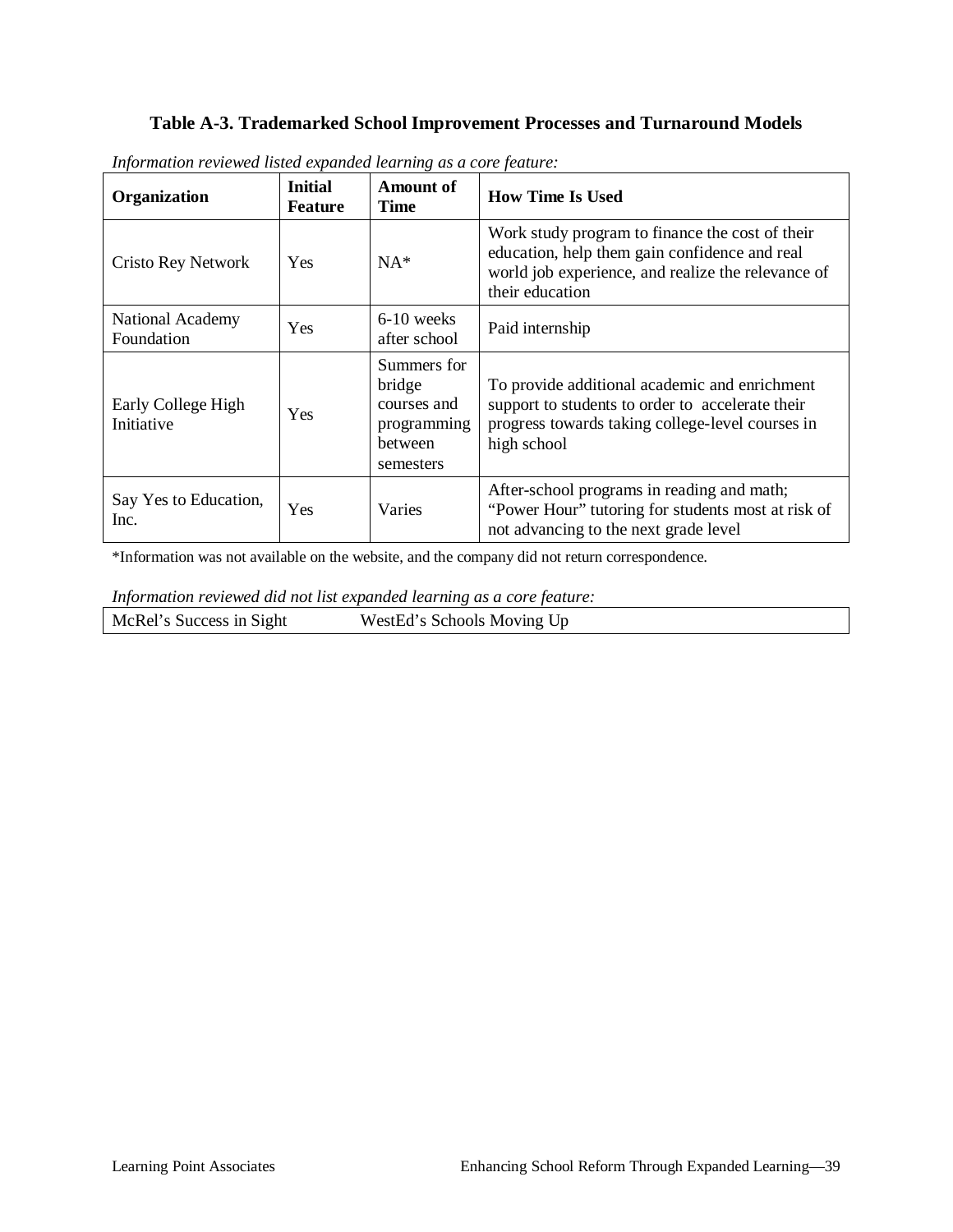# **Appendix B. Interview Questions**

#### **Interview Questions**

- 1. Was expanded learning an initial feature of the model or was it included later?
- 2. Why was expanded learning time chosen as a feature of this model?
- 3. When does the expanded learning time occur?
- 4. How is the expanded learning time utilized? Why is it utilized this way?
- 5. Do all schools that use your model use expanded learning time in the same way or are there some differences?
- 6. What resources are needed in order to implement expanded learning time?
- 7. What do you view as the most successful components of extended learning in your design?
- 8. What results has your model found from the implementation of expanded learning time?
- 9. What have been some barriers to effective implementation of expanded learning in your model?
- 10. Can you think of a particular school that utilizes your model that wouldn't mind answering a few questions about how expanded learning time works at their school?
- 11. Is there any other information on your model's use of expanded learning time that you would like to share?

#### **Specific School Interview**

- 1. When did your school start using (intervention strategy)?
- 2. Did your school start using expanded learning time right away?
- 3. Describe the implementation of expanded learning time at your school.

#### *(If not answered)*

- 4. When does the expanded learning time occur?
- 5. How is the expanded learning time utilized? Why is it utilized this way?
- 6. What do you view as the most successful components of extended learning in your design?
- 7. What results has your school experienced from the implementation of expanded learning time?
- 8. What have been some barriers to effective implementation of expanded learning in your model?
- 9. Is there any other information on your school's use of expanded learning time that you would like to share?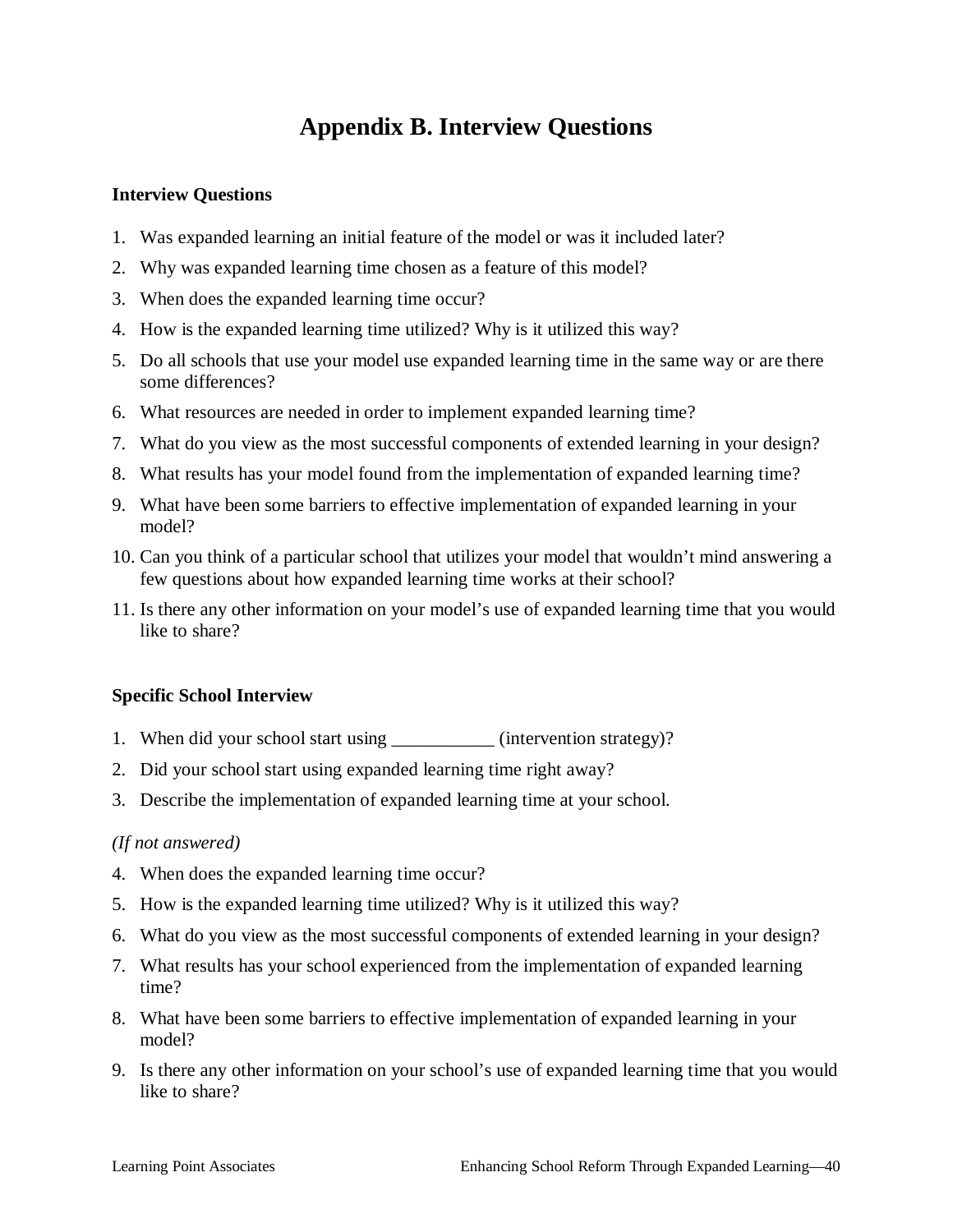# **Using Expanded Learning to Support School Reforms: Funding Sources and Strategies**

### **Sharon Deich Cross & Joftus, LLC**

Educators, policymakers, and community activists are all struggling to find new and better ways to prepare students for successful futures. One strategy for bolstering educational achievement that is gaining widespread acceptance focuses on adding more learning time into children's days. This idea is not new: Twenty-five years ago, *A Nation at Risk* argued that children need more time in school—longer days and longer years—if they were to succeed (National Commission on Excellence in Education, 1983). What is new is that today's leaders are looking at a wider array of approaches for expanding learning time.

Further bolstering this strategy is a growing body of literature that shows that out-of-school learning plays a key role in educational achievement and school success. Based on a growing sense that schools cannot do this work alone, states, districts, and individual schools are seeking ways to tap the resources of community partners to help ensure that every child is ready for success (see also "Supporting Student Outcomes Through Expanded Learning Opportunities," by Priscilla Little, pp. 9–23). The strategy is consistent with a growing body of research indicating that what children and youth do in the nonschool hours is as important as what they do in school, and that nonschool supports for learning and development support school and life success. Finding ways to finance expanded learning opportunities by bringing together resources from the education sector and other state and community partners and by taking advantage of the flexibility built into many funding sources to support innovations is central to expanding this strategy.

The information presented in this paper builds on several research projects conducted by Cross  $\&$ Joftus over the past 1½ years on the financing and design of programs that expand time and learning opportunities to support education reforms. Throughout this work, our definition of expanded learning has been intentionally broad and includes initiatives that expand the traditional school day and/or school year, provide afterschool and summer programs, support community and service learning projects, and support online learning and mentoring programs. Data to support this work were collected from telephone and in-person interviews with school and district leaders, interviews with operators of nonprofit organizations and local intermediaries, and from pertinent websites. Together, these data provide insights into the ways that states, cities, and districts are using their resources to expand learning in support of a wide variety of reform approaches.

# **A Renewed Call for More Time and Learning**

The introduction of the No Child Left Behind (NCLB) Act in 2001 ushered in a new era of accountability. NCLB has emphasized the need for students to achieve proficiency in core academic subjects and has drawn attention to achievement gaps across races and socioeconomic backgrounds. Strategies for increasing time for learning have grown in popularity as more schools fail to demonstrate adequate progress toward education goals within the confines of the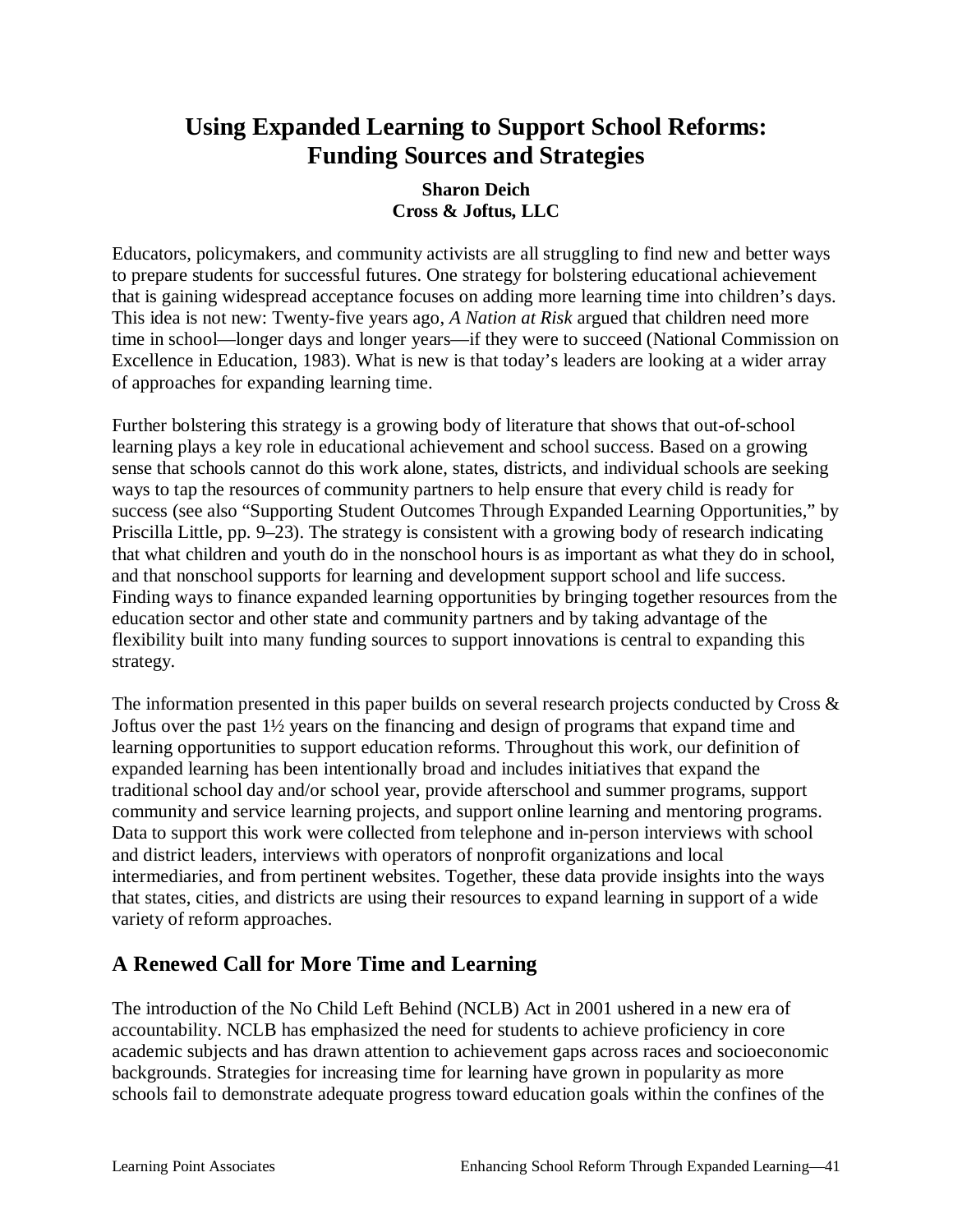typical school day and school year. Because all children spend more time out of school than in school, programs that support children in the out-of-school hours are viewed by many as a key strategy for helping to narrow the achievement gaps.

The recent addition of powerful and influential voices in the field has also helped to propel this agenda, as follows:

- In June of 2008, a coalition of prominent educators and activists introduced the Broader, Bolder Approach to Education. This agenda is based on the belief that schools alone cannot close the achievement gaps highlighted by NCLB. The new coalition is seeking "to build working relationships between schools and surrounding community institutions" (Economic Policy Institute Task Force, 2008, p. 2).
- In January 2007, the Time, Learning, and Afterschool (TLA) Task Force, supported by the C.S. Mott Foundation, released a report titled *A New Day for Learning*. Built on the belief that critical learning happens both within and outside the traditional school day and school building, the report's authors laid out a vision for educating children and youth that relies on a collaborative effort by schools, families, and community partners to create a seamless learning day (TLA Task Force, 2007). In November of 2008, the Mott Foundation announced grants to support two cities, Providence, Rhode Island, and San Francisco, California, to implement local New Day for Learning initiatives.
- In May 2008, the United Way of America announced that it would focus its giving and advocacy toward a 10-year goal of cutting the national high school dropout rate in half. With over 1,200 recognized affiliates across the country, United Way has a unique ability to support family, community, and school partnerships that promote better student outcomes by connecting in-school and out-of school supports (United Way of America, 2008).

In addition to these noteworthy efforts, President-elect Obama has called for an expansion of high-quality afterschool opportunities by doubling funding for the main federal support for afterschool programs, the 21st Century Community Learning Centers program, to serve one million more children ("Education: Expand," 2008).

The support of these powerful champions, coupled with a growing number of expanded learning programs in states, cities, and districts across the country, have focused a spotlight on the role expanded learning opportunities can play in helping to support educational reforms and improvements.

# **Resources to Support Expanded Learning**

Almost universally, communities are using a combination of public and private funding to support education reform efforts that connect learning inside and outside of the school day. For the most part, states, districts and individual schools that are expanding learning time have paid for these efforts by securing funding from public education budgets, a patchwork of other federal and state funds, local government programs, and by leveraging private resources from community partners and foundations (Deich, 2008).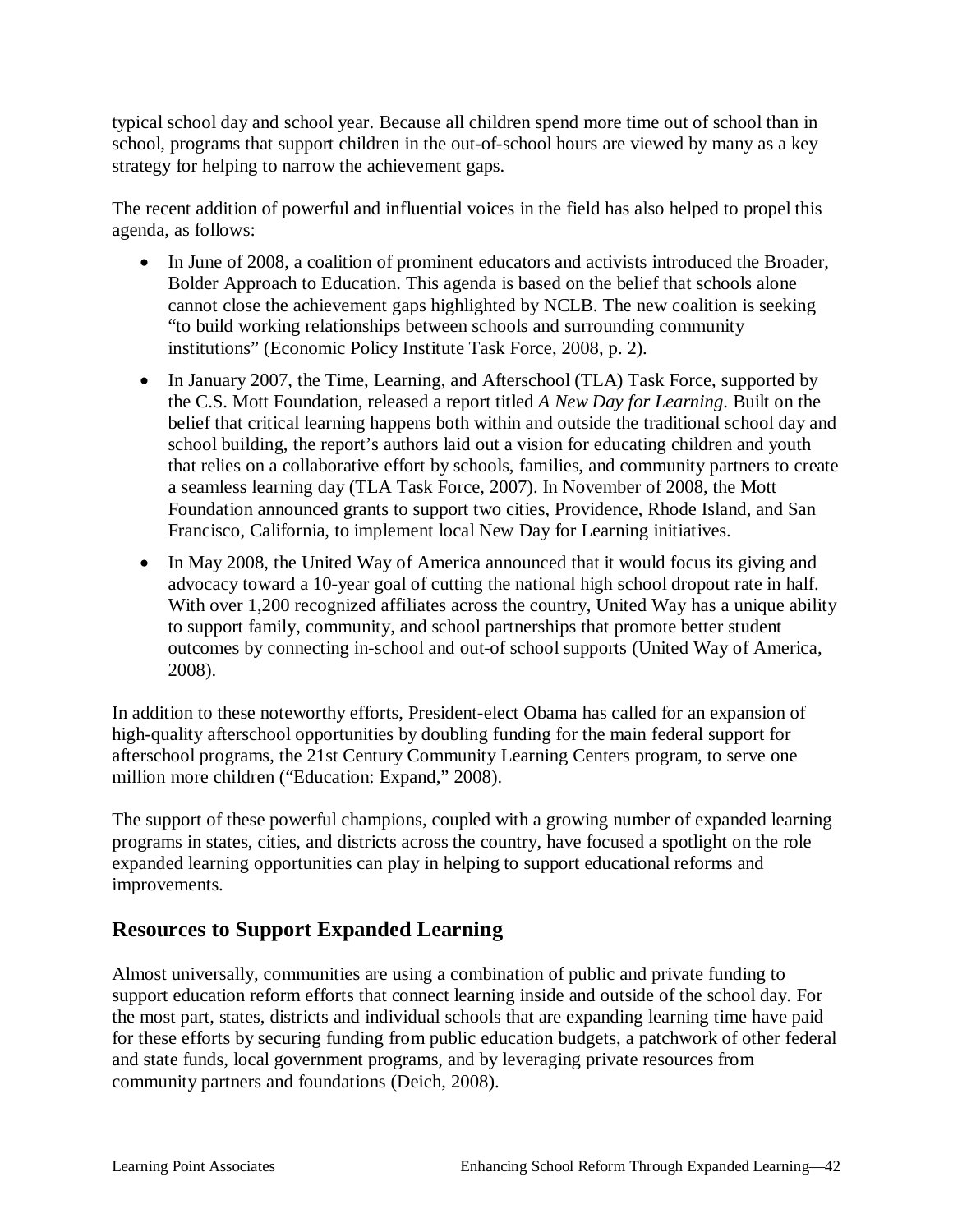### **Federal Funds**

Many of the public sources that reformers rely on for expanding learning come from federal sources, including the following:

- **Title I.** Title I of the Elementary and Secondary Education Act (Improving the Academic Achievement of the Disadvantaged), most recently reauthorized under the NCLB Act, is the largest federal education program that supports disadvantaged children and youth. Title I funds are distributed to states and localities by formula to improve the academic performance of students who are failing or at risk of failing state standardized tests. Both districts and individual schools have discretion in how Title I funds are being used, and many are using Title I funds to help support expanded learning time, both inside and outside of the school day. For instance in Providence, Rhode Island, some of the district's Title I funds are being used to fund a coordinator at each middle school to connect students with community organizations providing afterschool programs. Many districts are also using Title I funds for summer school or other summer learning programs for students at risk of educational failure. In 2008, funding for Title I was \$13.9 billion<sup>6</sup> (U.S. Department of Education, 2008a). It is not clear, however, how much of that funding supports expanded learning programs. In addition to funding through the basic Title I program (Part A), other Title I subparts also support expanded learning—most notably the Supplemental Education Services program.
- x **Supplemental Educational Services.** The Supplemental Educational Services (SES) program, Section 1116e of the Title I program, provides additional academic instruction for eligible students in schools that have not met their goals with regard to state testing standards for three straight years. These services, which must be provided outside of the regular school day, include tutoring, remediation, and other educational interventions with the goal of helping more students to pass state tests. SES programs provide limited services to students—generally a few hours a week and rarely for the entire school year. Expanded learning programs are looking for ways to connect SES services to their initiatives. For instance, in Massachusetts several SES providers are working with Expanded Learning Time schools. This partnership allows schools and providers to take full advantage of the SES funding by aligning programming with other expanded learning activities. States can use up to 20 percent of Title I funds for SES and school choice, but it is likely that the amount spent on these services is much smaller due to low utilization of SES services (Zimmer, Gill, Razquin, Booker, & Lockwood, 2007).
- **Funding for School Improvement.** Section 1003(g) of the Title I program provides new funding for School Improvement grants. This funding enables states to support a variety of reform options for Title I schools that do not make adequate yearly progress for at least two consecutive years. States establish priorities for use of the funds and select which districts and schools will receive this funding. Authorized activities include the development and implementation of school improvement plans, professional development for teachers and staff, corrective actions such a**s** instituting a new curriculum, and development and implementation of restructuring plans. These funds can support the integration of activities provided by community partners into the school day

 $6$  Funding for 2009 is currently under a continuing resolution.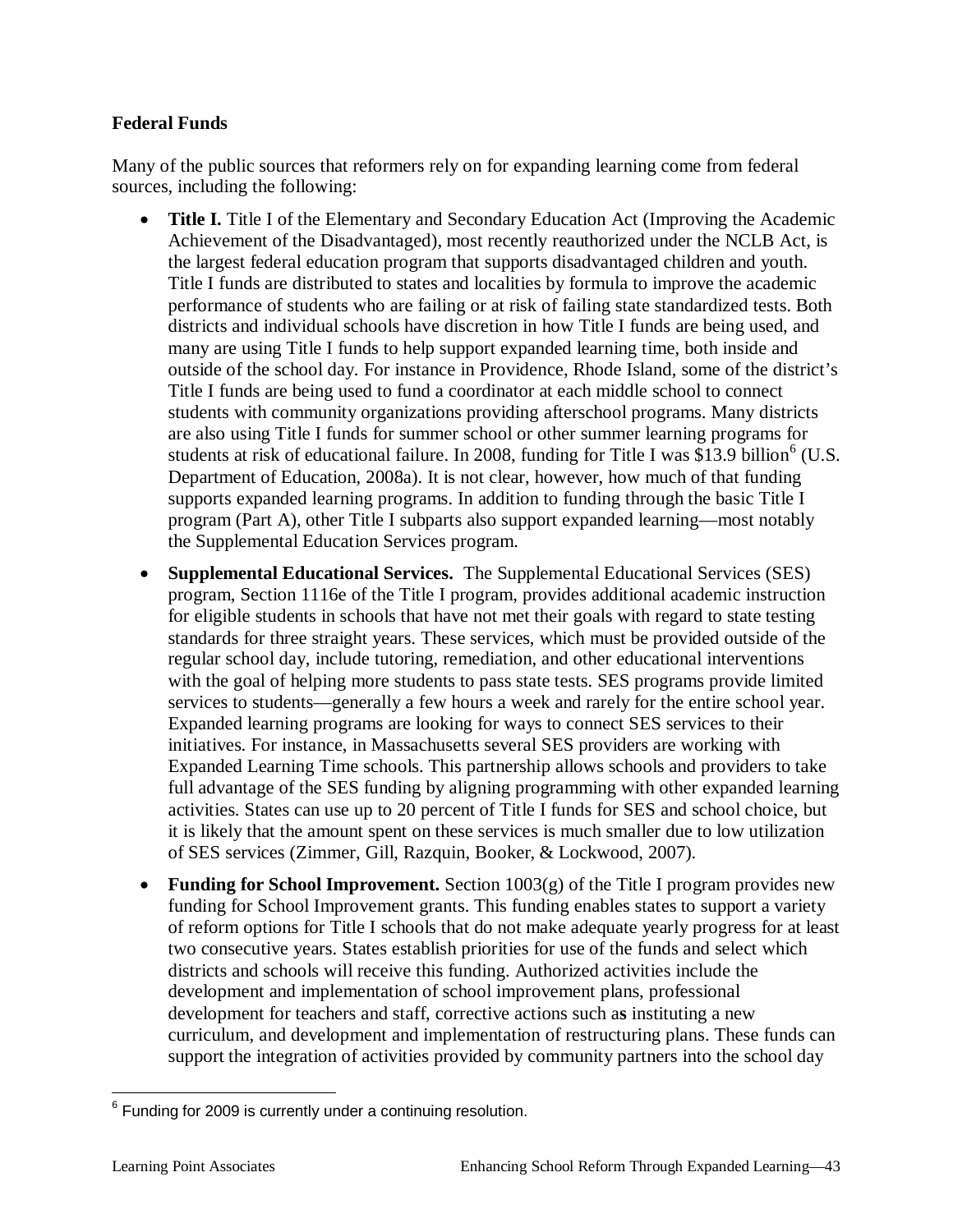and expanding the school day and school year. The fiscal year (FY) 2008 budget for the School Improvement program included almost \$500 million<sup>7</sup> (National Conference of State Legislatures, 2009). This funding is relatively new, and many districts are receiving their first grants for the 2008–09 school year. Given the flexibility in how these funds can be used, it is likely that they will become an important source for expanding learning and other school reforms.

- x **21st Century Community Learning Centers.** The 21st Century Community Learning Centers (21st CCLC) program, authorized in Title IV of the Elementary and Secondary Education Act, is the only federal education program dedicated to providing programming before and after-school and during the summer. This state formula grant program supports the creation of community learning centers that provide academic and enrichment opportunities for students who attend high-poverty and low-performing schools. Schools in every state have 21st CCLC grants that support important pieces of their expanded time and learning strategy. In FY 2008, funding for 21st CCLC program was just over \$1 billion<sup>8</sup> (U.S. Department of Education, 2008b).
- National School Lunch Program: Afterschool Snacks. This federal child nutrition program, one of the few remaining entitlement programs, provides funding for meals and snacks in afterschool, summer, and before-school programs.<sup>9</sup> The federally subsidized meals and snacks often help attract children to out-of-school-time programs. Programs receive reimbursements for the cost of a healthy snack according to a schedule set by the U.S. Department of Agriculture. It is estimated that afterschool programs receive approximately \$350 million annually in reimbursements from this program ("Estimated federal," n.d.).
- **Americorps.** Administered by the Corporation for National Service, Americorps provides opportunities for 75,000 adults to serve through a network of partnerships with local and national nonprofit groups. Americorps volunteers address critical needs in education, the environment, public safety, homeland security and other areas. In some states, nearly half of the Americorps members are working in schools or afterschool programs. Many expanded learning time programs utilize Americorps members to help manage and staff programs and to connect in-school and out-of-school learning. The 2008 budget for Americorps was approximately \$260 million.
- Full Service Community Schools Program. In 2007, Congress set aside \$5 million from the Fund for Improvement of Education (Title V, Part D of the Elementary and Secondary Education Act) to establish the Full Service Community Schools (FSCS) program. An FSCS is a public elementary or secondary school that coordinates with community-based organizations and public/private partnerships to provide students, their families, and the community access to comprehensive services. The funding is awarded on a competitive basis to local education agencies and one or more community-based organization, nonprofit organization, or other public or private entity to help public elementary or secondary schools function as an FSCS (U.S. Department of Education,

 $^7$  Funding for FY 2009 is currently under a continuing resolution.<br><sup>8</sup> Funding for FY 2009 is currently under a continuing resolution.

<sup>&</sup>lt;sup>9</sup> Entitlement programs guarantee funding to every individual who meets established criteria.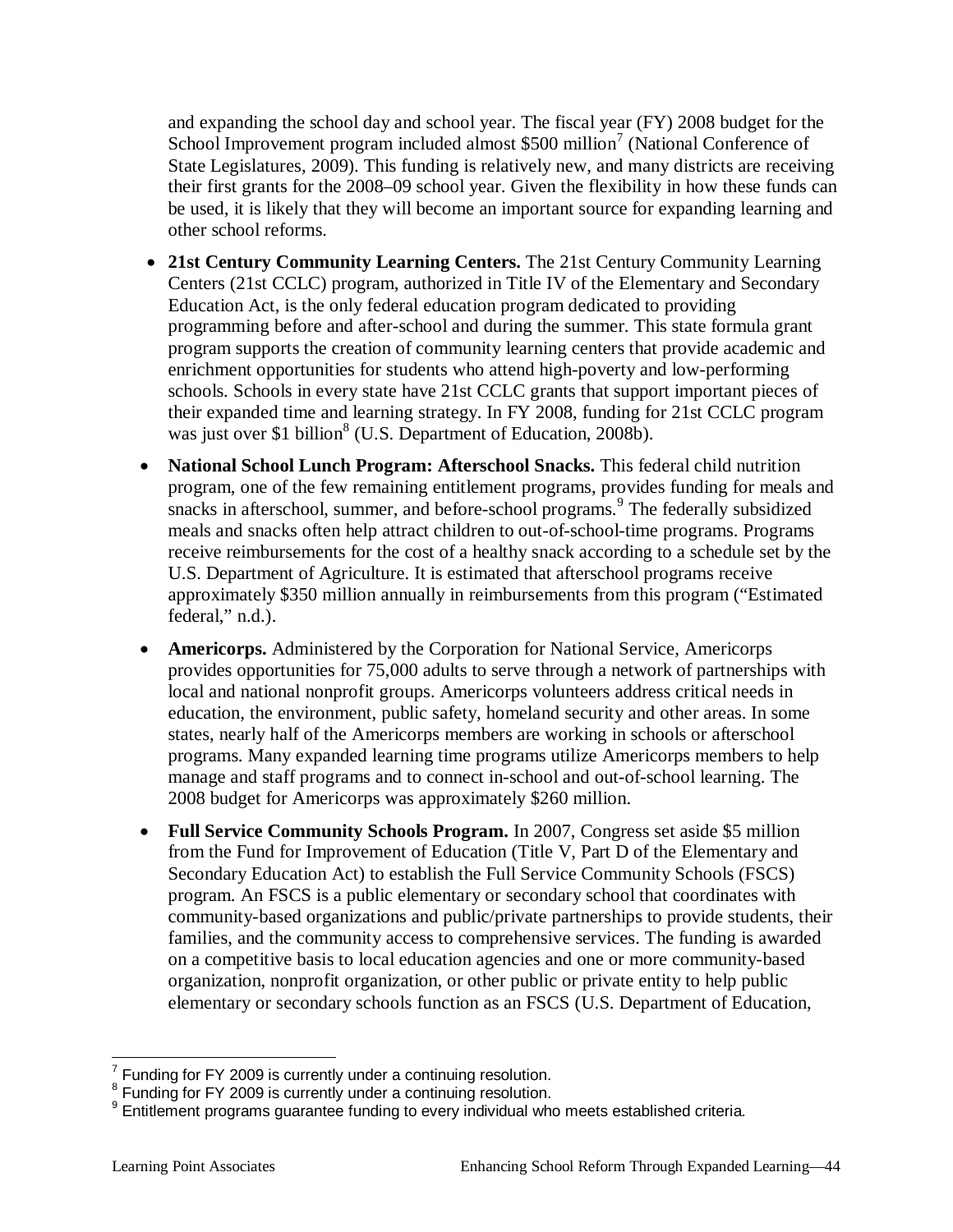2008c). In the fall of 2008, the first 10 grants were awarded to communities to expand and enhance community schools (U.S. Department of Education, 2008d).

• The Summer Term Education Programs for Upward Performance Act. The Summer Term Education Programs for Upward Progress (STEP UP) Act was authorized into law as part of the America COMPETES Act in the summer of 2007. STEP UP addresses the achievement gap among schoolchildren in Grades K–8 by establishing a pilot grant program to support high-quality summer learning opportunities for children in high-needs schools. This federal grant program supports six weeks of summer learning and enrichment, with curricula that emphasize mathematics, reading, and problem-solving skills aligned to the state's academic content standards of school-year classes. State education agencies will be eligible to apply for funding under this program to provide summer learning grants for students in districts in their states. To date, no funds have been appropriated for this program.

In addition to the most commonly used federal funds identified above, many other federal sources can support programs in the out-of-school hours, including funding from the Child Care and Development Fund, the Temporary Assistance for Needy Families Program, Youth Opportunities grants, Social Services Block grants, Community Development Block grants, the Safe and Drug-Free Schools program, Juvenile Justice funds, Workforce Development funds, and funding for substance abuse prevention and obesity prevention. While districts and schools can use a variety of federal funds to support expanded learning, each program has its own purposes and comes with its own set of rules and requirements (Afterschool Investments, 2006). Aligning and coordinating multiple funds, where the original purpose was not expanded learning, generally make these funds harder to use effectively in the context of education reform.

### **State Funds**

A growing number of states are also providing funding to expand learning, generally through afterschool and summer programs usually focused on supporting low-income children. The following states provide examples of this trend:

- **California,** through its After School Education and Safety Program (Proposition 49), is providing \$550 million for afterschool programs for low-income children in kindergarten through eighth grades. Grants are awarded on a competitive basis to school districts and local partners (California Department of Education, 2008).
- **Kansas** is providing \$400,000 in grants for the Middle School Afterschool Activity Advancement Program that is designed to support academic enhancement and help middle school youth prepare for career and college opportunities during the school year and the summer. Grant funding is awarded on a competitive basis (Kansas State Department of Education, 2008).
- In **Connecticut**, the state provides approximately \$3 million to priority school districts for extended day programs (Afterschool Alliance, 2006).
- In **South Carolina**, the state is providing nearly \$7 million for Afterschool-School Program/Homework Centers to improve academic outcomes for children in schools that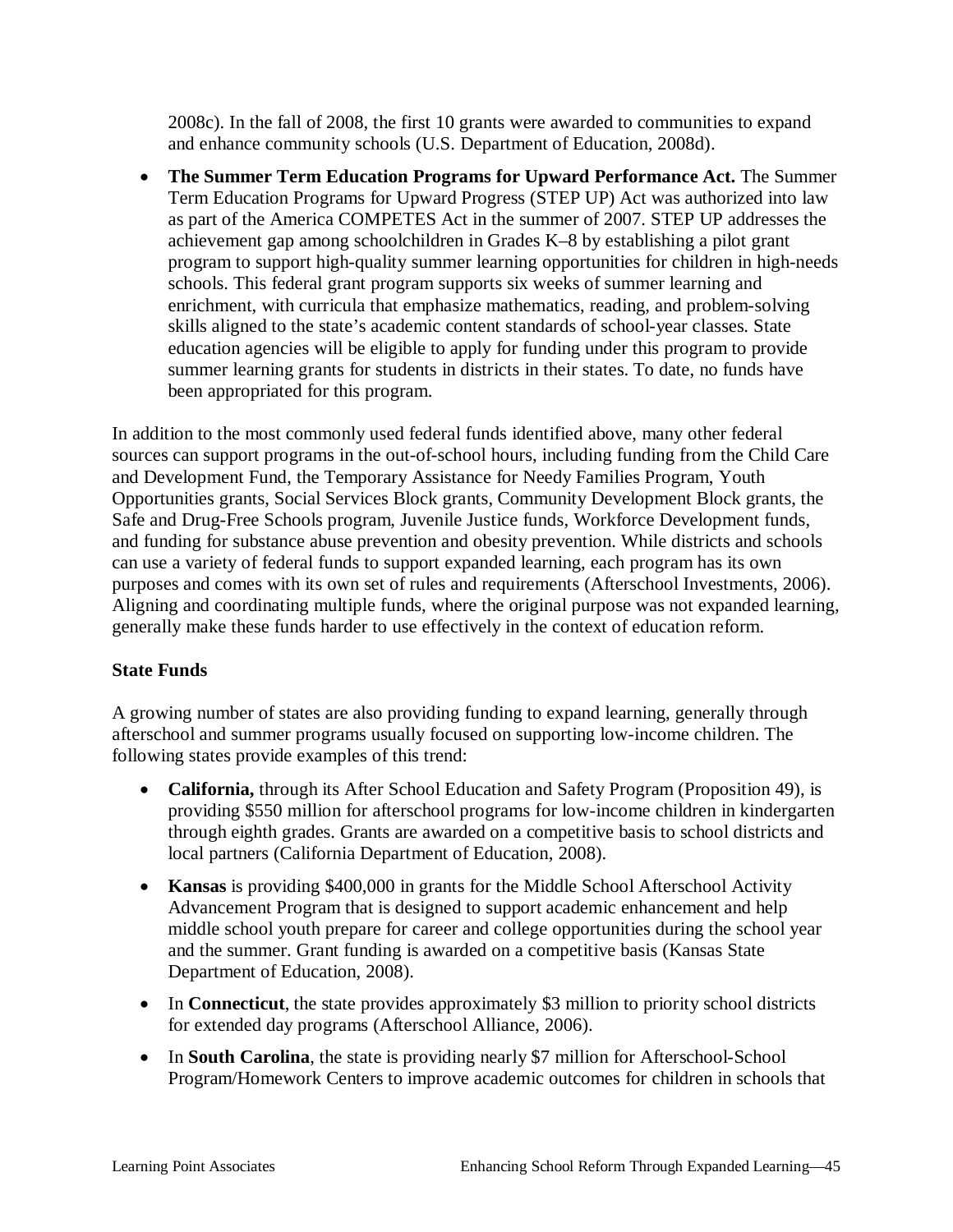are not making progress according to NCLB guidelines (South Carolina Department of Education, 2008).

• In **Oklahoma**, the state superintendent appointed a Time Reform Task Force (2007) that has proposed lengthening the school year by 15 instructional days to improve the quantity and quality of learning time.

In addition, lawmakers in Minnesota, Delaware, Pennsylvania, Illinois, Indiana, Missouri, Nebraska, Utah and Washington are considering proposals to expand learning time (Collaborative for Building After-School Systems, 2008).

### **Local Funding**

Many cities invest substantial amounts of local funds on programs that provide additional time for learning. These include efforts such as the Beacon program in New York City, a Saturday Scholars program in the District of Columbia, and a School-Age Child Care Program for elementary and middle school students in Palm Beach County, Florida. Most often, local funding comes from school district budgets, and city agencies. Not surprisingly, when funding comes through school districts, the main focus is supporting the academic needs of students. Programs supported with funding from city agencies such as Parks and Recreation, Community Development, or Police and Safety usually focus more on recreation and prevention activities, although a number of localities are working to infuse more academic content into city-sponsored programs. Local funds are also an important source of support for summer jobs programs for older children and youth. (Visit the National League of Cities website at [www.nlc.org/iyef/education/afterschool/index.aspx](http://www.nlc.org/iyef/education/afterschool/index.aspx) for more information on local funding.)

### **Private Funding**

In many communities, private funding is playing a critical role in supporting expanded learning. Private partners supply funding to encourage innovation; directly support programs; and help build systems to improve program quality, accessibility, and financing. This involves direct fundraising as well as providing essential direction through participation on boards and steering committees (Deich, 2008).

Private funding is also used to fuel innovation. Many initiatives, including New Hampshire's Supporting Student Success through Extended Learning Opportunities Program and Chicago's Community Schools (see Expanded Learning in Practice section) have relied on private money to support pilot sites and model development. After these new models have proven their value often through evaluations funded with private donations—advocates have been able to seek additional funding, both public and private, to expand programming.

Likewise, private funding is also helping support program operations in many communities. Even in places where public funding is available to support expanded learning, program leaders indicate that available public money is usually not sufficient and that many programs also rely on private funding to help support programming. This is the case in the Massachusetts Expanded Learning Time (see Expanded Learning in Practice section) schools as well as in many charter schools (Deich, 2008).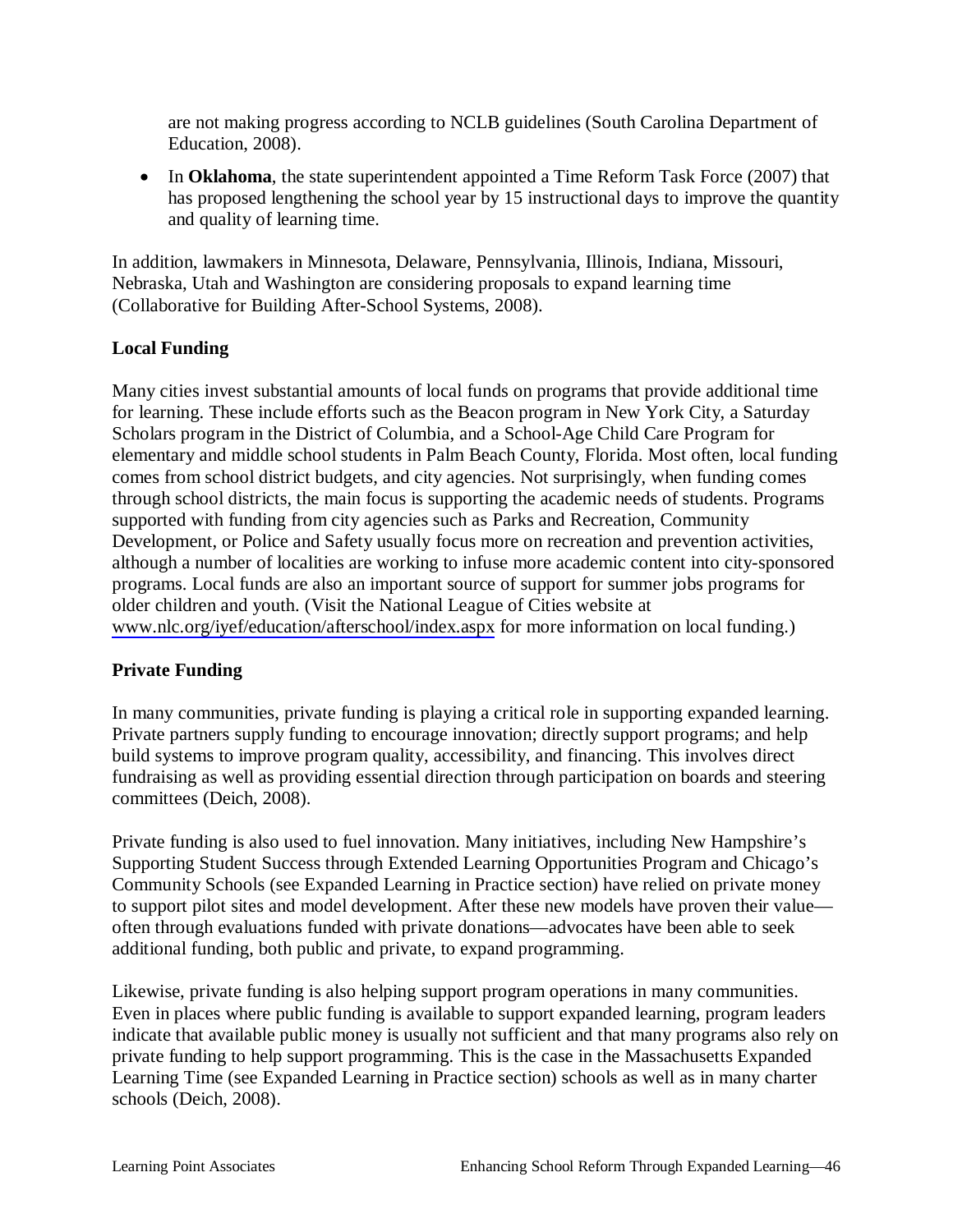Finally, private funding is also behind much of the system-building work in cities and states. For example, the Wallace Foundation is supporting local intermediary agencies in five cities. These intermediaries are helping connect schools with out-of-school time opportunities that enhance learning (Wallace Foundation, 2008). Likewise, the Charles Stewart Mott Foundation is helping support statewide afterschool networks in 38 states (visit [www.statewideafterschoolnetwork.net](http://www.statewideafterschoolnetwork.net/) for more information on the Mott-funded networks). These networks provide a state-level forum to advocate for additional funding to support more high-quality afterschool and summer programming. And private money from Atlantic Philanthropies is behind the Collaborative for Building After-School Systems (CBASS). This group of local intermediary organizations from New York, Chicago, Baltimore, Boston, Providence and Washington, D.C. is conducting research, sharing promising practices, and supporting a public policy agenda for more high quality afterschool opportunities (visit [www.afterschoolsystems.org](http://www.afterschoolsystems.org/) for more information on CBASS).

# **Expanded Learning in Practice—Examples From the Field**

The rethinking of time and learning is at the center of many education reform efforts at the state, district and building level. This section discusses how education reform models at state, district, and building levels are being structured and financed.

# **State Departments of Education**

State departments of education have the ability to try out carefully crafted reform models at a scope and scale that can demonstrate effective practices. Through the design and funding of new models, they also have the ability to encourage partnerships with community organizations that help to blur the line between in-school and out-of-school learning. The following examples illustrate two different state approaches to education reforms that rely on expanded learning to improve opportunities and outcomes. While both of these initiatives are relatively new and serve only a small proportion of children in their respective states, they each hold the promise of more wide-scale reform.

• In 2005, the Massachusetts Department of Elementary and Secondary Education, in partnership with Massachusetts 2020, launched the Expanded Learning Time (ELT) initiative. Believing that children, especially those at risk, need more time to achieve proficiency in the standards-based curriculum and that all children deserve the opportunity to experience enrichment programs such as the arts, music, and sports, the ELT initiative provides state funding and technical assistance to schools that extend their school calendar by at least 300 hours per year (Massachusetts 2020, 2009). As of fall 2008, 26 schools were implementing ELT. ELT schools receive an additional \$1,300 per child to pay for the expanded day from funds provided by the State Department of Elementary and Secondary Education.<sup>10</sup> This extra time is used to provide additional instruction in core subject areas, as well as more time for teachers to plan and learn. Schools partner with community-based organizations to provide enrichment and

 $10$  This does not include funding to support Massachusetts 2020 or other resources provided by community partners.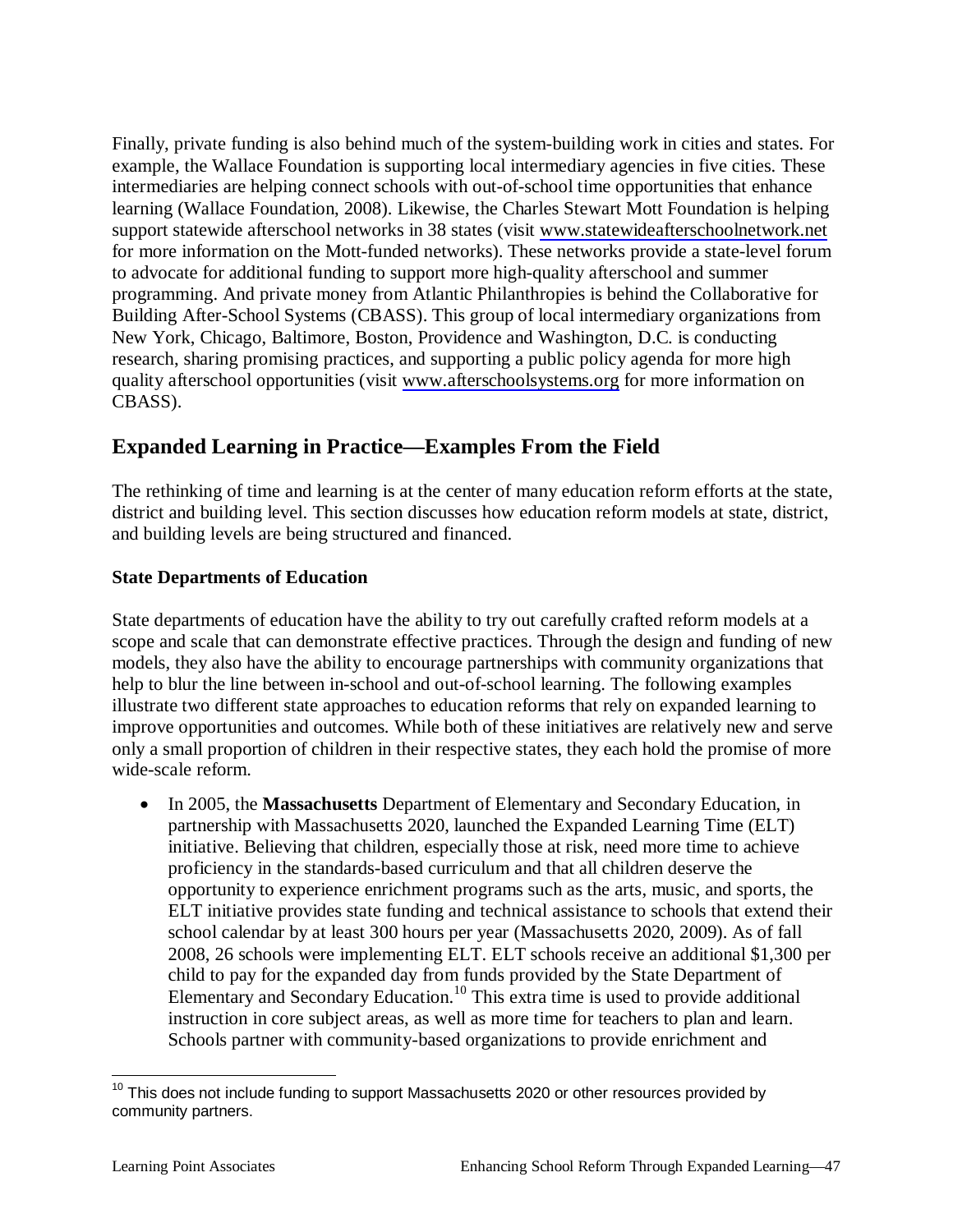experiential learning opportunities. All ELT schools collaborate with partner organizations to bring additional programming into their schools. Partners help with programs that range from apprenticeships and mentoring to hands-on science and history lessons to athletic and arts classes. And the initiative is demonstrating results; the first cohort of schools participating in the ELT has made greater gains on state standardized tests than in past years (Annenberg Institute, 2008).

• In **New Hampshire**, the State Department of Education is changing its high school curriculum by introducing real-world learning as an integral part of students' experiences. Under the new program, Vision for High School Redesign: Supporting Student Success through Extended Learning Opportunities (ELOs), high schools can voluntarily implement extended learning opportunities as an alternative way to earn credit toward graduation. The vision of this initiative is to expand the options of the traditional high school classroom. In ELO schools, students of all abilities will have the option to learn in rigorous and relevant real-world settings and gain high school credit for that learning, based on demonstrated mastery of predetermined course-level competencies (New Hampshire Department of Education, n.d.). In the fall of 2008, students from seven high schools started earning credit for ELOs. The initiative—a partnership of PlusTime NH, the New Hampshire Department of Education, and the Concord Area Center for Education Support and QED (a local business)—is funded primarily by the Nellie Mae Foundation.

### **Local School Districts**

Local districts are finding new and innovative ways to expand time for learning as part of education reform efforts. Sometimes reforms are districtwide, and sometimes they target particular schools or students. Many of these reforms are piloted at individual schools with the hope of scaling up successful practices to serve more students. Districts smooth the way for reforms at individual schools by garnering support and providing resources and technical assistance. The following examples highlight two different district approaches to expanding time for learning as a piece of their reform strategies:

• In the fall of 2008, the **Syracuse, New York,** school district began implementing a districtwide adoption of the Say Yes to Education (SYTE) model to increase the high school graduation rate and college entry of low-income students. The model supports students throughout their school careers by providing afterschool, summer school, tutoring, and mentoring for all children—"giving them whatever it takes," in the words of one official. Students who graduate from a Syracuse High School are then eligible for fully paid college scholarships at a large group of participating postsecondary institutions. The program began this school year for kindergarten through third graders in six elementary schools. Additional grade levels and schools will join the program each year until all schools and students are covered. SYTE in Syracuse is a partnership between Syracuse University, the School District of Syracuse, and the Say Yes to Education Foundation. It is receiving new funding from the state, city, and the SYTE foundation to assist with start-up, but over time, as the initiative is expanded to more schools, the district will have to reallocate resources to expand and sustain the reform. (Visit cnycf.org/cnycf//tabid/161/Default.aspx for more information.)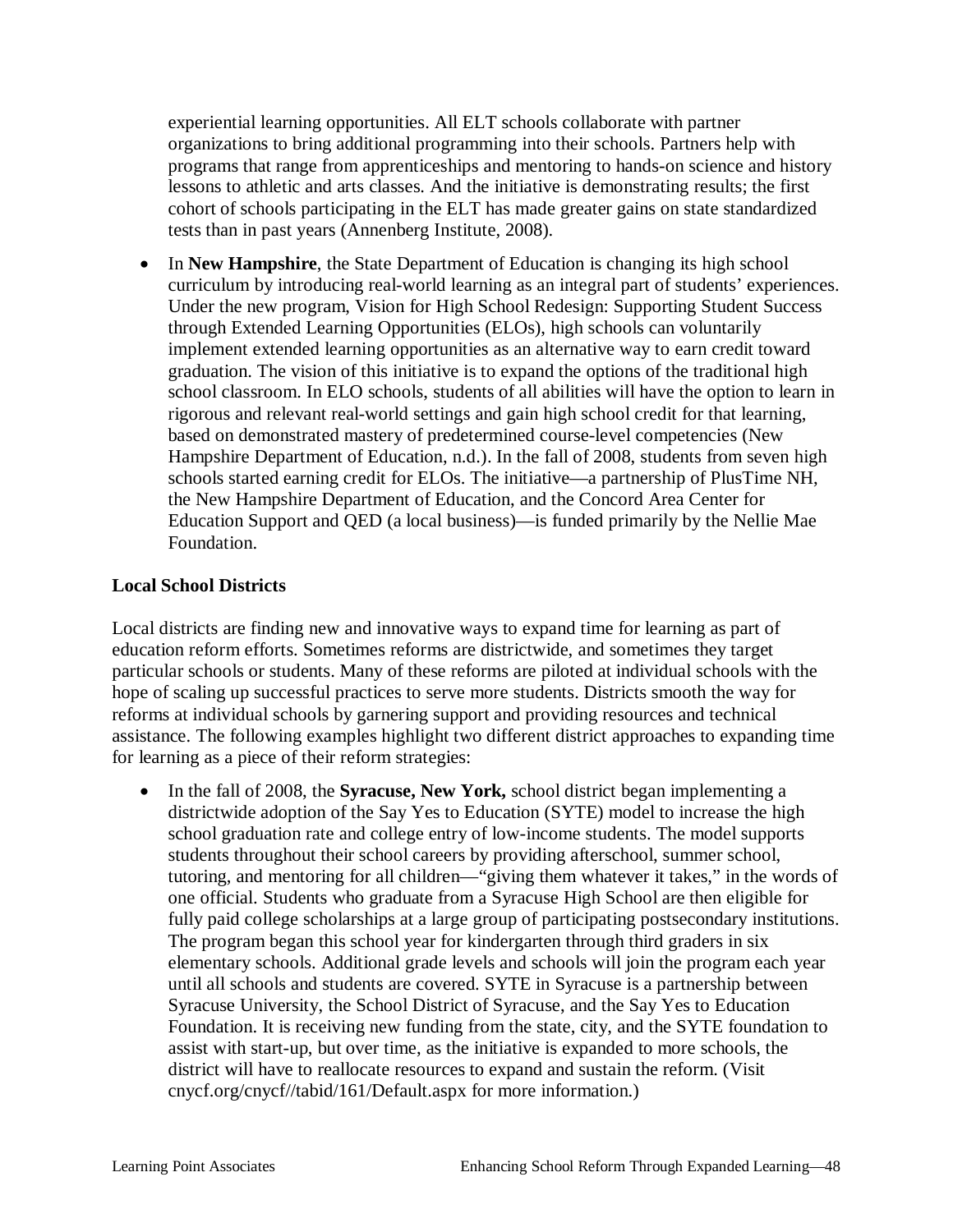- The **Chicago** public school system has invested in several initiatives to expand learning time that focus on providing both additional academic support and more enrichment. These include:
	- **A large Community Schools initiative**. Chicago Public Schools now has one of the largest community schools initiatives in the nation with 150 campuses. These community schools are true neighborhood hubs connecting the resources of diverse community partners to a range of activities including before-school and afterschool enrichment opportunities for students. Schools partner with at least one nonprofit organization and employ a full-time site coordinator who not only oversees and coordinates programming but also serves as the liaison among parents, students, school personnel, and the community. A public-private partnership with the school district and private partners supports this growing effort. (Visit <http://cpsafterschool.org/program/> for more information.)
	- **A summer enrichment program: Keep Kids Learning.** This comprehensive summer school program affords students in Grades 2–12 opportunities for academic, recreational, and social enrichment. The program enables schools offering mandatory summer school to enrich and expand their offerings into the afternoon period as well as expand services to students not required to attend summer school. Younger students enjoy an array of afternoon activities and regular field trips; older students spend the afternoon as "counselors," earning money for working at elementary schools with Keep Kids Learning programs. Keep Kids Learning also employs teaching fellows—college students majoring in education—to provide more attention to individual students. In 2008, the program was offered in 20 elementary schools and two high schools, serving more than 3,200 students. School district funds support this program. (Visit <http://cpsafterschool.org/program/> for more information.)
	- **A community-based afterschool program for teens: After School Matters.** After School Matters is a nonprofit organization that partners with the City of Chicago, the Chicago Public Schools, the Chicago Park District, the Chicago Public Library, the Chicago Department of Children and Youth Services, the Chicago Department of Cultural Affairs, and Community-Based Organizations to expand out-of-school opportunities for Chicago teens. Named for the original Block 37 arts program that was housed on a vacant city block, the city's innovative gallery37, science37, sports37, tech37, and words37 programs provide Chicago teens with engaging activities that develop skills to help get them ready for the workplace. This program is funded by coordinating city resources from partner organizations, and by raising funds from private sources including business and philanthropy. (Visit [www.afterschoolmatters.org](http://www.afterschoolmatters.org/) for more information.)

#### **Individual Schools**

Schools are also finding creative ways to add more time for learning to help struggling students. The following examples highlight a variety of approaches that public schools are using to provide additional time: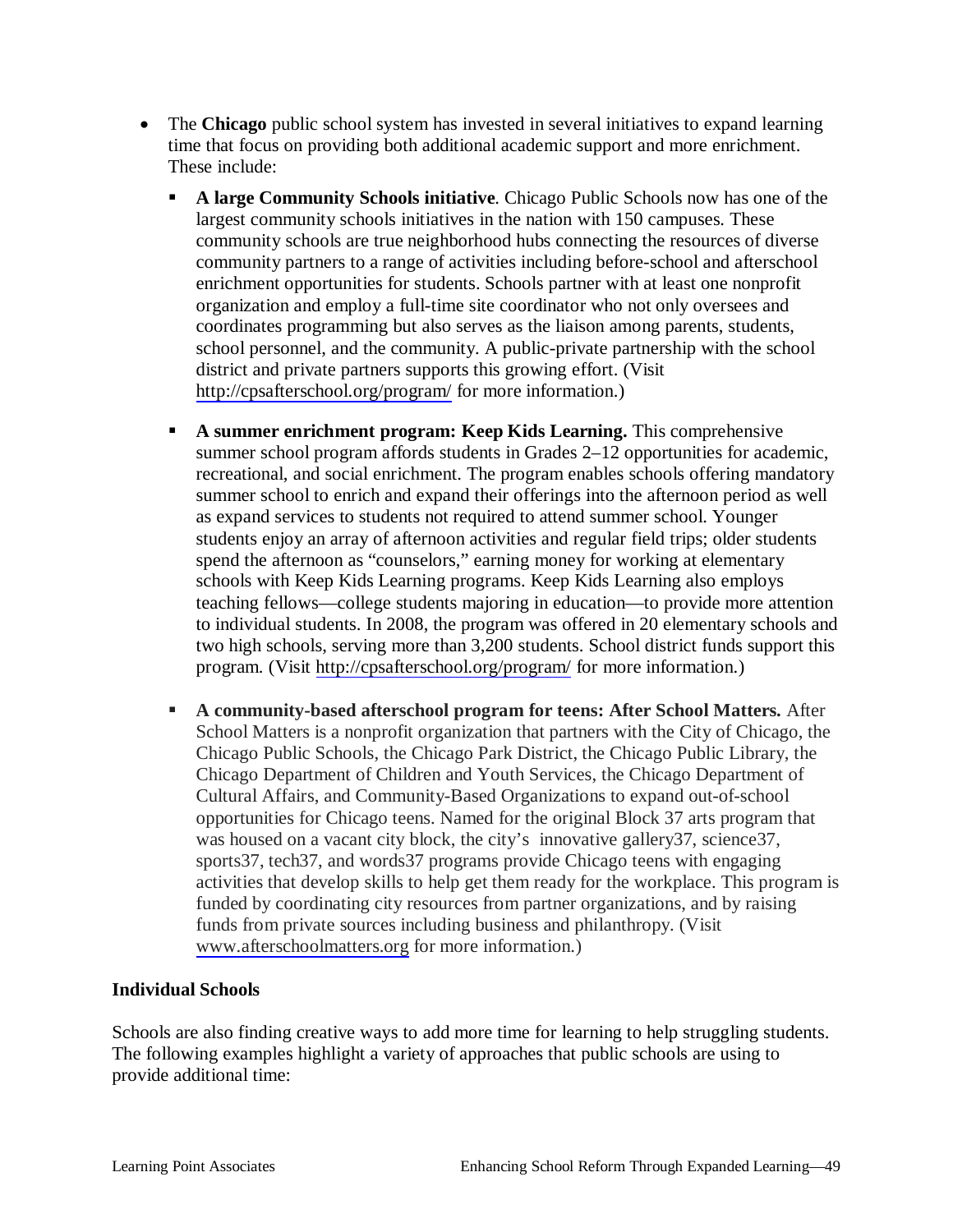- **Barcroft Elementary School** in Arlington, Virginia, began a whole-school reform designed to better meet the needs of its students, many of whom are low income and English language learners. With the backing of parents and teachers, an entrepreneurial principal was able to win over the district and school board on the idea of modifying the school calendar. By shifting the traditional calendar to a year-round schedule, school staff minimized summer learning loss for students and limited burnout for the many students who attended summer school. The new schedule includes the same number of school days with several breaks interspersed throughout the school year. During these intersessions, students can choose from a menu of enrichment camps that infuse math and literacy into the lessons. Intersession activities are led by community partners, parents, and other professionals in the community. And all this is being done using current funding. By combining their basic school funding, Title I money, summer school funding, and an exemplary-projects grant from the district, Barcroft leaders are able to manage this new schedule with their current funding. This includes most of the cost of intersession programming. If a family is able to pay it, a \$50 fee is collected for a student's three weeks of intersession programming. While the program is still too new to determine results, the teachers, who helped design the program, believe that the new schedule is helping to improve learning.
- **Achievable Dream Academy** in Newport News, Virginia, is a unique partnership between Newport News Public Schools, the City of Newport News, and the local business and military communities. Achievable Dream Academy provides at-risk students in kindergarten through 12th grade an expanded learning program that includes year-round school for 8 hours a day, 180 days a year. The schedule includes three mandatory, 10-day intercessions where students participate in enrichment and accelerated activities or remediation work if necessary. The curriculum at an Achievable Dream Academy raises the level of expectations students have for themselves; intensive reading programs, accelerated math courses, and mandatory etiquette classes are just a few examples of the varied approaches to learning that underlie the school's philosophy. The school receives its regular public school allotment that covers core expenses. Additional funding from other sources—mostly the business community—covers the costs of all of the expanded time activities. In 2007, the business community raised \$1.5 million to support expanded learning at Achievable Dream Academy.

# **School-Community Partnerships: The Key to Success for Financing Expanded Learning**

A growing body of research is pointing to the central role of partnerships between schools and community organizations in financing more time and learning. By pooling expertise and resources, schools and community partners are breaking down barriers between in-school and out-of-school learning and finding new ways to help students succeed at school and beyond. The following lessons and suggestions provide ideas for building or expanding school-community partnerships that support expanded time and learning initiatives.

**Partnerships Take Time.** Bringing schools and community partners together requires a significant time commitment both for start-up and for ongoing operations. Initiatives that had the luxury of a planning grant or a planning year indicated that it made a large difference for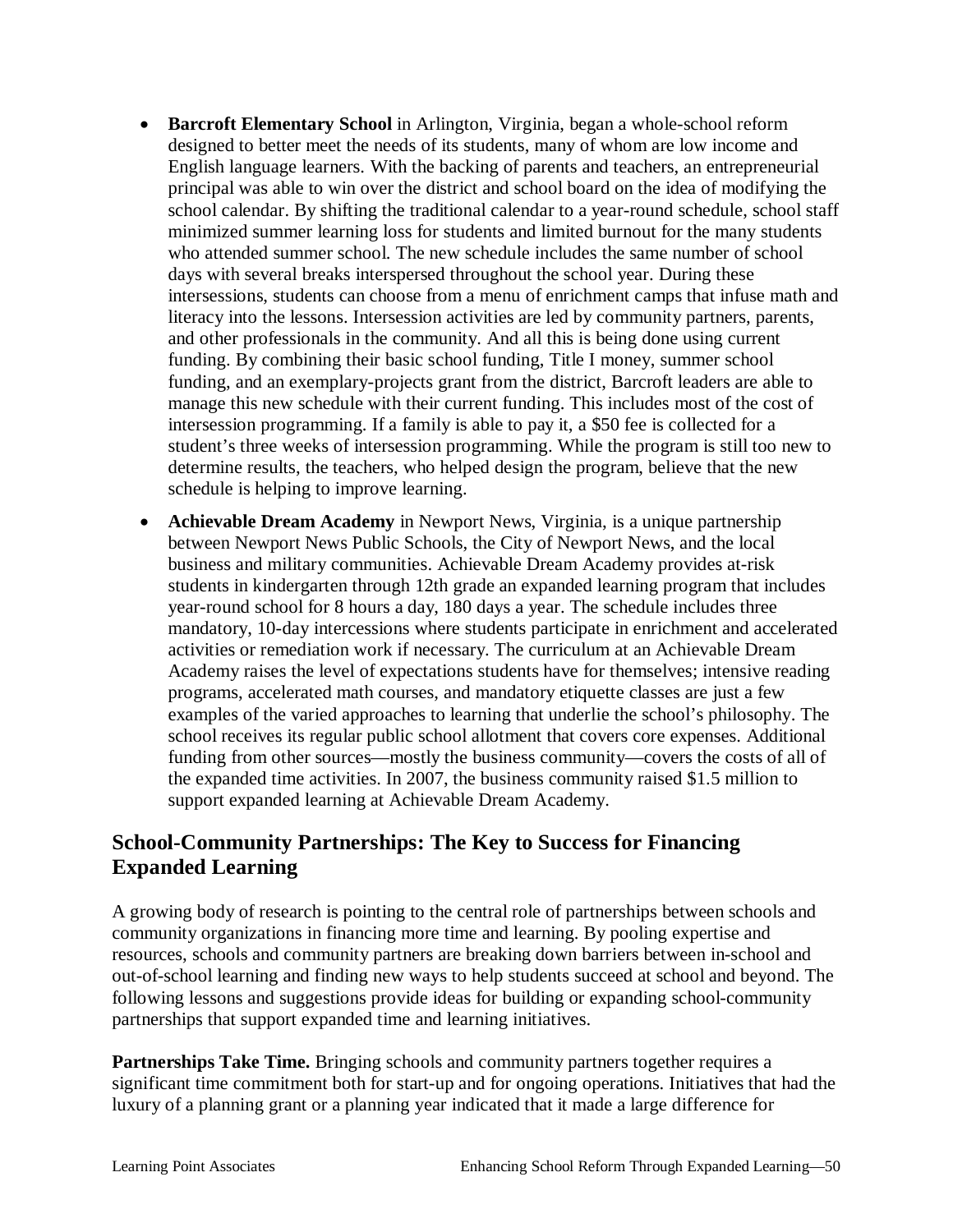implementation. Planning time allowed faculty, parents, and school administrators to work out a variety of details that could have hampered the transition to a new schedule or reform model. Partnerships also appear to benefit from time for joint training for school personnel and staff from community organizations. Finally, many expanded learning initiatives provide a staff person who allocates dedicated time for working with community partners. These partner liaisons ensure that all partners have what they need to work together in this new environment. A dedicated source of funding to support partnership development can help ensure success and lay the groundwork for securing additional resources down the road.

**Flexibility From All Partners Is Needed for Success.** Equally as important as dedicated time for working together is a willingness to learn about, and be respectful of, different organizational cultures. School districts are accustomed to being independent actors with a bureaucracy often separate from other public entities and community organizations. In addition to their own bureaucracies, many schools also must work closely with union representatives when making changes to school calendars and curricula. Community organizations are accustomed to their own rules and sometimes are frustrated by the slower action of schools or government agencies. For partnerships to work, each partner must come to understand and respect the others' strengths and limitations. When done right, these partnerships open new avenues for coordinating existing resources and provide access to a wider array of resources.

**A Pot of Flexible Funding—Even a Small One—Can Make All the Difference.** Almost universally, program leaders indicated that they could not do their work without some discretionary funding. Leaders indicated that these funds are needed to deal with "emergency" situations for individual children, urgent needs in particular classrooms, or time-sensitive opportunities that arise. One program leader reported a last minute invitation to take a group of students on a field trip to see a museum exhibit that would close in a few days. Museum staff would accompany the class and help make connections between the exhibit and the science curriculum at the school. The principal used his discretionary funds to pay for the bus for the field trip, indicating that he never would have been able to get approval from the district for a bus within the tight time frame.

**Successful Initiatives Rely on a Dedicated Entity to Coordinate the Work.** In many cases, districts and communities that are successfully expanding time and learning have an organization or entity that functions as the hub for expanded time and learning activity. The entity can act as the go-between for schools and community partners, as a vehicle to bring in the community and youth voices, and as a neutral party for convening community partners and stakeholders. In some cases, these entities also work to build public will and garner additional resources for expanded learning time programs. This role is often played by a local intermediary organization such as Mass 2020 in the case of the Massachusetts Expanded Learning Time initiative, or Aftershool Matters in Chicago. The role of coordinator also can be played by a school or school district, government organization, local foundation, or other entity (e.g., the mayor's office plays this role in many cities). Leaders of expanded time and learning initiatives have been clear about the need for this type of centralized support, which includes dedicated staff and resources to coordinate this work. States and communities seeking to expand time and learning will need to consider the best way to make sure resources are available to support these coordination tasks.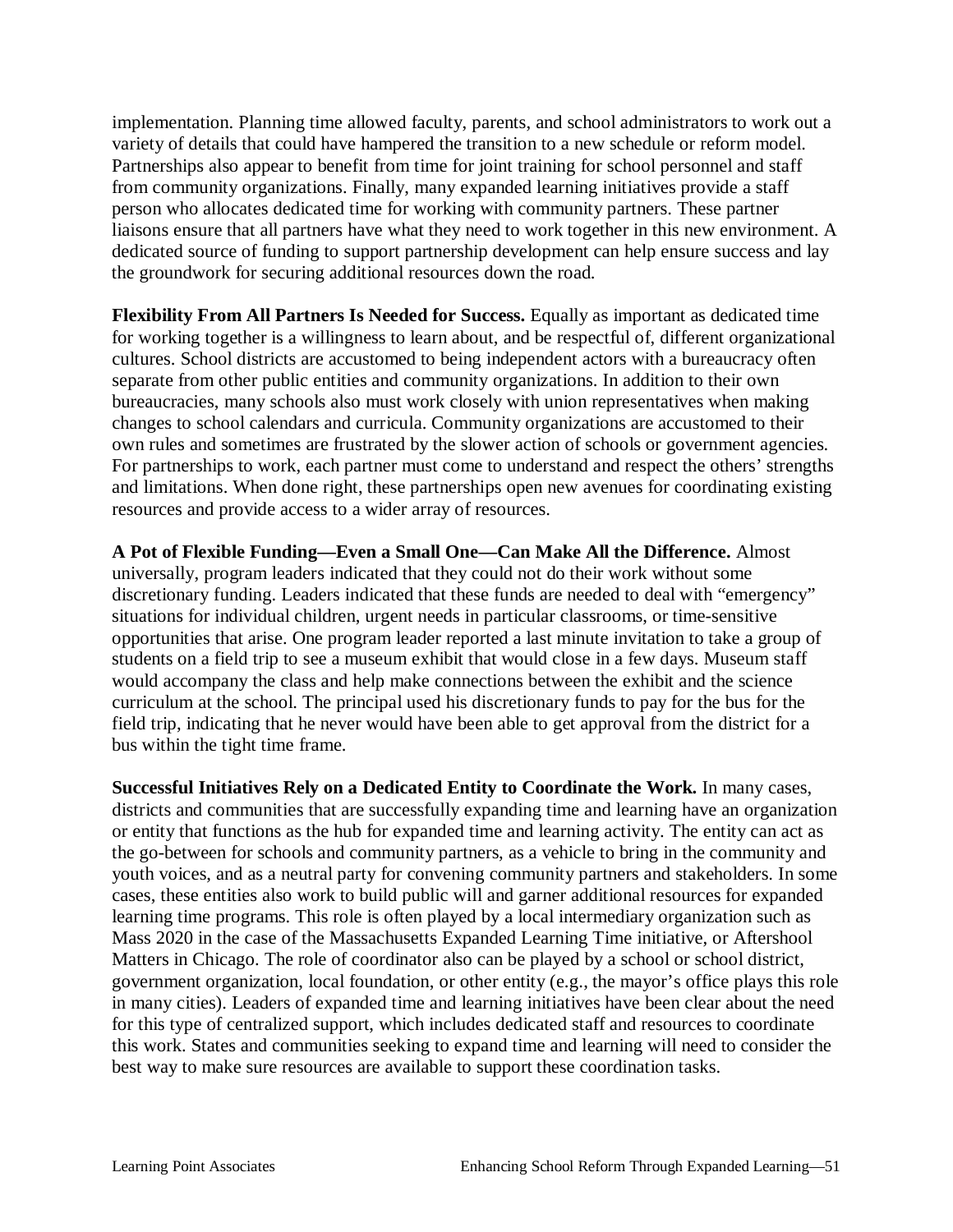**Expanded Time and Learning Programs and Initiatives Benefit From a Shared Identity and a Common Language.** While many states and localities are interested in new ways to expand time for learning, few speak about their initiatives using similar terms. Is it *expanded learning*, *extended learning*, *summer learning*? Finding the right words to convey this work is critical for communicating with community partners, parents, and policymakers. One way to address this is by branding—a strategy that has worked well for the early-care field and for many of the initiatives highlighted in this paper. When a name and identity have been created for the work, parents, students, policymakers, and community partners understand exactly what is being offered.

# **Conclusion**

The reality that out-of-school learning plays a key role in student achievement and success is motivating states, districts, and schools to find ways to expand time for learning. Finding the resources necessary to support more time and learning is a key challenge in adopting this strategy. This paper shows that the states, districts, and schools currently expanding time and learning are doing so by utilizing resources from federal, state, and local funds, as well as from private sources. Most commonly, initiatives rely on education funds from federal, state, and district programs to implement reforms. The paper also shows that school districts can take advantage of a variety of current resources, such as Title I and 21st CCLC, to jumpstart expanded learning programs.

This paper also makes clear that school-community partnerships are a key to success for many expanded learning reforms. Community partners provide facilities, staff, know-how, and programming that can complement school curricula. They also provide an opportunity to engage students who are not succeeding during the traditional school day by offering a different type of learning experience. Furthermore, community partners can provide access to other sources of funding from libraries, arts councils, community development agencies, and parks and recreation departments to help support expanded learning reforms.

Finally, this paper illustrates a variety of reform approaches for states, districts, and schools that may serve to inspire others and lead the way for new efforts to expand time and learning.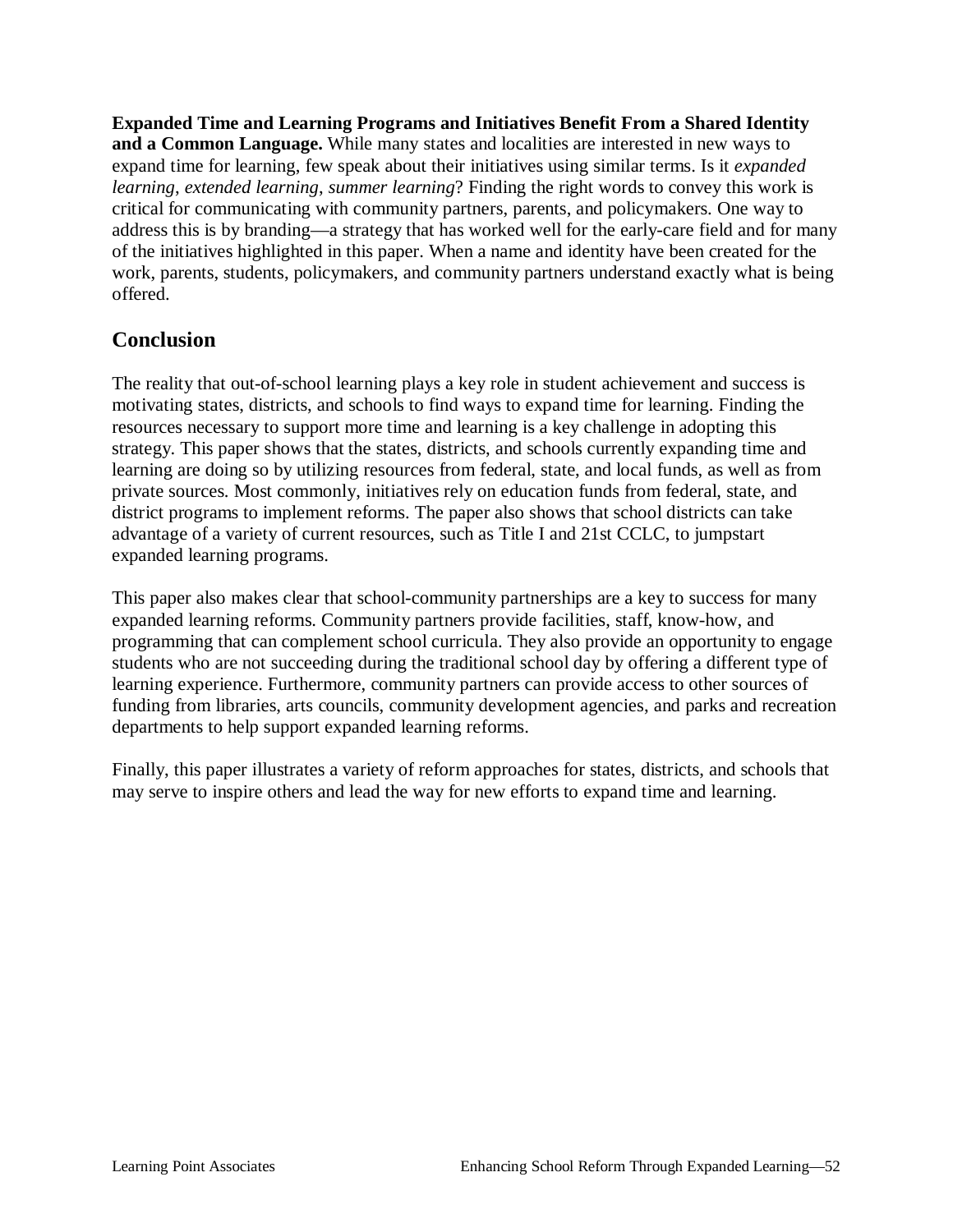# **NCLB Reauthorization—Potential Opportunities for Expanded Learning**

The No Child Left Behind (NCLB) Act authorizes many of the federal programs that are supporting expanded learning, including Title I, SES, 21st CCLC, and School Improvement fund grants. NCLB was scheduled for reauthorization in 2007, but agreement on a new bill was never reached; the law will remain in its current form until it is reauthorized. Reauthorization provides an important opportunity to modify the law and to improve, change, add, or eliminate programs or requirements. Several of the proposed changes in 2007 draft legislation provide insights into the kinds of changes being considered that could bring additional funding for expanded learning, including the following:

- x **Proposed Expanded Learning Time Demonstration.** The 2007 House proposal to reauthorize NCLB contained language and funding to implement an expanded learning time demonstration similar to the program already underway in Massachusetts. The bill included funding for new competitive grants to state and local education agencies to develop expanded learning time schools. The proposal called on schools and local education agencies to form partnerships with community-based organizations and other community partners to help schools expand learning time by at least 30 percent. A version of this bill was reintroduced in 2008 as Senate Bill 3431, The Time for Innovation Matters in Education Act of 2008.
- x **Proposed Teaching Fellows for Expanded Learning and After-School Act of 2007.** Also introduced in 2007 was legislation to establish a highly trained National Service Corps to support expanded day and afterschool learning opportunities. The bill called for partnerships with school districts and community-based organizations to recruit and retain new educators and leaders to support expanded learning. This program would provide funding for an important piece of the infrastructure for connecting in-school and out-of-school learning. This legislation was also reintroduced in 2008 as House Bill 7154 with the same name.
- x **Changes to the Supplemental Educational Services Program.** The Supplemental Educational Services (SES) program came into being as part of NCLB's focus on accountability. The timing of reauthorization has reignited discussions about the program's structure and function. Although many proposals called for significantly changing or eliminating this program, one group of proposals is calling for better ways to integrate SES into school reform efforts. This could provide additional opportunities to support expanded learning.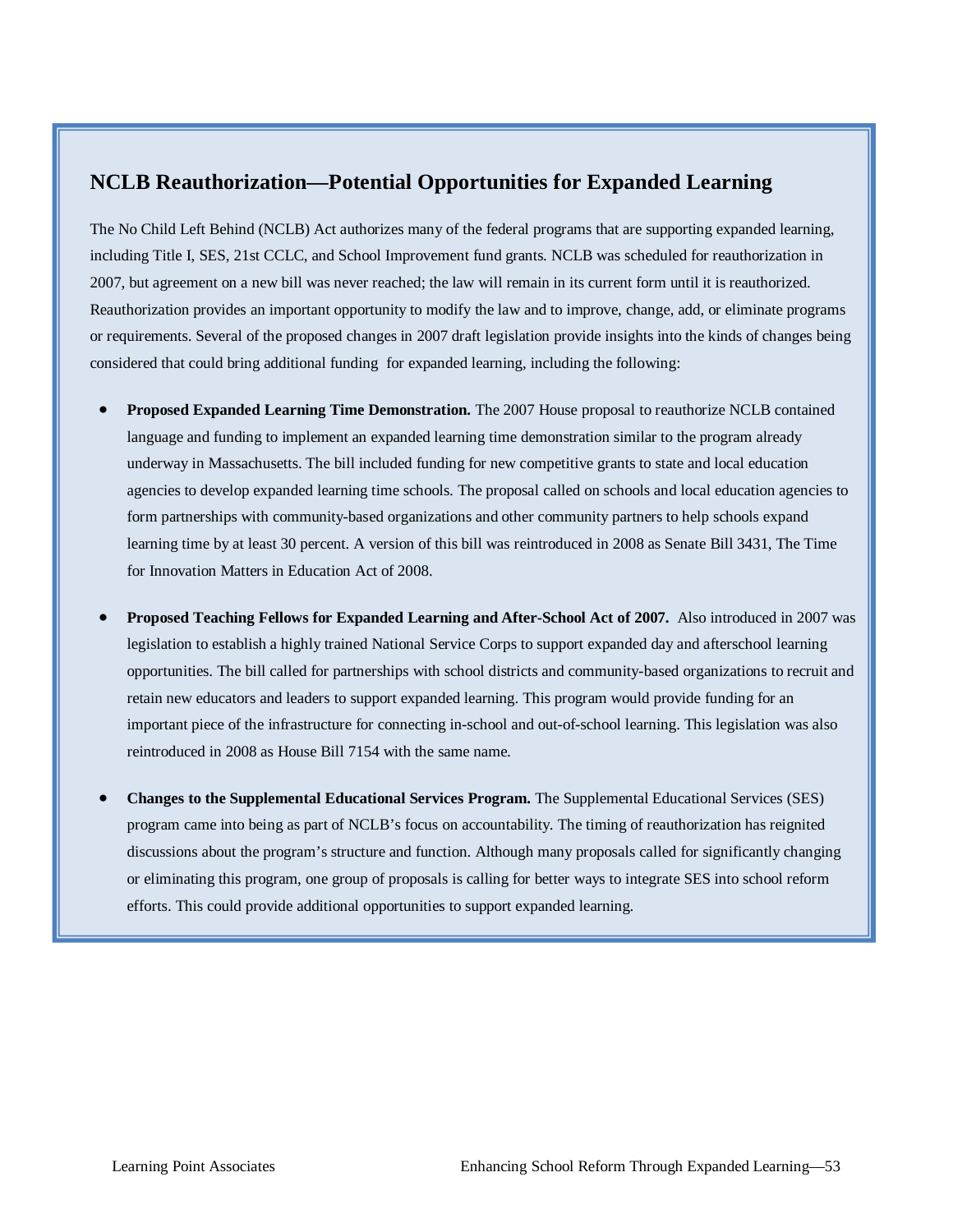# **References**

- Afterschool Alliance. (2006, October 10). *New research on afterschool in Connecticut* [Press release]. Washington, DC: Author. Retrieved January 7, 2009, from [http://www.afterschoolalliance.org/press\\_archives/CT\\_After\\_3\\_NR.pdf](http://www.afterschoolalliance.org/press_archives/CT_After_3_NR.pdf)
- Afterschool Investments. (2006). *Making smart investments in afterschool: A policy primer for state and local leaders.* Washington, DC: U.S. Department of Health and Human Services. Retrieved January 6, 2009, from <http://www.nccic.org/afterschool/policyprimer.pdf>
- Annenberg Institute. (2008). *The Massachusetts Expanded Learning Time initiative.* Providence, RI: Author. Retrieved January 7, 2009, from [http://www.annenberginstitute.org/pdf/EKF08\\_Mass.pdf](http://www.annenberginstitute.org/pdf/EKF08_Mass.pdf)
- California Department of Education. (2008). *After School Education and Safety program (ASES): Description.* Retrieved January 7, 2009, from <http://www.cde.ca.gov/ls/ba/as/pgmdescription.asp>
- Collaborative for Building After-School Systems. (2008). *More time for learning: ELT initiatives & enrichment opportunities.* New York: Author. Retrieved January 7, 2009, from<http://www.afterschoolsystems.org/content/document/detail/2124/>
- Deich, S. (with Heather Padgette, H.). (2008). *Dollars and sense: A first look at financing A New Day for Learning.* Manuscript submitted for publication.
- Economic Policy Institute Task Force. (2008). *Broader, bolder approach to education statement.*  Retrieved January 6, 2009, from [http://www.boldapproach.org/bold\\_approach\\_full\\_statement.pdf](http://www.boldapproach.org/bold_approach_full_statement.pdf)
- *Education: Expand high-quality afterschool opportunities.* (2008). Retrieved January 6, 2009, from<http://www.barackobama.com/issues/education/>
- *Estimated federal investment in out-of-school time.* (n.d.) Retrieved January 6, 2009, from [http://76.12.61.196/publications/estimatedfederalOST\\_TFPflyer.pdf](http://76.12.61.196/publications/estimatedfederalOST_TFPflyer.pdf)
- Kansas State Department of Education. (2008). *Kansas middle school afterschool activity advancement grant (KMSA3).*
- Massachusetts 2020. (2009). *ELT initiative.* Retrieved January 7, 2009, from <http://www.mass2020.org/node/3>
- National Commission on Excellence in Education. (1983). *A nation at risk: The imperative for educational reform.* Washington, DC: U.S. Government Printing Office.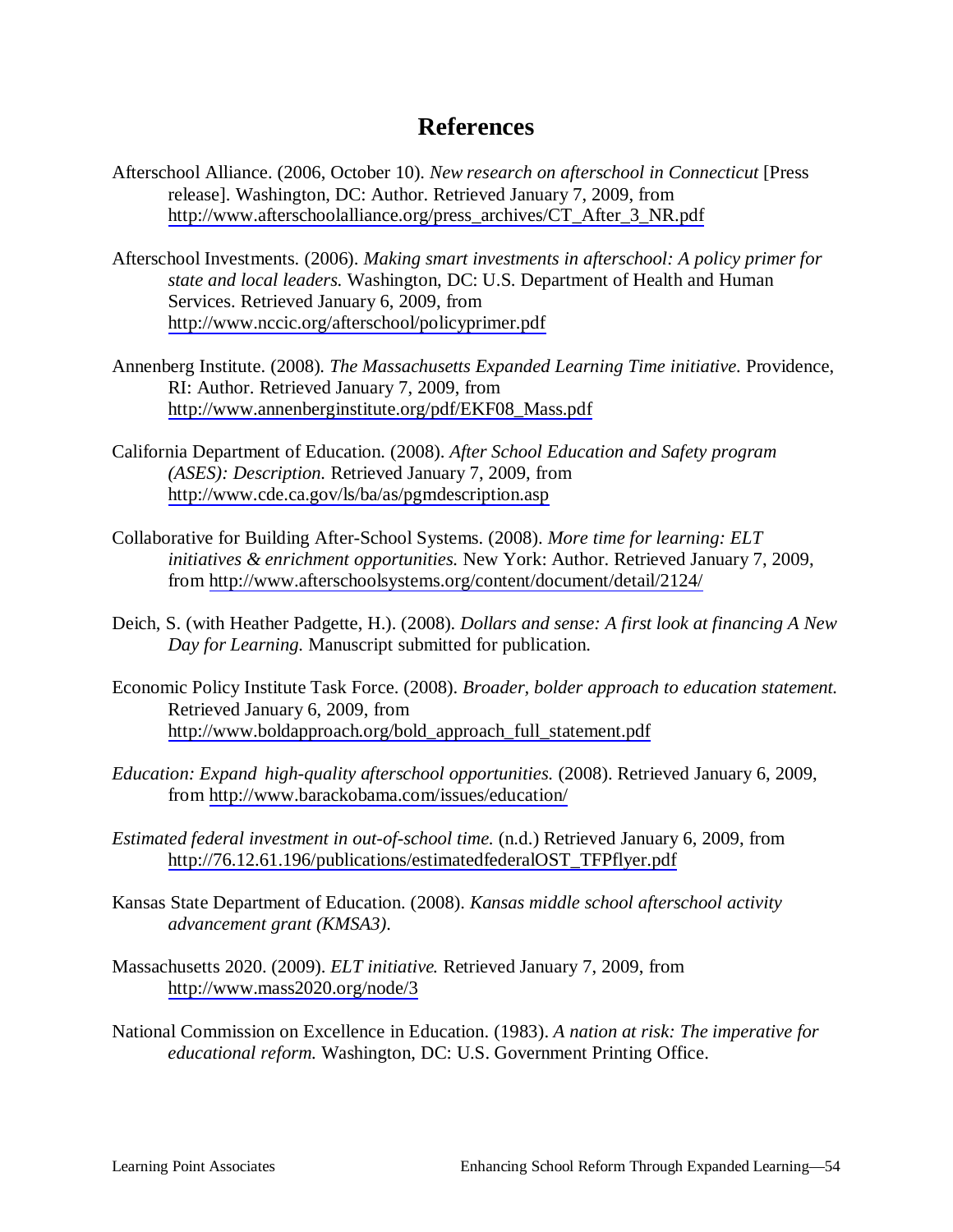- National Conference of State Legislatures. (2009). *Department of Education budget FY2009: Budget highlights: School Improvement grants.* Retrieved January 6, 2009, from <http://www.ncsl.org/standcomm/sceduc/EDBudgetFY09Summary.htm>
- New Hampshire Department of Education. (n.d.) *Supporting student success through extended learning opportunities.* Retrieved January 7, 2009, from <http://www.ed.state.nh.us/education/doe/organization/adultlearning/SupportingStudentSu> ccessThroughExtendedLearningOpportunities.htm
- South Carolina Department of Education. (2008). *After school program/homework centers.*  Retrieved January 7, 2009, from<http://ed.sc.gov/agency/Innovation-and-Support/Youth->Services/old/ssys/youth\_services/homework/index.html
- Time, Learning, and Afterschool Task Force. (2007). *A new day for learning.* Washington, DC: Collaborative Communications Group. Retrieved January 6, 2009, from <http://www.edutopia.org/pdfs/ANewDayforLearning.pdf>
- Time Reform Task Force. (2007). *Recommendations to the State Board of Education.* Oklahoma City, OK: Author. Retrieved January 7, 2009, from <http://www.sde.state.ok.us/Services/News/2007/TRTFRecomd.pdf>
- United Way of America. (2008). *Our work in education.* Retrieved January 6, 2009, from <http://www.liveunited.org/education/Index.cfm>
- U.S. Department of Education. (2008a). *Fiscal year 2009 budget summary—February 4, 2008: Title I grants to local education agencies.* Washington, DC: Author. Retrieved January 6, 2009, from [http://www.ed.gov/about/overview/budget/budget09/summary/edlite](http://www.ed.gov/about/overview/budget/budget09/summary/edlite-)section2a.html#title1lea
- U.S. Department of Education. (2008b). *Fiscal year 2009 budget summary—February 4, 2008: 21st Century Learning Opportunities (21st Century Community Learning Centers).*  Washington, DC: Author. Retrieved January 6, 2009, from <http://www.ed.gov/about/overview/budget/budget09/summary/edlite-section2a.html#clcs>
- U.S. Department of Education. (2008c). *Full service community school program: Eligibility.*  Retrieved January 6, 2009, from <http://www.ed.gov/programs/communityschools/eligibility.html>
- U.S. Department of Education. (2008d). *Full service community school program: 2008 awards.*  Retrieved January 6, 2009, from <http://www.ed.gov/programs/communityschools/2008awards.html>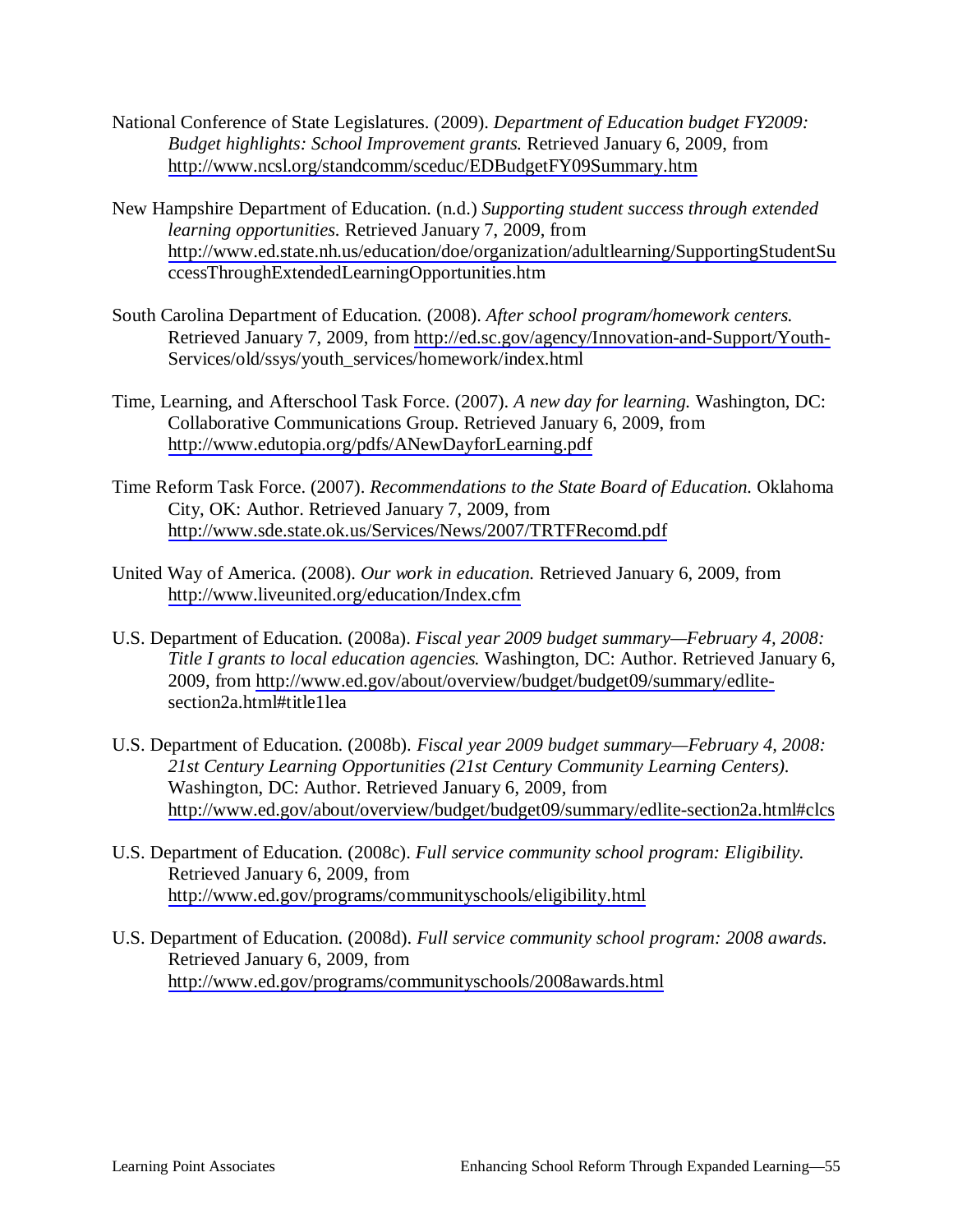- Wallace Foundation. (2008). *A place to grow and learn: A citywide approach to building and sustaining out-of-school time learning opportunities.* New York: Author. Retrieved January 7, 2009, from <http://www.wallacefoundation.org/KnowledgeCenter/KnowledgeTopics/CurrentAreasofF> ocus/Out-Of-SchoolLearning/Pages/sustaining-ost-opportunities.aspx
- Zimmer, R., Gill, B., Razquin, P., Booker, K., & Lockwood, J. R. (2007). *State and local implementation of the No Child Left Behind Act: Volume 1—Title I school choice, supplemental educational services, and student achievement.* Washington, DC: U.S. Department of Education. Retrieved January 6, 2009, from <http://www.appam.org/conferences/fall/losangeles2008/sessions/downloads/10013.pdf>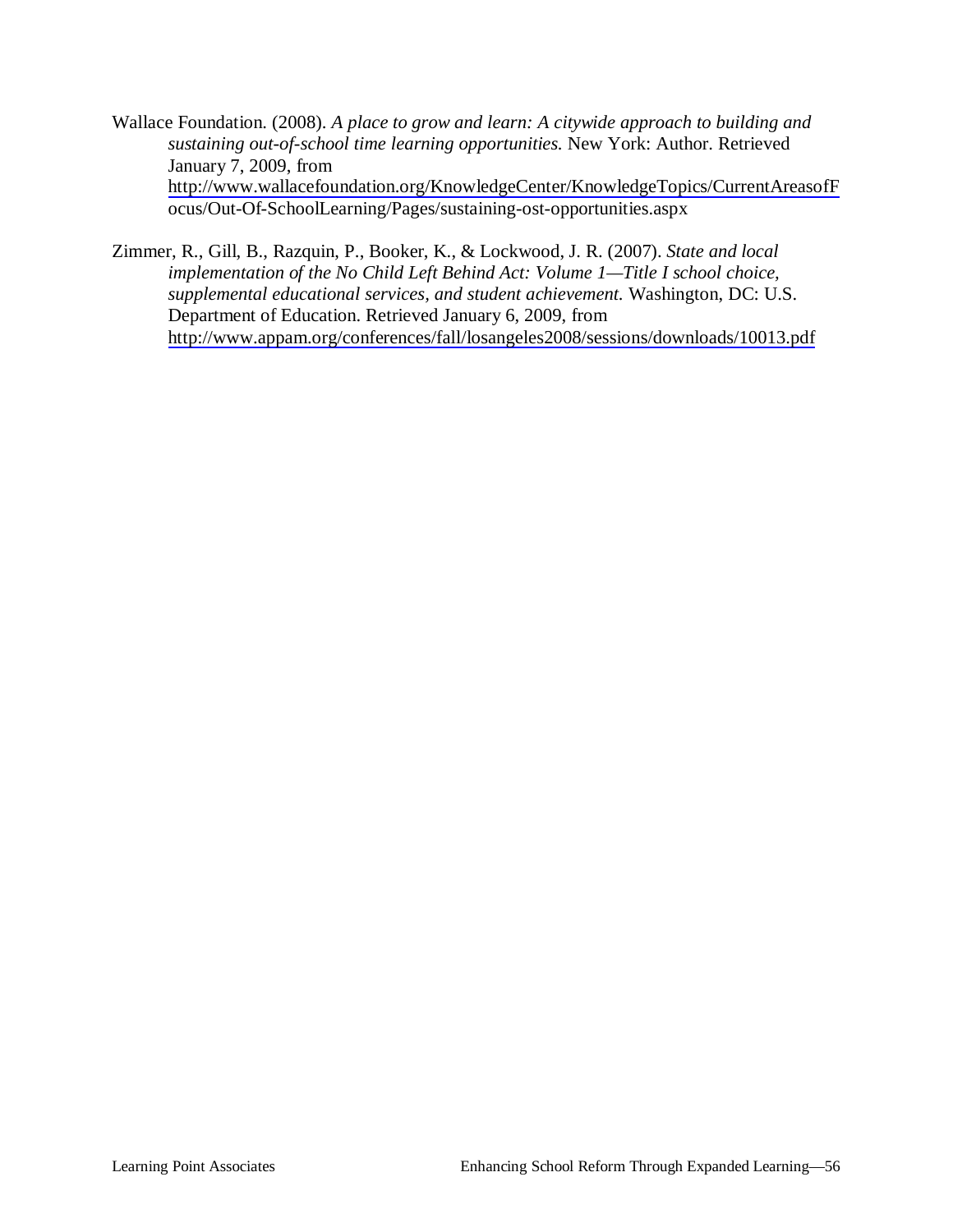#### **Acknowledgements**

The author would like to thank her funders and colleagues at the C.S. Mott Foundation, the National Center for Summer Learning, United Way of America, and the Say Yes to Education Foundation for supporting this work on financing and designing programs that expand time and learning opportunities. Special thanks also go to Heather Clapp Padgette who has provided research assistance with much of this work as well as being a reliable sounding board when it comes to pulling it all together.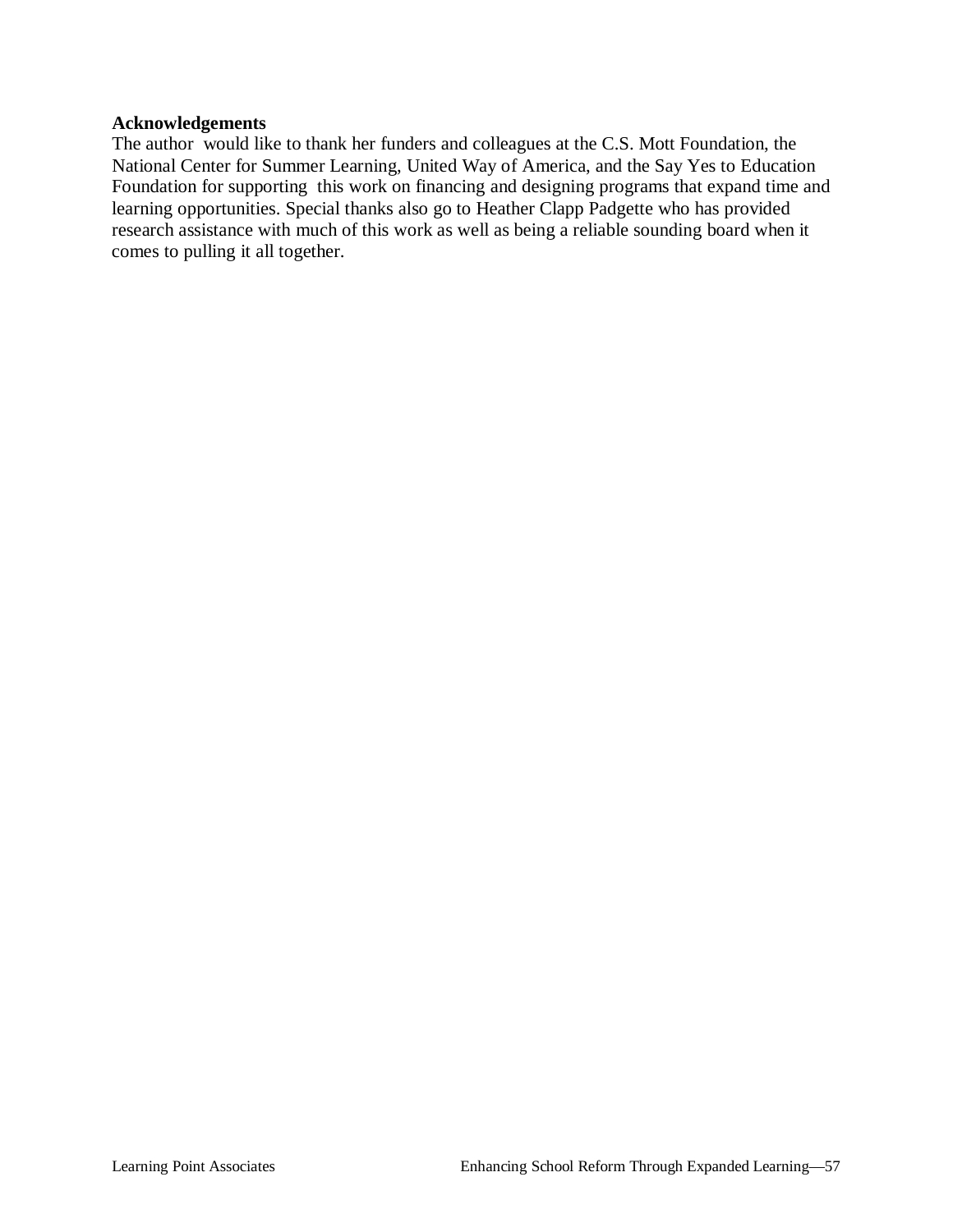# **Case Studies**

### **Emily Morgan Jessica Donner**

### **Collaborative for Building After-School Systems**

# **PS 78 Anne Hutchinson School, Bronx, New York**

### **Overview**

PS 78 Anne Hutchinson School, located in the Bronx, New York, is a Title I elementary school serving 780 students in Grades K–5. The student body is 80 percent black, 17 percent Hispanic, and 3 percent white or other. Approximately 90 percent of students are eligible for free or reduced-price lunch. Over the past four years, PS 78 has partnered with the national nonprofit Building Educated Leaders for Life (BELL) and The After-School Corporation (TASC) to provide afterschool services for 150 students. Principal Claudina Skerritt developed an afterschool program to provide students in need of academic supports with additional learning opportunities. Since 2004, PS 78 has made significant achievement gains on local and state assessments and has advanced from a school in need of improvement to one in good academic standing.

#### **Partnership History**

After PS 78 was designated as a school in need of improvement for failing to meet adequate yearly progress (AYP) two years in a row, Principal Skerritt partnered with BELL to operate an afterschool program as a strategy to boost student achievement. She targeted BELL because of its longstanding history providing high-quality literacy and math tutoring programs. Principal Skerritt also partnered with TASC to help support the afterschool program by identifying funding opportunities, expanding enrichment options for students, and providing professional development and site-based trainings for afterschool staff.

#### **Program Design**

The afterschool program operates five days a week from 2:15 p.m. to 5:30 p.m. and provides a breadth of academic and enrichment activities including homework help, tutoring, art, dance, and sports. PS 78 employs a full-time site coordinator who serves as a liaison between the school, BELL, and TASC to coordinate trainings, communicate results, and align afterschool programming to in-school instruction. Principal Skerritt meets regularly with the site coordinator to connect afterschool programming with current school initiatives in an effort, as she puts it, "to create continuity, where the boundary between the school-day and afterschool cannot be distinguished" (personal communication, December 16, 2008).

Multiple funding streams have supported the afterschool program at PS 78 over the past four years, as follows:

- As a school in need of improvement, PS 78 parents chose to dedicate Supplemental Educational Services (SES) funds to support afterschool programming.
- With support from The After-School Corporation, PS 78 received a 21st CCLC grant to expand the program to five days a week.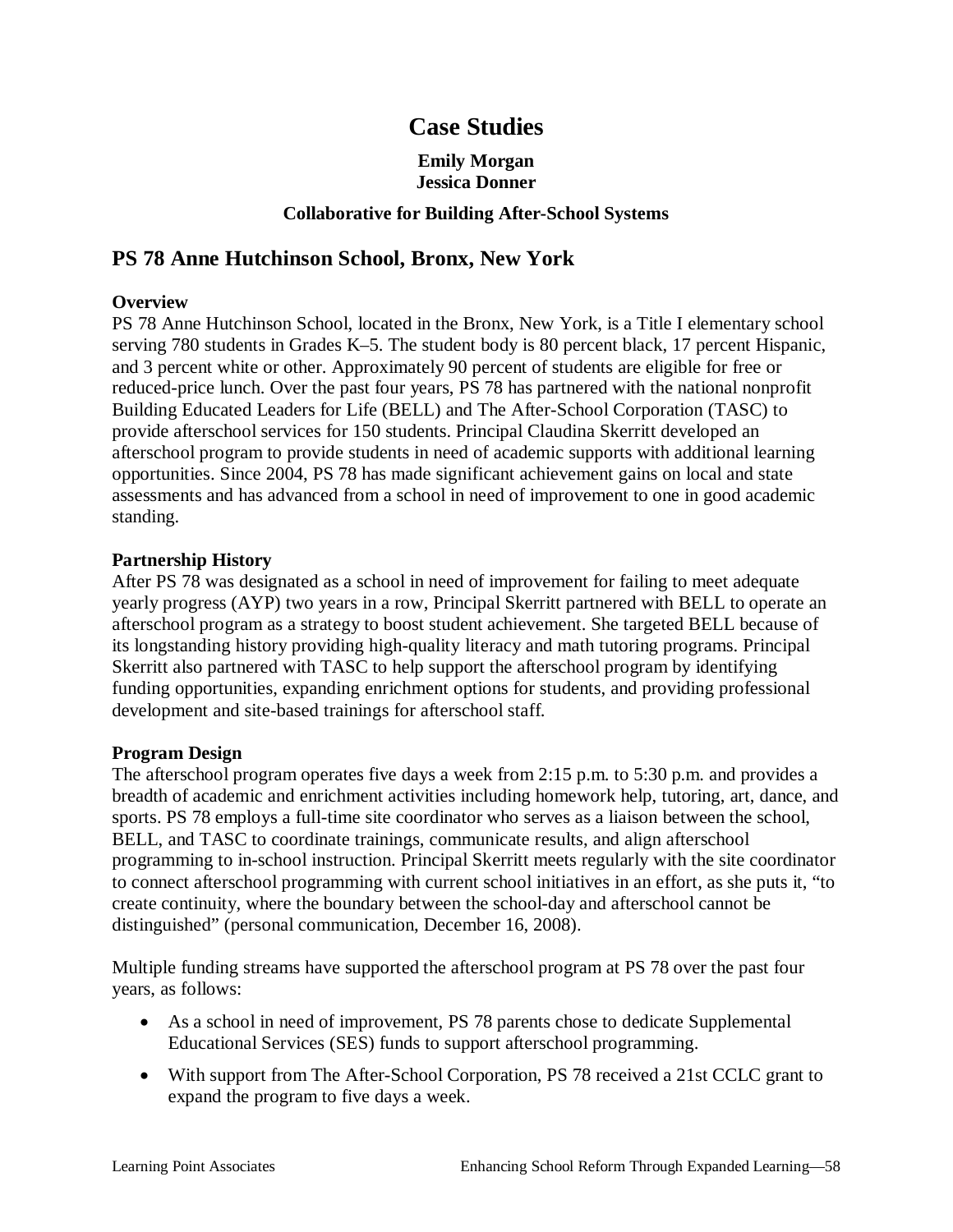• Title I funds from the school budget mitigated the loss of SES funds when PS 78 was no longer in needs-improvement status.

In fall 2008, TASC, the New York City (NYC) Department of Education, and the NYC Department of Youth and Community Development selected PS 78 with BELL as a site for the Expanded Learning Time/ New York City (ELT/NYC) pilot initiative. ELT/NYC is testing the feasibility of expanding learning time by 30 percent at 10 New York City schools. Through ELT/NYC, PS 78 has expanded its afterschool programming, now serving 300 students, and is making more explicit connections between the learning before and after 3 p.m.

### **Impact**

The partnership among PS 78, BELL, and TASC has contributed to overall school improvement. According to Principal Skerritt, "Our afterschool program is a major asset to help students perform at grade level in reading and math." Afterschool has also been incorporated into the school's comprehensive educational plan as a strategy to improve student academic performance. Since the implementation of the afterschool program, PS 78 has made consistent academic gains on local and state assessments, as follows:

- Upgraded from a school in need of improvement to one in good standing in 2007 for making AYP in English language arts and math.
- Identified as one of the state's "rapidly improving and recognized schools" in 2006–07 by the New York State Department of Education.
- Improved learning environment in the area of academic expectations. (NYC Department of Education, 2008).

### **Looking Forward**

The partnership with BELL and TASC has provided children at PS 78 with high-quality academic support and enrichment in their afterschool program. However, the challenge remains to broaden the reach of afterschool services. In the 2007–08 school year, the afterschool program had a waiting list of over 400 students, and there are over 150 students on the waiting list for this school year. "We constantly ask ourselves whether we are serving enough students," David Inigo, the afterschool coordinator, explains, "but it is difficult to expand our program given the current budget limitations."

Budget constraints, compounded by a reduction in resources as the school's performance has improved, have required school administrators to think strategically about funding support. Principal Skerritt, committed to maintaining the momentum of afterschool programming over the past three years, has actively pursued diverse revenue streams identified by the School Grant Committee, which researches and applies for external funding opportunities. Principal Skerritt also has developed strategic partnerships with community-based organizations that complement the school's mission and have the capacity to assist with grant writing. "We have been fortunate in bringing together multiple funding sources to support our after-school program," she explains, "but that has meant making difficult budgetary decisions and working smarter to create these opportunities."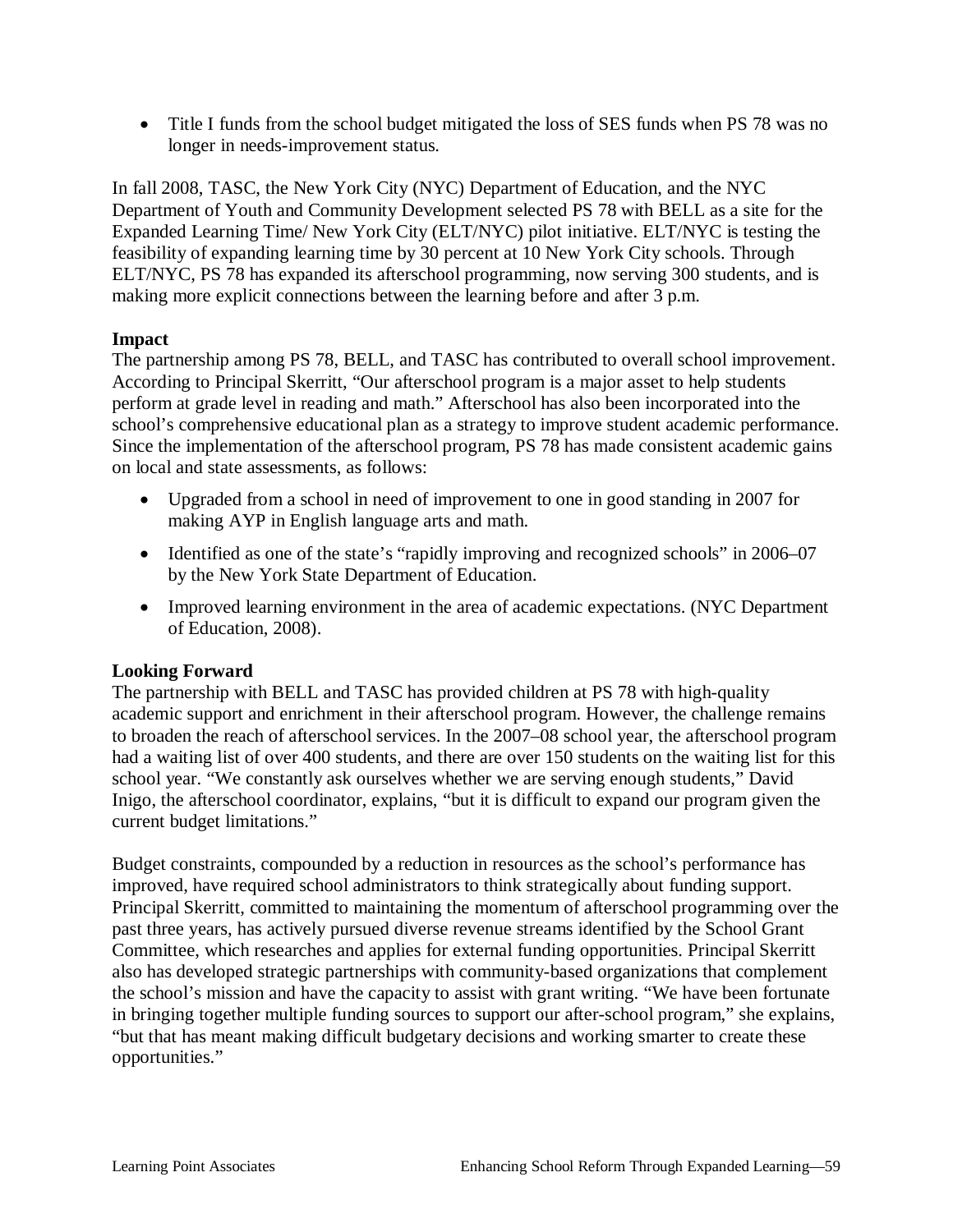# **Lantana Elementary School, Palm Beach County, Florida**

### **Overview**

Lantana is a K–5 elementary school located in Palm Beach County, Florida, with an afterschool program that serves nearly half of its 457 students. The school is 27 percent Hispanic, 38 percent black, and 35 percent white or other. Already a strong believer in the power of afterschool, Principal Elaine Persek was eager to capitalize on the existing Beacon program when she arrived at Lantana Elementary in 2005. Principal Persek has worked closely with her staff and forged a partnership with Prime Time Palm Beach County to expand afterschool services. Over the past three years, Lantana has made AYP and improved school climate.

#### **Partnership History**

Principal Persek works closely with staff from the Beacon Center, Prime Time, and partnering community-based organizations to provide afterschool services and enrichments for students. This collaboration has contributed to improved sustainability and program quality. The Beacon Center, which promotes the school as a hub of the community for academic, social, recreational, and cultural activities, supports the cost of participation of approximately one third of the students in afterschool. Lantana's partnership with Prime Time improves program quality through targeted technical assistance and professional development sessions for the Beacon and afterschool directors. Ensuring youth participate in engaging activities that provide exposure to new experiences, Prime Time also serves as a clearinghouse for enhancement enrichment activities, such as technology workshops, hands-on environmental science projects, and newspaper journalism operated by community-based organizations.

#### **Program Design**

Lantana's afterschool program serves approximately 200 students each year from 2 p.m. to 6 p.m., five days a week. The first 90 minutes are dedicated to academic support including homework help, individual tutoring, science and literacy enrichment, and a comprehensive academic enrichment program called Champs, funded through Prime Time. Following academic enrichments, through the partnership with Prime Time, youth participate in CADRE, an arts and cultural enhancement program run by the Center for Creative Education. CADRE provides highquality creative arts experiences for students including line dancing, silk-screen painting, sculpting, yoga, and thematic end-of-program performances.

#### **Impact**

Principal Persek believes the academic enrichment emphasis of the afterschool program and strong ties between in-school and out-of-school programs have contributed toward the following recent accomplishments by Lantana:

- Improved from a grade of a "C" to an "A" in 2006/07 and "B" in 2007/08, demonstrating increased numbers of students meeting reading and math standards (Florida Department of Education, 1999–2008).
- Made AYP in 2006–07 for the first time since 2002.
- Improved behavior and attitudes of students during the school day as well as increased teacher expectations for students (personal communication, November 24, 2008).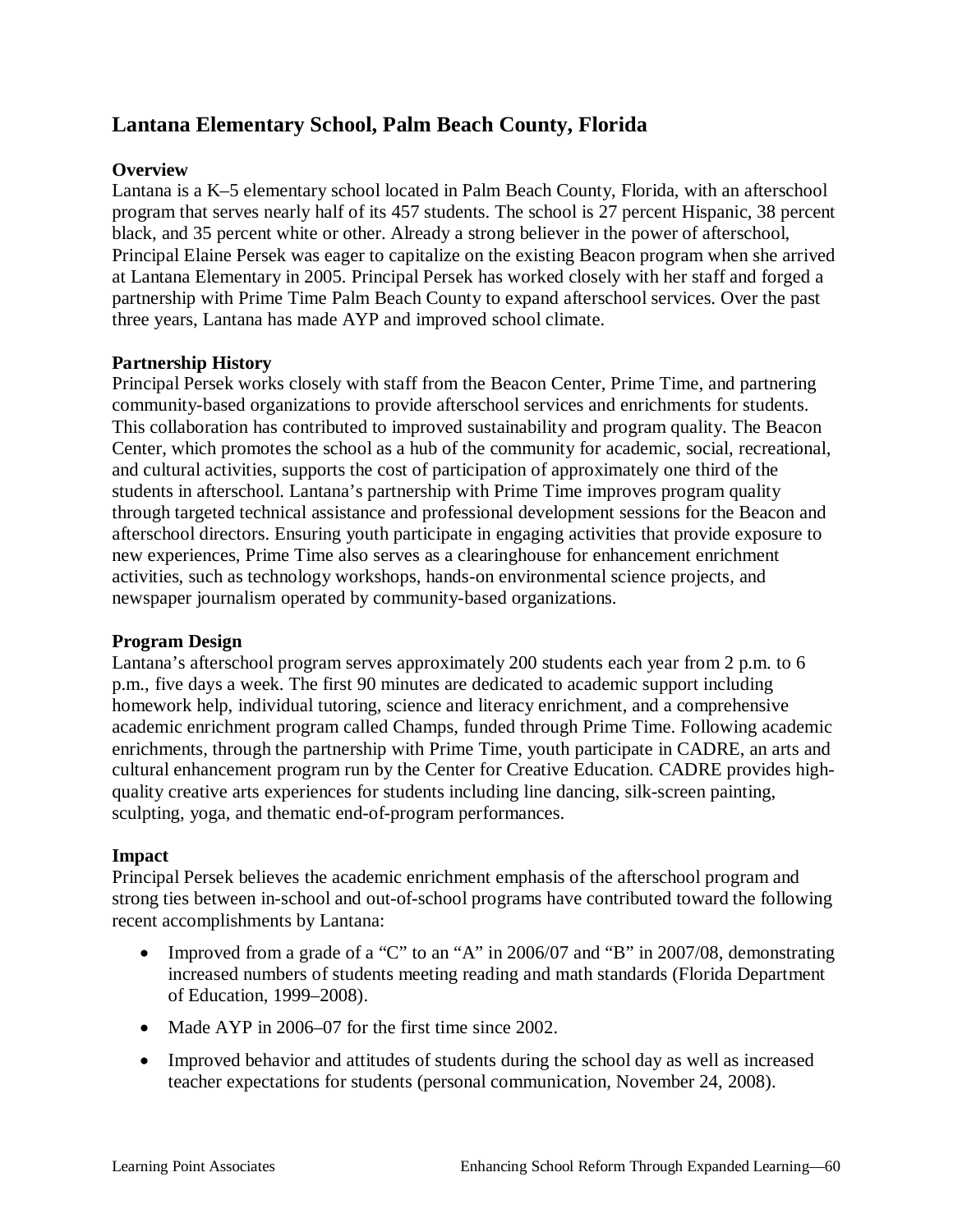• Attendance during the school day improved, in part due to the Beacon parent liaison who calls parents when students are absent (personal communication, November 24, 2008).

### **Looking Forward**

Lantana has been successful in addressing a common challenge for afterschool programs: aligning afterschool programming with in-school instruction. According to Principal Persek, "We truly operate in a seamless environment—one that doesn't look at afterschool as a separate piece, but rather as an integral part of the whole school experience." A key aspect of this coordination is the full-time afterschool director, Denise Sasiain, who reports directly to the school principal and runs all aspects of the program, including budgeting, staffing, and programming. She meets with the principal and the Beacon director twice a month to discuss the program and ways to connect in-school and out-of-school time. As Principal Persek explains, "We want our afterschool program to remain distinct from, but build upon, what students learn during the school day through engaging and worthwhile activities" (personal communication, November 24, 2008).

In the future, Lantana would like to expand the reach of its afterschool program to involve all students who want to participate. Many of the parents at Lantana cannot afford to pay for the afterschool program. Family Central, a nonprofit organization, provides a strong model for costsharing, by subsidizing a portion of the program fees based on family income. "We would love to expand the number of children that we serve in our afterschool program," explains Afterschool Director Sasiain, "but that means figuring out creative ways to subsidize the program fees."

# **Wendell Phillips Academy High School, Chicago, Illinois**

#### **Overview**

Wendell Phillips is a small neighborhood high school serving approximately 800 students in Chicago. Ninety-eight percent of students are African-American, and 90 percent are eligible for free or reduced-price lunch. Through Principal Euel Bunton's commitment to develop partnerships with After School Matters, Centers for New Horizons, and additional communitybased organizations, the scope, quality and coordination of afterschool opportunities has improved over the past six years. Phillips was selected as a Transformation High School in 2007, and through this initiative, Arne Duncan, Chicago Public Schools Chief Executive Officer, identified the After School Matters program as a school improvement strategy.

#### **Partnership History**

As a Community School and through its partnership with the nonprofit After School Matters, Phillips provides a wide range of afterschool programs to reach nearly one half of the student body. Since 2003, After School Matters has operated afterschool apprenticeships led by the Chicago Park District, independent instructors, and community-based organizations in which teens take part in engaging activities that provide skills that translate to the workplace. With additional funding from the Community Schools initiative, Centers for New Horizons serves as the lead community-based organization providing academic and social service programs.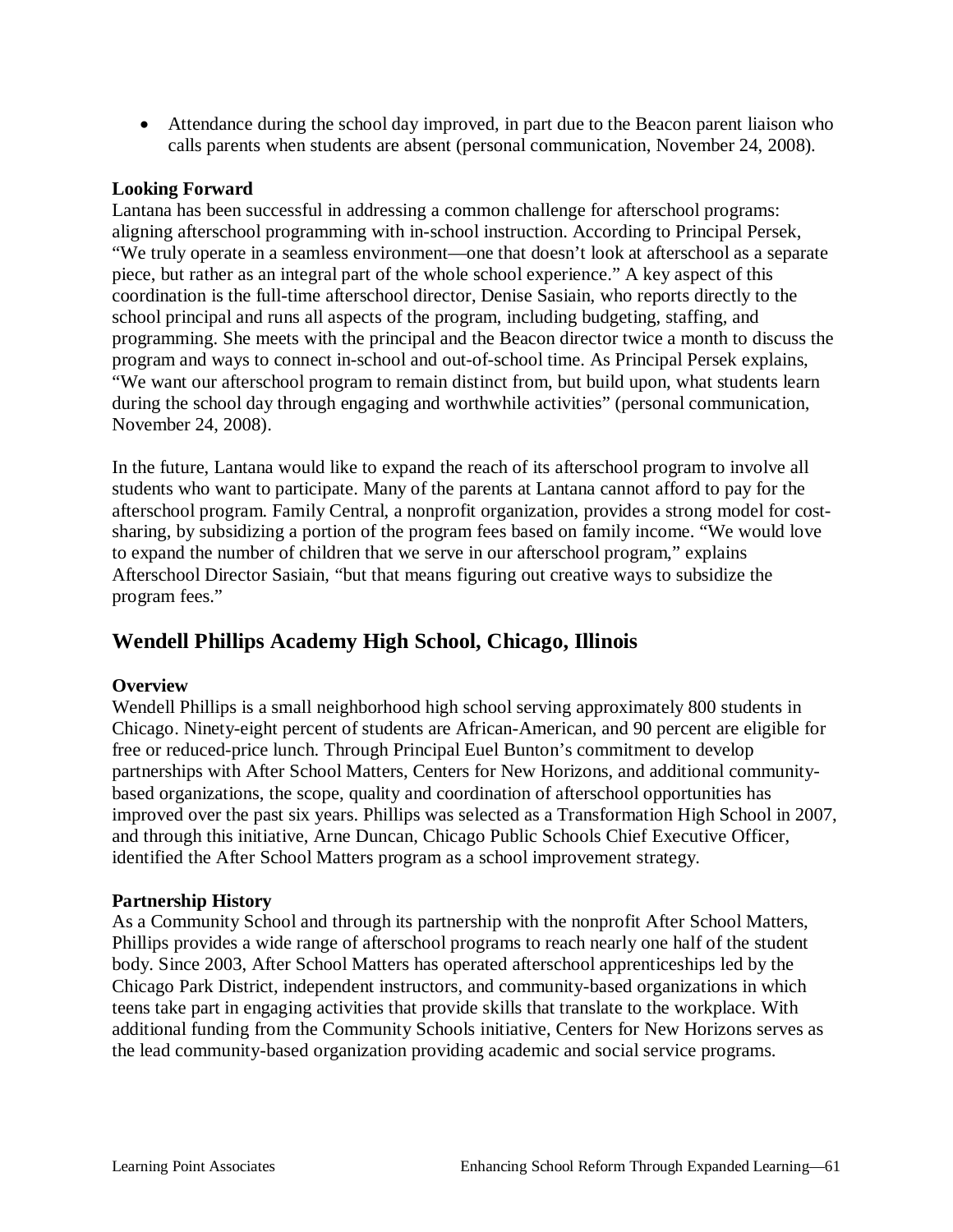#### **Program Design**

The Phillips afterschool programs are specifically designed to meet the academic, social, and developmental needs of high school youth. Students choose from multiple program options that build career and college readiness skills and that complement Phillips' strong college preparation focus. After School Matters apprenticeship programs offer youth the opportunity to advance their mastery of skills by learning from experienced professionals and to investigate careers in the fields of technology, sports, arts, and communications. The 10-week apprenticeships are handson, interactive programs in which youth can explore different career paths and develop marketable skills in areas such as technology, lifeguarding, and documentary filmmaking.

Centers for New Horizons coordinates with other community partners to provide additional afterschool services. To support students' academic development and provide exposure to postsecondary options, Centers for New Horizons provides mentoring and tutoring services as well as college tours and job-shadowing opportunities. Students also participate in a wide range of services that support their social and emotional development including dance, art history courses, and leadership development workshops.

#### **Impact**

According to Principal Bunton, afterschool programs have played a role in advancing overall school performance:

We started with changing the school culture to create an environment that puts a premium on education, with the belief that this would translate into improved student outcomes. Students now feel that they are engaged in worthwhile activities and that they are prepared for life after graduation. Our afterschool programs have really helped these students realize that obtaining a high school degree is essential.

As an indication of how afterschool services have contributed to improved school performance, over the past few years attendance rates have increased from 72 percent to 76 percent, and chronic truancy has decreased from 25 percent to 12 percent (Chicago Public Schools Office of Research, Evaluation, and Accountability, 2008). Graduation rates increased from 39 percent in 2001 to 70 percent in 2005, and college admissions have risen from fewer than 10 in 2001 to 68 in 2005 (Centers for New Horizons, 2006). In addition, student behavior has improved as fewer students have been suspended or expelled.

#### **Looking Forward**

Principal Bunton is working to further connect afterschool to the school-day curriculum. Strategies to strengthen alignment between in-school and out-of-school time include the following:

- Holding monthly leadership meetings with school administrators, community-basedorganization partners, and staff from After School Matters and Centers for New Horizons.
- Adapting afterschool programs to meet the needs of the school.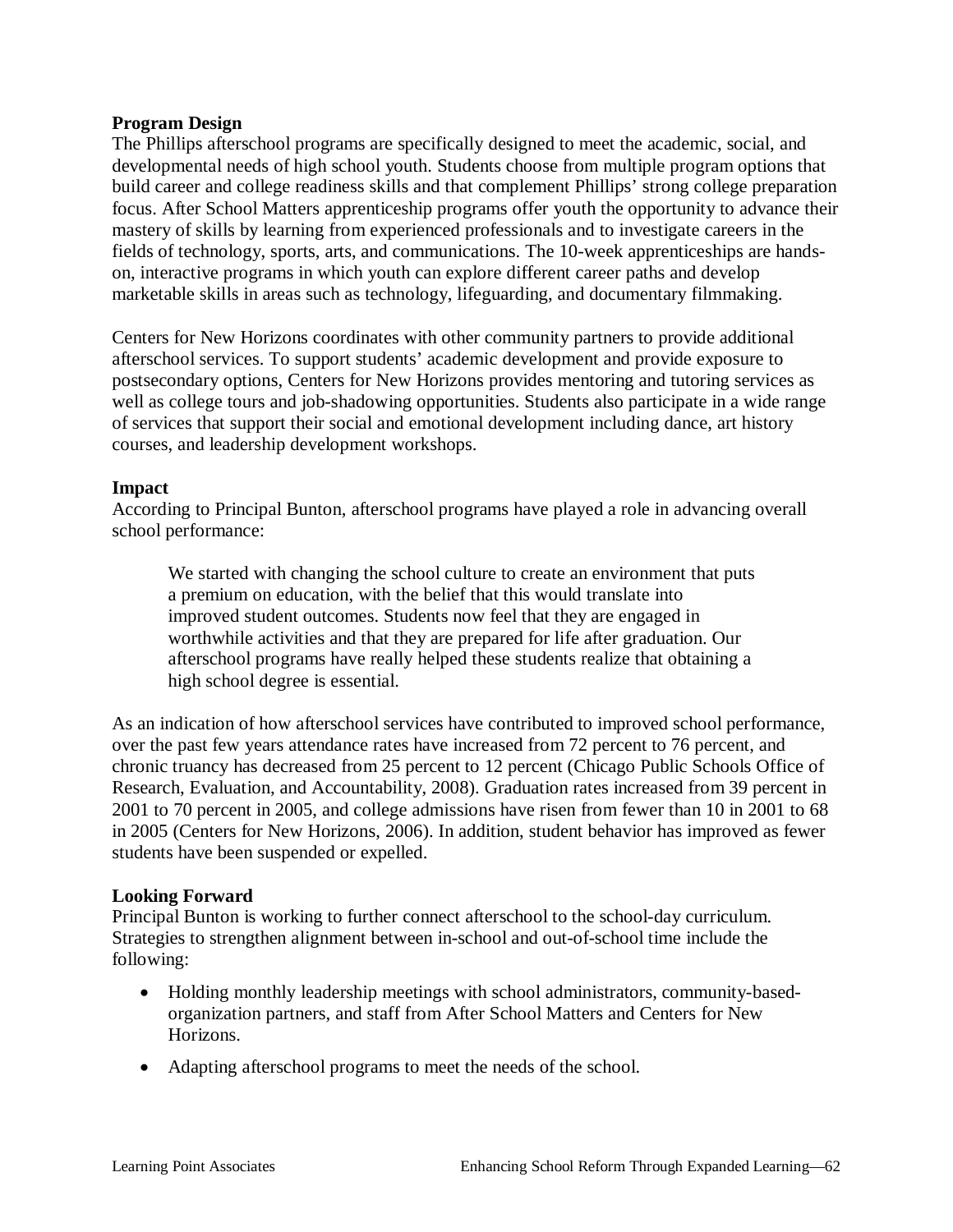- Building on Phillips' STEM (science, technology, engineering, and math) focus, ASM contracts with community organizations and city agencies to advance program options in information technology and health careers.
- Appointing teacher liaisons who identify needs of specific students and communicate them to afterschool staff.

Principal Bunton acknowledges that while the program has made significant progress in providing a broad range of enrichment experiences for youth, the school and its partners continue "to work hard to create a system of afterschool services that support students' academic, social, and emotional growth and are available to all students from the day they arrive at Phillips to the day they graduate."

# **Roger Williams Middle School, Providence, Rhode Island**

### **Overview**

Roger Williams is a Title I middle school in Providence, Rhode Island, with 744 students. As part of the Providence After School Alliance's (PASA) citywide initiative to improve the quality, availability, and coordination of afterschool programming for school-age youth in Providence, Roger Williams is one of three anchor schools for a wide range of afterschool programs in the South Side/West End AfterZone.<sup>11</sup> While Roger Williams struggles to make AYP, its partnership with PASA, city agencies, and community-based organizations to expand afterschool services has contributed to improved school performance.

#### **Partnership**

The partnership with PASA has played a critical role in improving the scale and quality of afterschool services at Roger Williams, currently reaching more than 360 youth in 45 different programs. Funding and staffing support from PASA has provided resources to expand academic and enrichment program options and double the number of participants. PASA also improves program quality by supporting partnerships with high-quality providers that include communitybased organizations, individual instructors, the school district, and the local police department.

#### **Program Design**

The program model at Roger Williams reflects the developmental needs of middle-grades youth as well as competing interests of teens. Activity choice is the keystone of the program. Students select from a wide range of programs presented in a manner that simulates a college course catalogue. The programs are based in experiential learning and take place at both school and community-based locations. Hands-on enrichment activities that help students make connections to their academic learning as well as the community and world around them include explorations of the bay, food and fitness, pets and vets, dancing and drums, woodworking, martial arts, ceramics, and others. To directly support academic growth, each student participates in Club AfterZone each day in addition to their enrichment activity. Club AfterZone is an hourlong

<sup>&</sup>lt;sup>11</sup> AfterZones are neighborhood campuses that connect communities and afterschool providers to promote high-quality expanded learning time opportunities for middle-grades youth.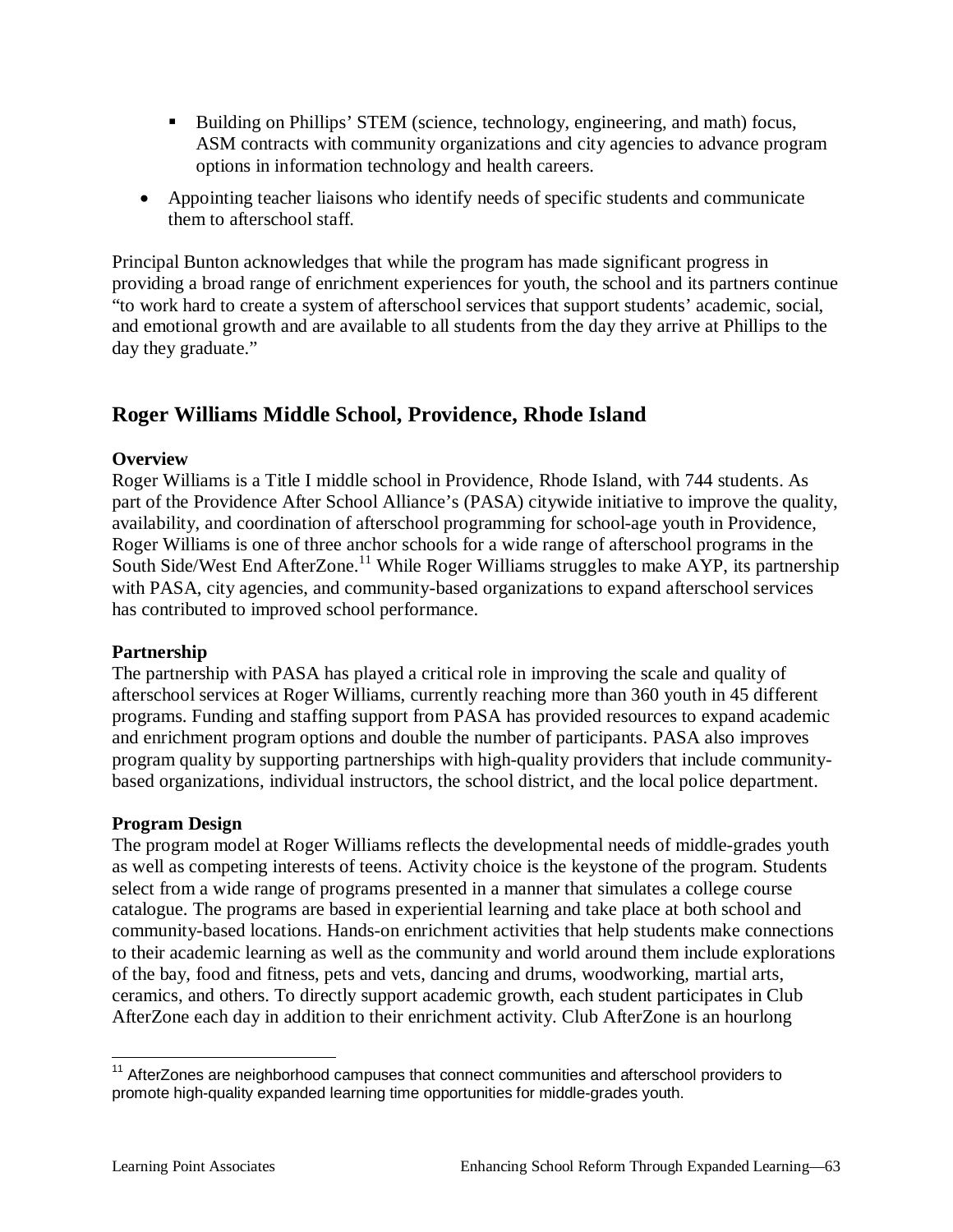session in which students can receive homework help or take part in reading enrichment, academic games, and hands-on science and math activities.

Sustaining a high level of program quality is critical to maintaining student engagement. As one youth asserts, "I would walk a mile for a quality program, but I wouldn't walk across the street for a bad one" (Wallace Foundation, 2008, p. 11). To this end, PASA oversees a quality improvement and capacity building agenda that includes use of a quality assessment tool, ongoing professional development, program observation, and customized technical assistance.

### **Impact**

Principal Moseley views the afterschool program as a key strategy to drive school improvement and gives credit to the program for improved student attendance and behavior. Accomplishments include the following:

- Improved school day attendance from 86 percent to 92 percent in part due to AfterZone policy requiring school-day attendance for participation in afterschool (personal communication, December 9, 2008).
- Improved on-time grade promotion (personal communication, December 9, 2008).
- Improved test scores, meeting 25 of 26 Rhode Island English language arts and math targets in 2008 compared to meeting 18 targets in 2005 (Rhode Island Department of Elementary and Secondary Education, 2008).

Demonstrating the principal's commitment to high-quality expanded learning time, the afterschool program has been incorporated into the school's improvement plan. According to Principal Moseley, "Our students have shown tremendous growth over the past three years, so we want to recognize the impact of the AfterZone and work to institutionalize this type of comprehensive afterschool programming."

#### **Looking Forward**

Over the past three years, Principal Moseley has been working to strengthen the link between inschool and out-of-school learning. This goal has been supported at a district level by afterschool coordinators assigned to each middle school across the city who track attendance and communicate student-specific information from school-day staff to afterschool providers. Also furthering alignment citywide, support from the Mott Foundation as part of the New Day for Learning initiative will build stronger systemwide connections between the AfterZone and school day to create a more seamless day for learning at Roger Williams and the six other middle schools in Providence.